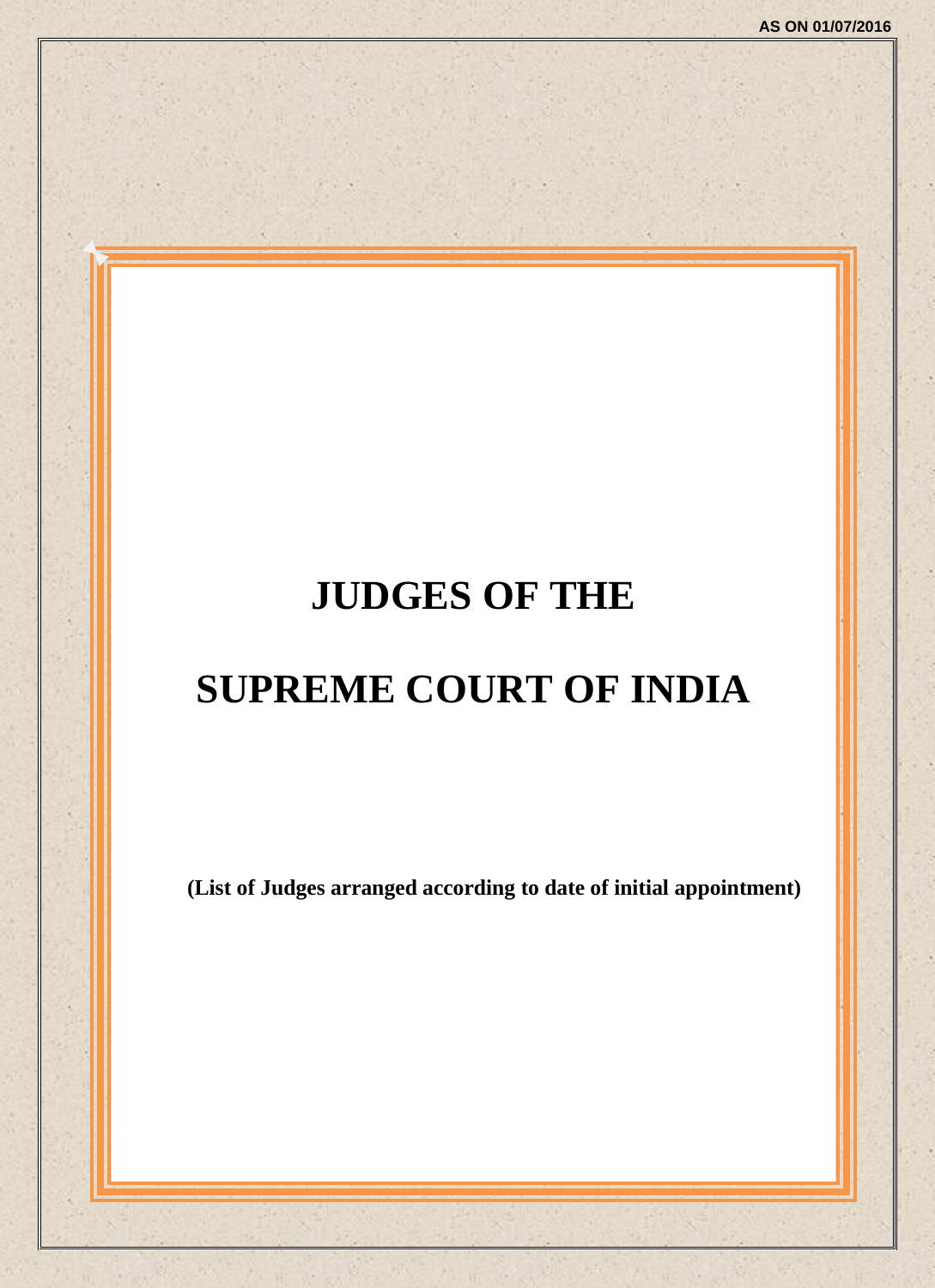#### **SUPREME COURT OF INDIA Sanctioned Judge Strength: 31 (List of Judges arranged according to date of appointment)**

| Sl.             | Name of the Judge            | Date of                | Date of    | <b>REMARKS</b>              |
|-----------------|------------------------------|------------------------|------------|-----------------------------|
| No.             | <b>S/Shri Justice</b>        | appointment Retirement |            | [Parent High Court]         |
|                 |                              |                        |            |                             |
| $\mathbf{1}$    | TIRATH SINGH THAKUR          | 17/11/2009             | 03/01/2017 | CJI w.e.f. 03/12/2015       |
|                 |                              |                        |            | [JAMMU & KASHMIR]           |
| $\overline{2}$  | ANIL RAMESH DAVE             | 30/04/2010             | 18/11/2016 | <b>GUJARAT</b>              |
| $\overline{3}$  | <b>JAGDISH SINGH KHEHAR</b>  | 13/09/2011             | 27/08/2017 | <b>PUNJAB &amp; HARYANA</b> |
| $\overline{4}$  | <b>DIPAK MISRA</b>           | 10/10/2011             | 02/10/2018 | <b>ORISSA</b>               |
| $\overline{5}$  | <b>JASTI CHELAMESWAR</b>     | 10/10/2011             | 22/06/2018 | <b>ANDHRA PRADESH</b>       |
| 6               | F.M.I. KALIFULLA             | 02/04/2012             | 22/07/2016 | <b>MADRAS</b>               |
| $\overline{7}$  | <b>RANJAN GOGOI</b>          | 23/04/2012             | 17/11/2019 | <b>GAUHATI</b>              |
| $\overline{8}$  | <b>MADAN BHIMARAO LOKUR</b>  | 04/06/2012             | 30/12/2018 | <b>DELHI</b>                |
| $\overline{9}$  | V. GOPALAGOWDA               | 24/12/2012             | 05/10/2016 | <b>KARNATAKA</b>            |
| 10              | PINAKI CHANDRA GHOSE         | 08/03/2013             | 27/05/2017 | <b>CALCUTTA</b>             |
| 11              | <b>KURIAN JOSEPH</b>         | 08/03/2013             | 29/11/2018 | <b>KERALA</b>               |
| 12              | ARJAN KUMAR SIKRI            | 12/04/2013             | 06/03/2019 | <b>DELHI</b>                |
| $\overline{13}$ | <b>SHARAD ARVIND BOBDE</b>   | 12/04/2013             | 23/04/2021 | <b>BOMBAY</b>               |
| 14              | <b>SHIVA KIRTI SINGH</b>     | 19/09/2013             | 12/11/2016 | <b>PATNA</b>                |
| 15              | <b>CHOCKALINGAM NAGAPPAN</b> | 19/09/2013             | 03/10/2016 | <b>MADRAS</b>               |
| 16              | RAJESH KUMAR AGRAWAL         | 17/02/2014             | 04/05/2018 | <b>ALLAHABAD</b>            |
| $\overline{17}$ | NUTHALAPATI VENKATA RAMANA   | 17/02/2014             | 26/08/2022 | ANDHRA PRADESH              |
| 18              | ARUN KUMAR MISHRA            | 07/07/2014             | 02/09/2020 | <b>MADHYA PRADESH</b>       |
| 19              | <b>ADARSH KUMAR GOEL</b>     | 07/07/2014             | 06/07/2018 | <b>PUNJAB &amp; HARYANA</b> |
| $\overline{20}$ | ROHINTON FALI NARIMAN        | 07/07/2014             | 12/08/2021 | <b>BAR</b>                  |
| $\overline{21}$ | ABHAY MANOHAR SAPRE          | 13/08/2014             | 27/08/2019 | <b>MADHYA PRADESH</b>       |
| $\overline{22}$ | <b>SMT. R. BANUMATHI</b>     | 13/08/2014             | 19/07/2020 | <b>MADRAS</b>               |
| $\overline{23}$ | PRAFULLA CHANDRA PANT        | 13/08/2014             | 29/08/2017 | <b>UTTARAKHAND</b>          |
| 24              | <b>UDAY UMESH LALIT</b>      | 13/08/2014             | 08/11/2022 | <b>BAR</b>                  |
| 25              | <b>AMITAVA ROY</b>           | 27/02/2015             | 28/02/2018 | <b>GAUHATI</b>              |
| 26              | AJAY MANIKRAO KHANWILKAR     | 13/05/2016             | 29/07/2022 | <b>BOMBAY</b>               |
| 27              | DR. DHANANJAYA YASHWANT      | 13/05/2016             | 10/11/2024 | <b>BOMBAY</b>               |
|                 | <b>CHANDRACHUD</b>           |                        |            |                             |
| 28              | <b>ASHOK BHUSHAN</b>         | 13/05/2016             | 04/07/2021 | <b>ALLAHABAD</b>            |
| 29              | <b>LAVU NAGESWARA RAO</b>    | 13/05/2016             | 07/06/2022 | <b>BAR</b>                  |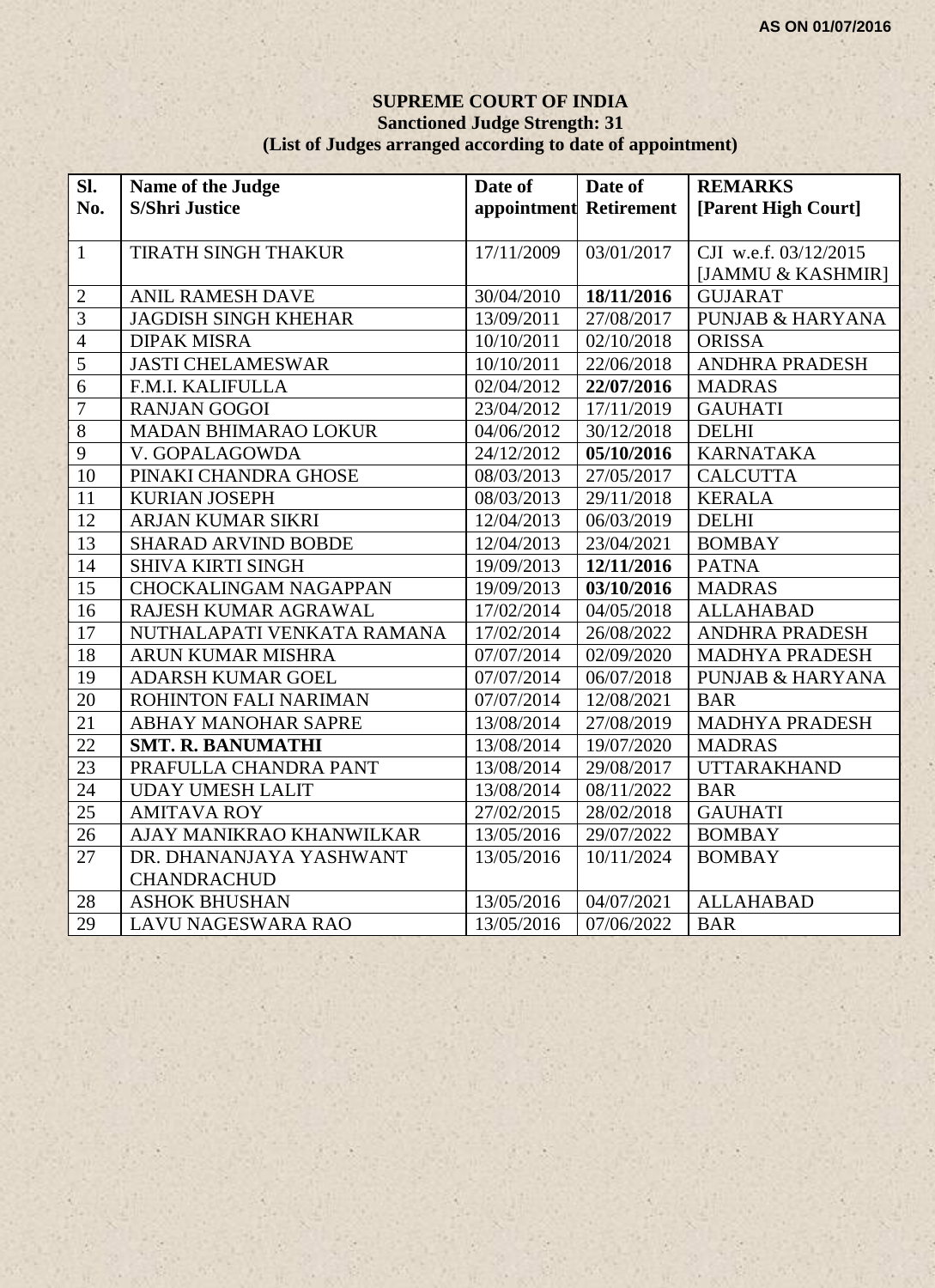# **JUDGES OF THE HIGH COURTS**

**(List of Judges arranged according to date of initial appointment)**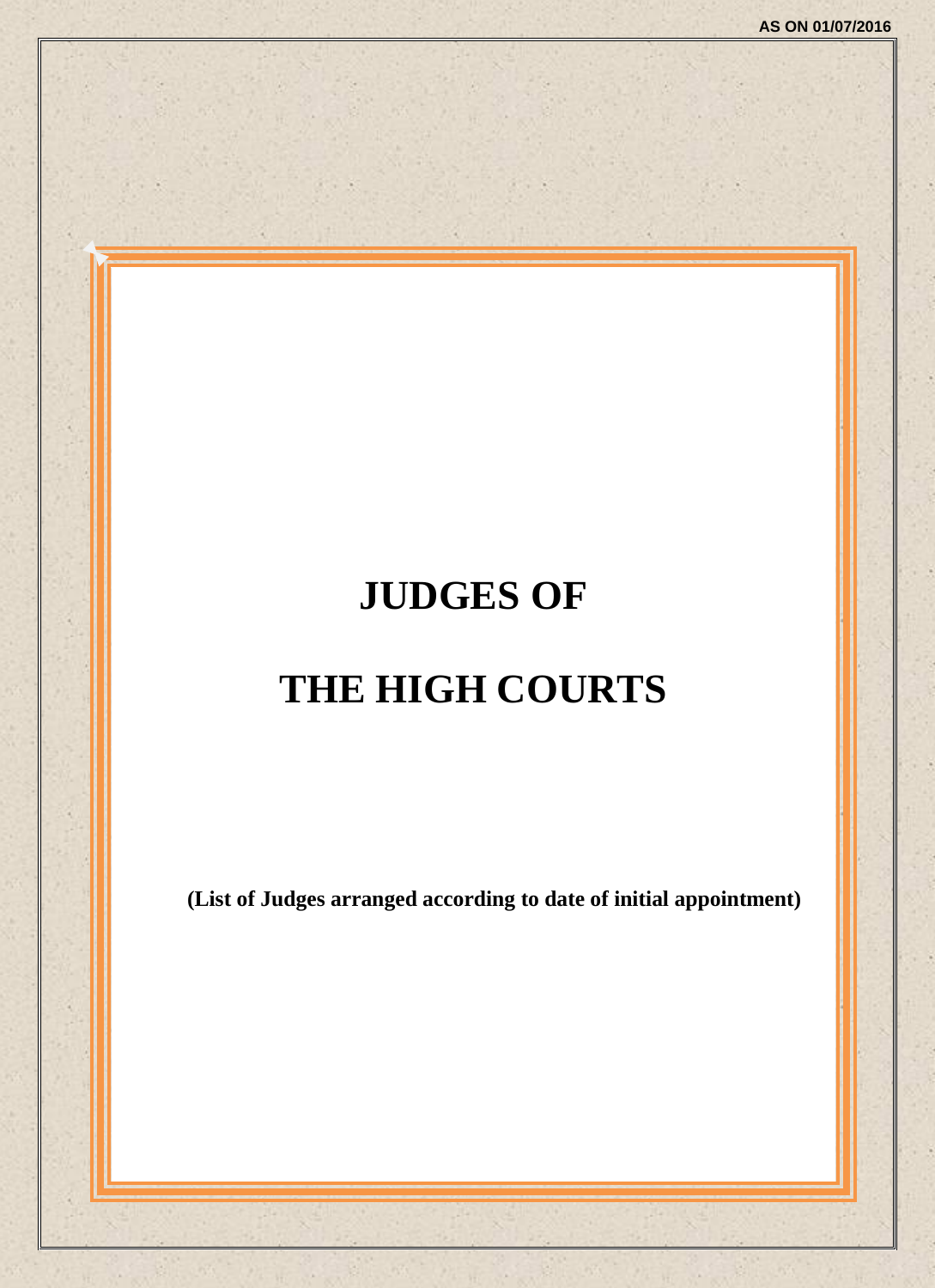# **ALLAHABAD HIGH COURT**

Approved Judge Strength: 160 [Pmt.76 Addl. 84] (List of Judges arranged according to date of initial appointment)

| <b>Sl</b>       | <b>Name of the Judge</b>                       | <b>Source of</b>   | Date of                                       | Date of            | Date of           | <b>Remarks</b>                               |
|-----------------|------------------------------------------------|--------------------|-----------------------------------------------|--------------------|-------------------|----------------------------------------------|
| N <sub>o</sub>  |                                                | <b>Recruitment</b> | <b>Appointment</b>                            | <b>Appointment</b> | <b>Retirement</b> |                                              |
|                 |                                                |                    | as Addl. Judge                                | as Pmt.            |                   |                                              |
|                 |                                                |                    |                                               | Judge              |                   |                                              |
| $\mathbf{1}$    | <b>VIMLESH KUMAR SHUKLA</b>                    | <b>BAR</b>         | ц.                                            | 21/12/2002         | 02/06/2017        | ACJ 13/05/2016                               |
| $\overline{2}$  | <b>ARUN TANDON</b>                             | <b>BAR</b>         | 07/01/2004                                    | 18/08/2005         | 29/12/2017        |                                              |
| $\overline{3}$  | <b>TARUN AGARWALA</b>                          | Bar                | 07/01/2004                                    | 18/08/2005         | 02/03/2018        |                                              |
| $\overline{4}$  | <b>DILIP GUPTA</b>                             | <b>BAR</b>         | 07/01/2004                                    | 18/08/2005         | 06/06/2018        |                                              |
| 5               | <b>KRISHNA MURARI</b>                          | <b>BAR</b>         | 07/01/2004                                    | 18/08/2005         | 08/07/2020        |                                              |
| 6               | <b>AMRESHWAR PRATAP SAHI</b>                   | <b>BAR</b>         | 24/09/2004                                    | 18/08/2005         | 31/12/2020        |                                              |
| $\overline{7}$  | <b>VIKRAM NATH</b>                             | <b>BAR</b>         | 24/09/2004                                    | 27/02/2006         | 23/09/2024        |                                              |
| $\,8\,$         | <b>STAYENDRA SINGH</b><br><b>CHAUHAN</b>       | <b>BAR</b>         | 05/10/2005                                    | 26/02/2007         | 04/07/2018        |                                              |
| 9               | <b>SUDHIR AGARWAL</b>                          | <b>BAR</b>         | 05/10/2005                                    | 10/08/2007         | 23/04/2020        |                                              |
| 10              | <b>KUMARI BHARATI SAPRU</b>                    | <b>BAR</b>         | 05/10/2005                                    | 10/08/2007         | 28/07/2020        |                                              |
| 11              | <b>SHRI NARAYAN SHUKLA</b>                     | <b>BAR</b>         | 05/10/2005                                    | 10/08/2007         | 17/07/2020        |                                              |
| 12              | <b>AJAI LAMBA [H]</b>                          | <b>BAR</b>         | $\mathord{\hspace{1pt}\text{--}\hspace{1pt}}$ | 22/03/2006         | 20/09/2020        | <b>Joined on 09/12/11</b><br>[PHC: P & H]    |
| 13              | <b>RAN VIJAI SINGH</b>                         | <b>BAR</b>         | 07/07/2006                                    | 15/01/2008         | 27/04/2018        |                                              |
| 14              | PANKAJ MITHAL                                  | <b>BAR</b>         | 07/07/2006                                    | 02/07/2008         | 16/06/2023        |                                              |
| 15              | ARVIND KUMAR TRIPATHI                          | <b>BAR</b>         | 05/05/2008                                    | 19/04/2010         | 09/03/2018        |                                              |
| 16              | <b>SHASHI KANT GUPTA</b>                       | <b>BAR</b>         | 05/05/2008                                    | 19/04/2010         | 13/11/2020        |                                              |
| 17              | <b>BALA KRISHNA NARAYANA</b>                   | <b>BAR</b>         | 05/05/2008                                    | 19/04/2010         | 26/07/2020        |                                              |
| 18              | <b>RAJESH DAYAL KHARE</b>                      | <b>BAR</b>         | 05/05/2008                                    | 19/04/2010         | 31/08/2018        |                                              |
| 19              | <b>SHABIHUL HASNAIN</b>                        | <b>BAR</b>         | 05/05/2008                                    | 19/04/2010         | 09/01/2020        |                                              |
| 20              | <b>ABHINAVA UPADHYA</b>                        | <b>BAR</b>         | 05/05/2008                                    | 19/04/2010         | 02/11/2020        |                                              |
| 21              | PRASHANT KUMAR                                 | <b>SERVICE</b>     | 21/01/2009                                    | 17/01/2013         | 30/06/2020        | <b>Joined 19/05/2016</b><br>[PHC: Jharkhand] |
| 22              | DEVENDRA KUMAR ARORA                           | <b>BAR</b>         | 13/04/2009                                    | 24/12/2010         | 19/06/2019        |                                              |
| 23              | <b>ANIL KUMAR</b>                              | <b>BAR</b>         | 13/04/2009                                    | 24/12/2010         | 08/08/2020        |                                              |
| 24              | <b>KUMARI NAHEED ARA</b><br><b>MOONIS</b>      | <b>BAR</b>         | 13/04/2009                                    | 24/12/2010         | 07/12/2021        |                                              |
| 25              | <b>RITU RAJ AWASTHI</b>                        | <b>BAR</b>         | 13/04/2009                                    | 24/12/2010         | 02/07/2022        |                                              |
| 26              | <b>ABHAY MAHADEO THIPSAY</b>                   | <b>SERVICE</b>     | 17/03/2011                                    | 16/12/2013         | 09/03/2017        | <b>Joined on 02/05/2016</b>                  |
|                 |                                                |                    |                                               |                    |                   | [PHC: Bombay]                                |
| 27              | <b>SURENDRA VIKRAM SINGH</b><br><b>RATHORE</b> | <b>SERVICE</b>     | 05/09/2011                                    | 06/08/2013         | 14/08/2016        |                                              |
| 28              | SUDHIR KUMAR SAXENA                            | <b>SERVICE</b>     | 05/09/2011                                    | 06/08/2013         | 03/07/2016        |                                              |
| 29              | <b>PRADEEP KUMAR SINGH</b><br><b>BAGHEL</b>    | <b>BAR</b>         | 21/11/2011                                    | 06/08/2013         | 19/11/2019        |                                              |
| 30              | RAM SURAT RAM (MAURYA)                         | <b>BAR</b>         | 21/11/2011                                    | 06/08/2013         | 14/10/2019        |                                              |
| 31              | <b>B. AMIT STHALEKAR</b>                       | <b>BAR</b>         | 21/11/2011                                    | 06/08/2013         | 24/12/2020        |                                              |
| 32              | PANKAJ NAQVI                                   | <b>BAR</b>         | 21/11/2011                                    | 06/08/2013         | 21/08/2021        |                                              |
| 33              | <b>MANOJ MISRA</b>                             | <b>BAR</b>         | 21/11/2011                                    | 06/08/2013         | 01/06/2027        |                                              |
| 34              | <b>RAMESH SINHA</b>                            | <b>BAR</b>         | 21/11/2011                                    | 06/08/2013         | 04/09/2026        |                                              |
| 35              | <b>SMT. SUNITA AGARWAL</b>                     | <b>BAR</b>         | 21/11/2011                                    | 06/08/2013         | 29/04/2028        |                                              |
| 36              | DEVENDRA KUMAR UPADHYAY                        | <b>BAR</b>         | 21/11/2011                                    | 06/08/2013         | 15/06/2027        |                                              |
| 37 <sup>°</sup> | <b>MOHAMMAD TAHIR</b>                          | <b>SERVICE</b>     | 17/04/2012                                    | 06/08/2013         | 05/12/2016        |                                              |
| 38              | ADITYA NATH MITTAL                             | <b>SERVICE</b>     | 17/04/2012                                    | 05/09/2013         | 04/12/2016        |                                              |
| 39              | <b>MAHENDRA DAYAL</b>                          | <b>SERVICE</b>     | 17/04/2012                                    | 05/09/2013         | 26/10/2018        |                                              |
| 40              | <b>BHARAT BHUSHAN</b>                          | <b>SERVICE</b>     | 03/01/2013                                    | 02/08/2014         | 03/10/2017        |                                              |
| 41              | <b>BACHCHOO LAL</b>                            | <b>SERVICE</b>     | 22/01/2013                                    | 02/08/2014         | 02/07/2021        |                                              |
| 42              | RAKESH SRIVASTAVA                              | <b>BAR</b>         | 12/04/2013                                    | 02/08/2014         | 28/09/2022        |                                              |
| 43              | SURYA PRAKASH KESARWANI                        | <b>BAR</b>         | 12/04/2013                                    | 02/08/2014         | 14/07/2024        |                                              |
| 44              | <b>VIPIN SINHA</b>                             | <b>BAR</b>         | 12/04/2013                                    | 02/08/2014         | 11/01/2020        |                                              |
| 45              | <b>KARUNA NAND BAJPAYEE</b>                    | <b>BAR</b>         | 12/04/2013                                    | 10/04/2015         | 14/12/2019        |                                              |
| 46              | <b>MANOJ KUMAR GUPTA</b>                       | <b>BAR</b>         | 12/04/2013                                    | 10/04/2015         | 08/10/2026        |                                              |
| 47              | <b>ANJANI KUMAR MISHRA</b>                     | <b>BAR</b>         | 12/04/2013                                    | 10/04/2015         | 16/05/2025        |                                              |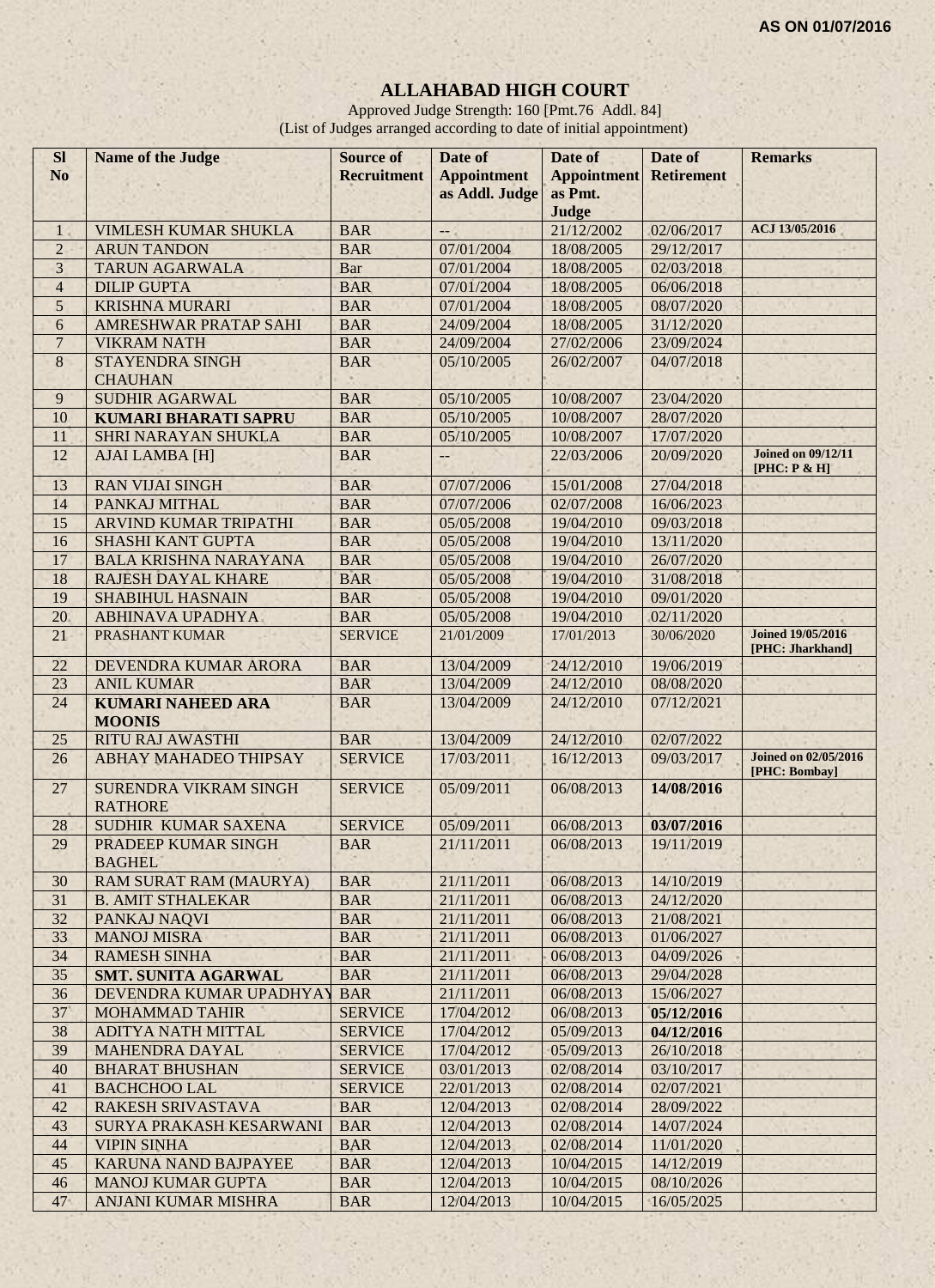| <b>SI</b>      | <b>Name of the Judge</b>       | <b>Source</b>  | Date of                                     | Date of                             | Date of           | <b>Remarks</b> |
|----------------|--------------------------------|----------------|---------------------------------------------|-------------------------------------|-------------------|----------------|
| N <sub>0</sub> |                                |                | <b>Appointment</b> as<br><b>Addl. Judge</b> | <b>Appointment</b> as<br>Pmt. Judge | <b>Retirement</b> |                |
| 48             | <b>MAHESH CHANDRA TRIPATHI</b> | <b>BAR</b>     | 27/09/2013                                  | 10/04/2015                          | 20/06/2028        |                |
| 49             | <b>SUNEET KUMAR</b>            | <b>BAR</b>     | 27/09/2013                                  | 10/04/2015                          | 28/05/2023        |                |
| 50             | <b>VIVEK KUMAR BIRLA</b>       | <b>BAR</b>     | 03/02/2014                                  | 01/02/2016                          | 17/09/2025        |                |
| 51             | <b>ATTAU RAHMAN MASOODI</b>    | <b>BAR</b>     | 03/02/2014                                  | 01/02/2016                          | 02/08/2025        |                |
| 52             | ASHWANI KUMAR MISHRA           | <b>BAR</b>     | 03/02/2014                                  | 01/02/2016                          | 15/11/2030        |                |
| 53             | <b>RAJAN ROY</b>               | <b>BAR</b>     | 03/02/2014                                  | 01/02/2016                          | 14/08/2027        |                |
| 54             | <b>SMT. RANJANA PANDYA</b>     | <b>SERVICE</b> | 03/02/2014                                  | 01/02/2016                          | 19/11/2016        |                |
| 55             | <b>SMT. VIJAY LAKSHMI</b>      | <b>SERVICE</b> | 03/02/2014                                  | 01/02/2016                          | 28/10/2018        |                |
| 56             | <b>ARVIND KUMAR MISHRA-I</b>   | <b>SERVICE</b> | 03/02/2014                                  | 01/02/2016                          | 01/07/1961        |                |
| 57             | <b>ANANT KUMAR</b>             | <b>SERVICE</b> | 03/02/2014                                  | 01/02/2016                          | 06/06/2020        |                |
| 58             | <b>HARSH KUMAR</b>             | <b>SERVICE</b> | 03/02/2014                                  | 01/02/2016                          | 29/03/2020        |                |
| 59             | <b>SHASHI KANT</b>             | <b>SERVICE</b> | 03/02/2014                                  | 01/02/2016                          | 31/07/2019        |                |
| 60             | <b>OM PRAKASH-VII</b>          | <b>SERVICE</b> | 03/02/2014                                  | 01/02/2016                          | 09/09/2022        |                |
| 61             | YASHWANT VARMA                 | <b>BAR</b>     | 13/10/2014                                  | 01/02/2016                          | 05/01/2031        |                |

: 2 :

# **Additional Judges**

|                  | Name of Additional Judge      | Date of      | Source of      | Date of     | Date of      | Remarks                      |
|------------------|-------------------------------|--------------|----------------|-------------|--------------|------------------------------|
| S1.              |                               | <b>Birth</b> | Recruitment    | initial     | expiry of    |                              |
| No.              |                               |              |                | appointment | present term |                              |
|                  | KAUSHAL JAYENDRA THAKER       | 04/09/1961   | <b>SERVICE</b> | 04/05/2013  | 03/05/2018   | Joined on                    |
|                  |                               |              |                |             |              | 11/04/2016<br>[PHC: Gujarat] |
| $\overline{2}$   | <b>MUKHTAR AHMAD</b>          | 04/10/1956   | <b>SERVICE</b> | 18/02/2015  | 17/02/2017   |                              |
| 3.               | <b>AMAR SINGH CHAUHAN</b>     | 03/06/1956   | <b>SERVICE</b> | 18/02/2015  | 17/02/2017   |                              |
| $\overline{4}$ . | <b>SHAMSHER BAHADUR SINGH</b> | 15/02/1955   | <b>SERVICE</b> | 18/02/2015  | 14/02/2017   |                              |
| 5                | <b>VINOD KUMAR MISRA</b>      | 03/01/1956   | <b>SERVICE</b> | 18/02/2015  | 17/02/2017   |                              |
| 6                | PRAMOD KUMAR SRIVASTAVA       | 29/01/1955   | <b>SERVICE</b> | 18/02/2015  | 28/01/2017   |                              |
| $\overline{7}$   | <b>RAGHVENDRA KUMAR</b>       | 01/04/1956   | <b>SERVICE</b> | 18/02/2015  | 17/02/2017   |                              |
| 8                | <b>PRATYUSH KUMAR</b>         | 21/01/1956   | <b>SERVICE</b> | 18/02/2015  | 17/02/2017   |                              |
| 9                | <b>ABHAI KUMAR</b>            | 07/10/1956   | <b>SERVICE</b> | 07/04/2016  | 06/04/2018   |                              |
| 10               | <b>ALOK KUMAR MUKHERJEE</b>   | 18/01/1955   | <b>SERVICE</b> | 07/04/2016  | 17/01/2017   |                              |
| 11               | ANIL KUMAR SRIVASTAVA-II      | 21/09/1956   | <b>SERVICE</b> | 07/04/2016  | 06/04/2018   |                              |
| 12               | <b>RAVINDRA NATH KAKKAR</b>   | 05/12/1956   | <b>SERVICE</b> | 07/04/2016  | 06/04/2018   |                              |
| 13               | <b>DR. VIJAY LAXMI</b>        | 01/07/1955   | <b>SERVICE</b> | 07/04/2016  | 30/06/2017   |                              |
| 14               | UMESH CHANDRA SRIVASTAVA      | 25/07/1956   | <b>SERVICE</b> | 07/04/2016  | 06/04/2018   |                              |
| 15               | RAVINDRA NATH MISHRA-II       | 06/11/1955   | <b>SERVICE</b> | 07/04/2016  | 05/11/2017   |                              |
| 16               | PRABHAT CHANDRA TRIPATHI      | 26/01/1956   | <b>SERVICE</b> | 07/04/2016  | 25/01/2018   |                              |
| 17               | VINOD KUMAR SRIVASTAVA-III    | 25/03/1956   | <b>SERVICE</b> | 07/04/2016  | 24/03/2018   |                              |

# **Judges transferred from the Allahabad High Court**

| Sl. | Name of the Judge    | Source     | Date of        | Date of       | Date of    | Remarks                        |
|-----|----------------------|------------|----------------|---------------|------------|--------------------------------|
| No. |                      |            | Appointment as | Appointment   | Retirement |                                |
|     |                      |            | Addl. Judge    | As Pmt. Judge |            |                                |
|     | <b>VINEET SARAN</b>  | <b>BAR</b> | $- -$          | 14/02/2002    | 10/05/2019 | CJ. Orissa                     |
|     | <b>RAKESH TIWARI</b> | <b>BAR</b> | $- -$          | 14/02/2002    | 24/10/2017 | <b>Transferred to Calcutta</b> |
|     | <b>RAJIV SHARMA</b>  | <b>BAR</b> | 24/09/2004     | 18/08/2005    | 24/09/2017 | <b>Transferred to Calcutta</b> |
|     | <b>VINOD PRASAD</b>  | <b>BAR</b> | 0.5/10/2005    | 10/08/2007    | 27/11/2016 | <b>Transferred to Orissa</b>   |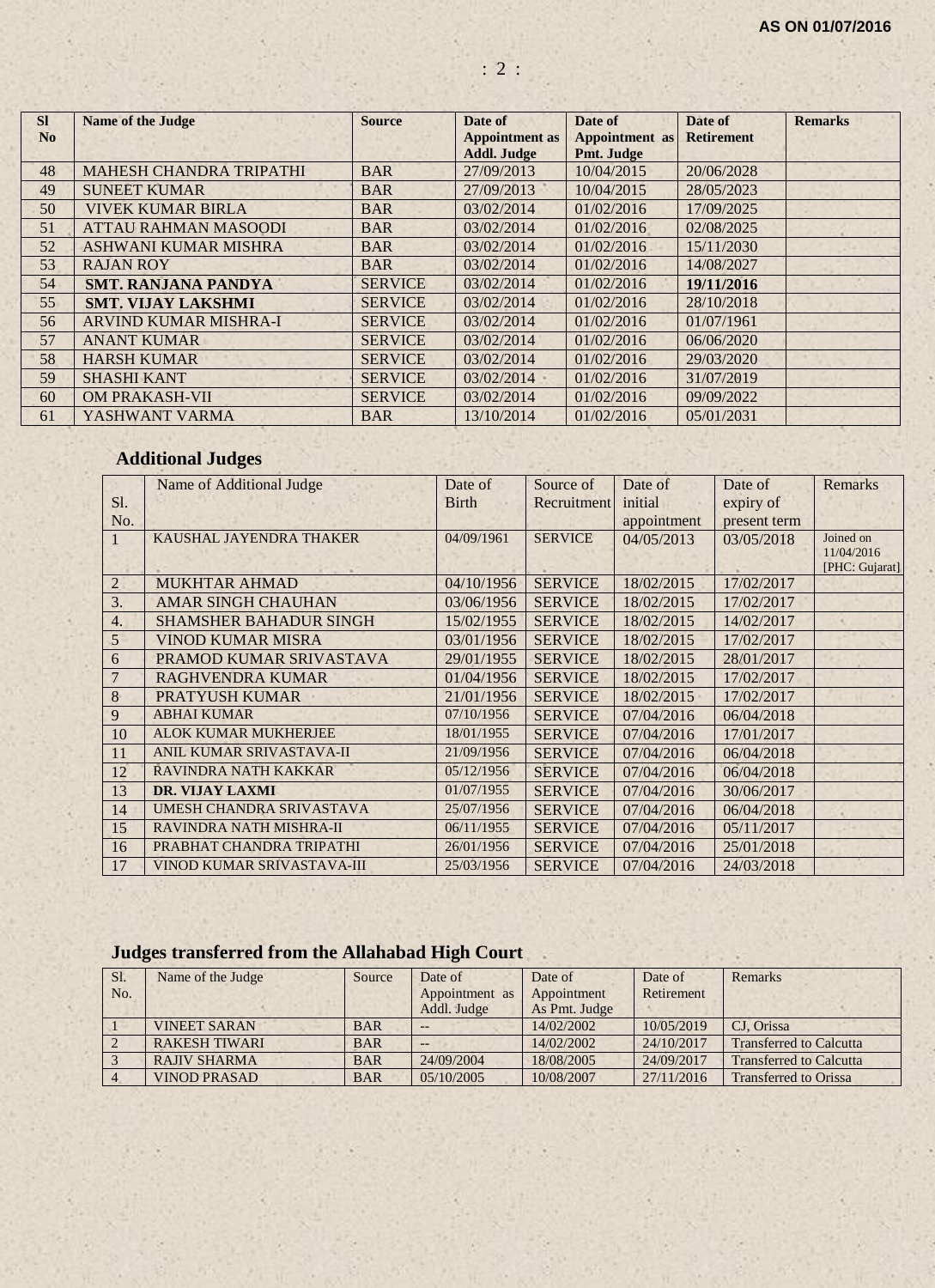# **HIGH COURT OF JUDICATURE AT HYDERABAD**

**Approved Judge Strength: 61 [Pmt.: 46 Addl.: 15 ] (List of Judges arranged according to date of initial appointment)**

| SI.<br>No.      | <b>Name of the Judge</b>                    | <b>Source of</b><br><b>Recruitment</b> | Date of<br><b>Appointment</b><br>as Addl. Judge | Date of<br><b>Appointment</b><br>as Pmt. Judge | Date of<br><b>Retirement</b> | <b>Remarks</b>                                              |
|-----------------|---------------------------------------------|----------------------------------------|-------------------------------------------------|------------------------------------------------|------------------------------|-------------------------------------------------------------|
| $\mathbf{1}$    | <b>D.B.BHOSALE</b>                          | <b>BAR</b>                             | 22/01/2001                                      | 21/01/2003                                     | 23/10/2018                   | ACJ 07/05/2015<br><b>Joined 08/12/2014</b><br>[PHC: Bombay] |
| $\overline{2}$  | <b>RAMESH RANGANATHAN</b>                   | <b>BAR</b>                             | 26/05/2005                                      | 20/02/2006                                     | 27/07/2020                   |                                                             |
| 3 <sup>1</sup>  | V. RAMASUBRAMANIAN                          | <b>BAR</b>                             | 31/07/2006                                      | 09/11/2009                                     | 29/06/2020                   | <b>JOINED ON 27/04/2016</b><br>[PHC: MADRAS]                |
| $\overline{4}$  | C. V. NAGARJUNA REDDY                       | <b>BAR</b>                             | 11/09/2006                                      | 10/04/2008                                     | 04/12/2018                   |                                                             |
| $\sqrt{5}$      | P. V. SANJAY KUMAR                          | <b>BAR</b>                             | 08/08/2008                                      | 20/01/2010                                     | 13/08/2025                   |                                                             |
| 6               | <b>SURESH KUMAR KAIT</b>                    | <b>BAR</b>                             | 05/09/2008                                      | 12/04/2013                                     | 23/05/2025                   | <b>Joined on 12/04/2016</b><br>[PHC: Delhi]                 |
| $\overline{7}$  | <b>RAJA ELANGO</b>                          | <b>BAR</b>                             | 31/03/2009                                      | 30/03/2011                                     | 22/09/2017                   | <b>JOINED ON 25/3/2010</b><br>[PHC: MADRAS]                 |
| $\,8\,$         | <b>CHAGARI PRAVEEN KUMAR</b>                | <b>BAR</b>                             | 29/06/2012                                      | 04/12/2013                                     | 25/02/2023                   |                                                             |
| 9               | <b>M.S.SRI RAMACHANDRA RAO</b>              | <b>BAR</b>                             | 29/06/2012                                      | 04/12/2013                                     | 06/08/2028                   |                                                             |
| 10              | <b>ADAVALLI RAJASHEKER</b><br><b>REDDY</b>  | <b>BAR</b>                             | 12/04/2013                                      | 08/09/2014                                     | 03/05/2022                   |                                                             |
| 11              | PONUGOTI NAVEEN RAO                         | <b>BAR</b>                             | 12/04/2013                                      | 08/09/2014                                     | 14/07/2023                   |                                                             |
| 12              | SARASA VENKATANARAYANA<br><b>BHATTI</b>     | <b>BAR</b>                             | 12/04/2013                                      | 08/09/2014                                     | 05/05/2024                   |                                                             |
| 13              | <b>AKULA VENKATA SESHA SAI</b>              | <b>BAR</b>                             | 12/04/2013                                      | 08/09/2014                                     | 02/06/2024                   |                                                             |
| 14              | <b>CHALLA KODANDARAM</b><br><b>CHOWDARY</b> | <b>BAR</b>                             | 12/04/2013                                      | 08/09/2014                                     | 31/07/2021                   |                                                             |
| 15              | <b>ASAPU RAMALINGESWARA</b><br><b>RAO</b>   | <b>BAR</b>                             | 21/09/2013                                      | 02/03/2016                                     | 20/05/2018                   |                                                             |
| 16              | <b>BULUSU SIVA SANKARA RAO</b>              | <b>SERVICE</b>                         | 23/10/2013                                      | 02/03/2016                                     | 09/04/2019                   |                                                             |
| 17              | MANDHATA SEETHARAMA<br><b>MURTI</b>         | <b>SERVICE</b>                         | 23/10/2013                                      | 02/03/2016                                     | 15/01/2020                   |                                                             |
| 18              | <b>SARIPELLA RAVI KUMAR</b>                 | <b>SERVICE</b>                         | 23/10/2013                                      | 02/03/2016                                     | 09/09/2016                   |                                                             |
| 19              | <b>UPMAKA DURGA PRASAD</b><br><b>RAO</b>    | <b>SERVICE</b>                         | 23/10/2013                                      | 02/03/2016                                     | 11/08/2024                   |                                                             |
| 20              | <b>TALLURI SUNIL CHOWDARY</b>               | <b>SERVICE</b>                         | 23/10/2013                                      | 02/03/2016                                     | 03/02/2019                   |                                                             |
| 21              | MALLAVOLU SATYANARAYAN.<br><b>MURTHY</b>    | <b>SERVICE</b>                         | 23/10/2013                                      | 02/03/2016                                     | 13/06/2022                   |                                                             |
| 22              | MISRILAL SUNIL KISHORE<br><b>JAISWAL</b>    | <b>SERVICE</b>                         | 23/10/2013                                      | 02/03/2016                                     | 04/02/2018                   |                                                             |
| 23              | AMBATI SHANKAR NARAYANA                     | <b>SERVICE</b>                         | 23/10/2013                                      | 02/03/2016                                     | 30/06/2018                   |                                                             |
| $\overline{24}$ | <b>SMT. ANIS</b>                            | <b>SERVICE</b>                         | 23/10/2013                                      | 02/03/2016                                     | 20/10/2017                   |                                                             |
| 25              | <b>GUDISEVA SHYAM PRASAD</b>                | <b>SERVICE</b>                         | $\overline{\phantom{a}}$                        | 20/05/2016                                     | 26/09/2020                   |                                                             |

# **Additional Judges**

| No. | Name of Additional Judge | Date of<br><b>Birth</b> | Source of<br>Recruit-<br>ment | Date of initial<br>appointment | Date of expiry<br>of present term | Remarks |
|-----|--------------------------|-------------------------|-------------------------------|--------------------------------|-----------------------------------|---------|
|     |                          |                         | $-NIL-$                       |                                |                                   |         |

#### **JUDGES TRANSFERRED FROM HIGH COURT OF TELANGANA & ANDHRA PRADESH**

| Sl.            | Name of the Judge          | Source     | Date of    | Date of       | Date of    | Remarks                      |
|----------------|----------------------------|------------|------------|---------------|------------|------------------------------|
| No.            |                            |            | Appointmen | Appointment   | Retirement |                              |
|                |                            |            | t as Addl. | As Pmt.       |            |                              |
|                |                            |            | Judge      | Judge/Term of |            |                              |
|                |                            |            |            | Apptt.        |            |                              |
|                | <b>MS. GORLA ROHINI</b>    | <b>BAR</b> | 25/06/2001 | 31/07/2002    | 13/04/2017 | CJ, Delhi HC                 |
| $\mathfrak{D}$ | <b>R. SUBHASH REDDY</b>    | <b>BAR</b> | 02/12/2002 | 24/06/2004    | 04/01/2019 | CJ, Gujarat HC               |
|                | NOOTY RAMA MOHANA RAO      | <b>BAR</b> | 11/09/2006 | 10/04/2008    | 13/08/2017 | <b>Transferred to Madras</b> |
|                | <b>DAMA SESHADRI NAIDU</b> | <b>BAR</b> | 21/09/2013 | 03/03/2016    | 17/06/2024 | Transferred to Kerala HC     |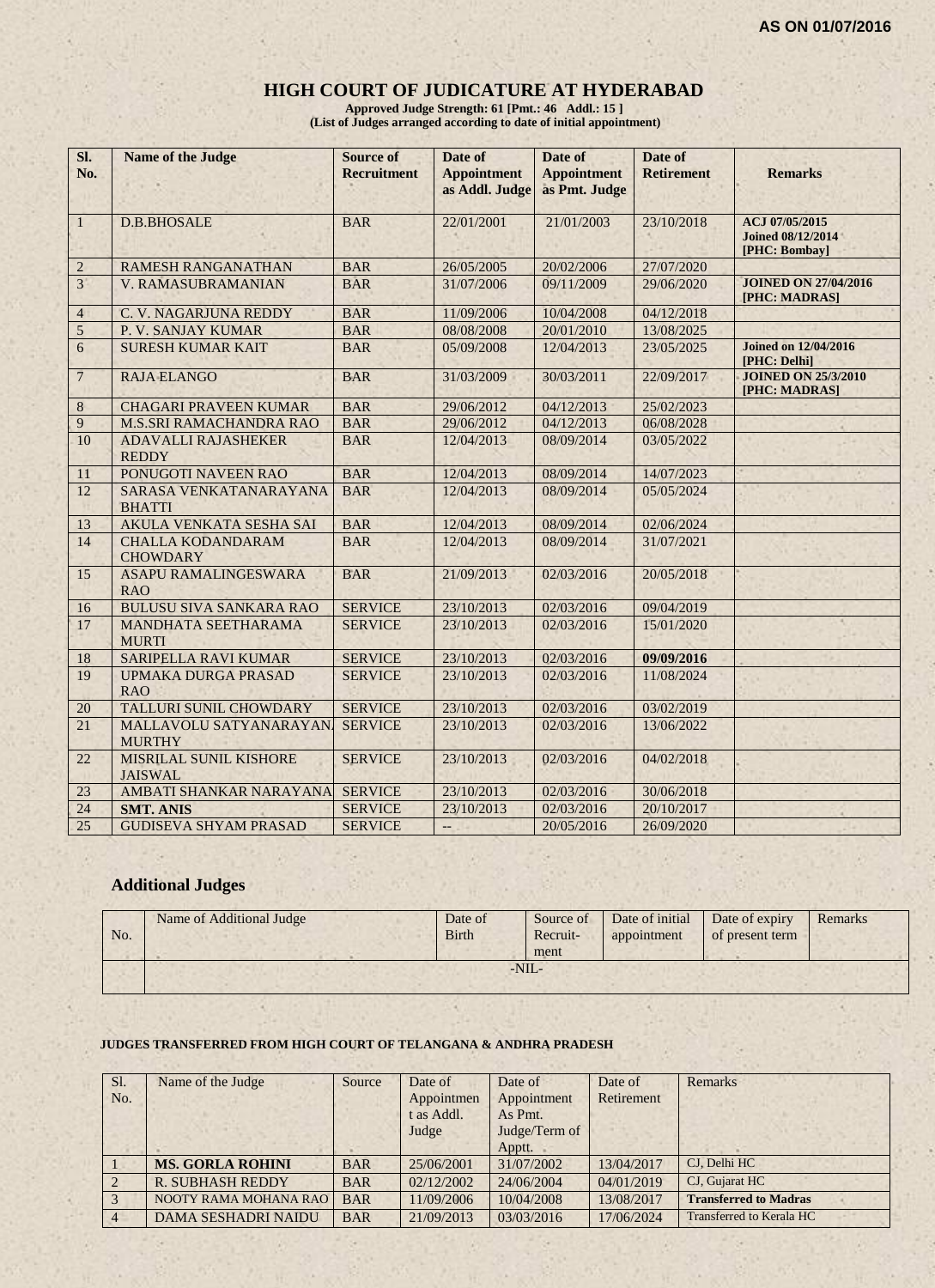#### **BOMBAY HIGH COURT**

#### **Approved Judge Strength: 94 [Pmt.: 71 Addl.: 23] (List of Judges arranged according to date of initial appointment)**

| SI.<br>No.     | Name of the Judge                       | <b>Source</b>           | Date of<br><b>Appointment</b><br>as Addl.<br>Judge | Date of<br><b>Appointment</b> as<br>Pmt. Judge | Date of<br><b>Retirement</b> | <b>Remarks</b>                          |
|----------------|-----------------------------------------|-------------------------|----------------------------------------------------|------------------------------------------------|------------------------------|-----------------------------------------|
| $\mathbf{1}$   | D.H.WAGHELA                             | <b>BAR</b>              | 17/09/1999                                         | 18/06/2001                                     | 10/08/2016                   | CJ 15/02/2016<br>[PHC: Gujarat]         |
| $\overline{c}$ | SMT.V.K.TAHILRAMANI                     | <b>BAR</b>              | 26/06/2001                                         | 03/10/2004                                     | 02/10/2020                   |                                         |
| $\mathfrak{Z}$ | V.M. KANADE                             | <b>BAR</b>              | 12/10/2001                                         | 03/10/2004                                     | 21/06/2017                   |                                         |
| $\overline{4}$ | N.H.PATIL                               | <b>BAR</b>              | 12/10/2001                                         | 03/10/2004                                     | 06/04/2019                   |                                         |
| 5              | SHANTANU S. KEMKAR                      | <b>BAR</b>              | 21/03/2003                                         | 19/01/2004                                     | 22/10/2018                   | <b>Joined 16/04/2016</b><br>[PHC: M.P.] |
| 6              | <b>ABHAY SHREENIWAS OKA</b>             | <b>BAR</b>              | 29/08/2003                                         | 12/11/2005                                     | 24/05/2022                   |                                         |
| $\overline{7}$ | <b>ANOOP V.MOHTA</b>                    | <b>BAR</b>              | 14/11/2003                                         | 12/11/2005                                     | 03/12/2017                   |                                         |
| 8              | S.C.DHARMADHIKARI                       | <b>BAR</b>              | 14/11/2003                                         | 12/11/2005                                     | 25/01/2022                   |                                         |
| 9              | <b>B.R.GAVAI</b>                        | <b>BAR</b>              | 14/11/2003                                         | 12/11/2005                                     | 23/11/2022                   |                                         |
| 10             | <b>B.P.DHARMADHIKARI</b>                | <b>BAR</b>              | 15/03/2004                                         | 12/03/2006                                     | 27/04/2020                   |                                         |
| 11             | <b>SMT. VASANTI ANIL NAIK</b>           | <b>BAR</b>              | 22/06/2005                                         | 29/04/2007                                     | 02/05/2018                   |                                         |
| 12             | RAVINDRA MANOHAR BORDE                  | <b>BAR</b>              | 08/09/2006                                         | 05/09/2008                                     | 09/08/2019                   |                                         |
| 13             | RANJIT VASANTRAO MORE                   | <b>BAR</b>              | 08/09/2006                                         | 05/09/2008                                     | 02/11/2021                   |                                         |
| 14             | RAJENDRA MANOHAR SAVANT                 | <b>BAR</b>              | 08/09/2006                                         | 05/09/2008                                     | 05/12/2018                   |                                         |
| 15             | AMJAD AHTESHAM SAYED                    | <b>BAR</b>              | 11/04/2007                                         | 09/04/2009                                     | 20/01/2023                   |                                         |
| 16             | SHINDE SAMBHAJI SHIWAJI                 | <b>BAR</b>              | 11/03/2008                                         | 13/03/2010                                     | 01/08/2022                   |                                         |
| 17             | <b>ANAND VASANT NIRGUDE</b>             | <b>SERVICE</b>          | 16/04/2008                                         | 13/03/2010                                     | 29/09/2016                   |                                         |
| 18             | <b>SMT.RAKHA P. SONDURBALDOTA</b>       | <b>SERVICE</b>          | 16/04/2008                                         | 15/04/2011                                     | 09/03/2017                   |                                         |
| 19             | KAMALKISHOR K. TATED                    | <b>BAR</b>              | 18/07/2008                                         | 15/07/2011                                     | 18/09/2021                   |                                         |
| 20             | PRASANNA B. VARALE                      | <b>BAR</b>              | 18/07/2008                                         | 15/07/2011                                     | 22/06/2024                   |                                         |
| 21             | SHAHRUKH JIMI KATHAWALLA                | <b>BAR</b>              | 18/07/2008                                         | 15/07/2011                                     | 23/03/2022                   |                                         |
| 22             | <b>SMT. MRIDULA R. BHATKAR</b>          | <b>SERVICE</b>          | 10/02/2009                                         | 23/12/2011                                     | 27/05/2019                   |                                         |
| 23             | F. M. S. ROSARIO DOS REIS               | <b>BAR</b>              | 26/03/2009                                         | 23/01/2013                                     | 09/08/2017                   |                                         |
| 24             | <b>RAJESH GOVING KETKAR</b>             | <b>BAR</b>              | 26/03/2009                                         | 23/01/2013                                     | 26/08/2019                   |                                         |
| 25             | RAVI KRISHNARAO DESHPANDE               | <b>BAR</b>              | 26/03/2009                                         | 23/01/2013                                     | 05/11/2020                   |                                         |
| 26             | SANJAY V. GANGAPURWALA                  | <b>BAR</b>              | 13/03/2010                                         | 23/01/2013                                     | 23/05/2024                   |                                         |
| 27             | TANAJI VISHWAS NALAWADE                 | <b>SERVICE</b>          | 17/03/2011                                         | 23/01/2013                                     | 06/03/2021                   |                                         |
| 28             | MANOJ SHIVLAL SANKLECHA                 | <b>BAR</b>              | 23/01/2012                                         | 16/12/2013                                     | 11/12/2019                   |                                         |
| 29             | RAMESH DEOKINANDAN DHANUKA              | <b>BAR</b>              | 23/01/2012                                         | 16/12/2013                                     | 30/05/2023                   |                                         |
| 30             | SUNIL PRABHAKARRAO DESHMUKH             | <b>BAR</b>              | 23/01/2012                                         | 16/12/2013                                     | 27/09/2021                   |                                         |
| 31             | NITIN MADHUKAR JAMDAR                   | <b>BAR</b>              | 23/01/2012                                         | 16/12/2013                                     | 09/01/2026                   |                                         |
| 32             | <b>SMT. SADHANA SANJAY JADHAV</b>       | <b>BAR</b>              | 23/01/2012                                         | 16/12/2013                                     | 13/06/2022                   |                                         |
| 33             | PRADEEP NARHARI DESHMUKH                | <b>SERVICE</b>          | 13/05/2013                                         | 09/04/2015                                     | 10/02/2020                   |                                         |
| 34             | ASHOK IQBAL SINGH CHEEMA                | <b>SERVICE</b>          | 13/05/2013                                         | 09/04/2015                                     | 20/09/2016                   |                                         |
| 35             | SUNIL BALKRISHNA SHUKRE                 | <b>SERVICE</b>          | 13/05/2013                                         | 09/04/2015                                     | 24/10/2023                   |                                         |
| 36             | <b>SURESH CHANDRAKANT GUPTE</b>         | <b>BAR</b>              | 21/06/2013                                         | 09/04/2015                                     | 29/06/2021                   |                                         |
| 37             | ZAKA AZIZUL HAQ                         | <b>BAR</b>              | 21/06/2013                                         | 02/03/2016                                     | 16/05/2021                   |                                         |
| 38             | SHRIRAM KALPATHI RAJENDRAN              | <b>BAR</b>              | 21/06/2013                                         | 02/03/2016                                     | 27/09/2025                   |                                         |
| 39             | <b>GAUTAM SHIRISH PATEL</b>             | <b>BAR</b>              | 21/06/2013                                         | 02/03/2016                                     | 25/04/2024                   |                                         |
| 40             | ATUL SHARACHCHANDRA CHANDURKAR          | <b>BAR</b>              | 21/06/2013                                         | 02/03/2016                                     | 06/04/2027                   |                                         |
| 41             | <b>Smt. REVATI PRASHANT MOHITE DERE</b> | <b>BAR</b>              | 21/06/2013                                         | 02/03/2016                                     | 16/04/2027                   |                                         |
| 42             | MAHESH SHARADCHANDRA SONAK              | <b>BAR</b>              | 21/06/2013                                         | 02/03/2016                                     | 27/11/2026                   |                                         |
| 43             | RAVINDRA VITHALRAO GHUGE                | <b>BAR</b>              | 21/06/2013                                         | 02/03/2016                                     | 08/06/2028                   |                                         |
| 44             | VIJAY LAKHICHAND ACHLIYA                | <b>SERVICE</b>          | 21/10/2013                                         | 02/03/2016                                     | 12/02/2021                   |                                         |
| 45             | VINAY MANOHAR DESHPANDE                 | <b>BAR</b>              | 06/01/2014                                         | 02/03/2016                                     | 09/05/2022                   |                                         |
| 46             | AJEY SHRIKANT GADKARI                   | <b>BAR</b>              | 06/01/2014                                         | 02/03/2016                                     | 13/06/2027                   |                                         |
| 47             | NITIN WASUDEO SAMBRE                    | <b>BAR</b>              | 06/01/2014                                         | 02/03/2016                                     | 18/12/2029                   |                                         |
| 48             | <b>GIRISH SHARADCHANDRA KULKARNI</b>    | <b>BAR</b>              | 06/01/2014                                         | 02/03/2016                                     | 23/06/2030                   |                                         |
| 49             | <b>BURGESS PESI COLABAWALLA</b>         | <b>BAR</b>              | 06/01/2014                                         | 02/03/2016                                     | 15/12/2029                   |                                         |
| 50             | <b>ANIL KUMAR MENON</b>                 | <b>BAR</b>              | 03/03/2014                                         | 02/03/2016                                     | 11/07/2022                   |                                         |
| 51             | <b>CHANDRAKANT VASANT BHADANG</b>       | <b>SERVICE</b>          | 03/03/2014                                         | 02/03/2016                                     | 04/11/2022                   |                                         |
| 52             | VISHWAS KASHINATHRAO JADHAV             | <b>SERVICE</b>          | 03/03/2014                                         | 02/03/2016                                     | 16/05/2022                   |                                         |
| 53             | ANANTA MANOHAR BADAR                    | <b>SERVICE</b>          | 03/03/2014                                         | 02/03/2016                                     | 09/08/2023                   |                                         |
| 54             | PUKHRAJ RAJMAL BORA                     | <b>SERVICE</b>          | 03/03/2014                                         | 02/03/2016                                     | 21/10/2019                   |                                         |
| 55             | SMT. ANUJA PRABHUDESSAI                 | <b>SERVICE</b><br>[GOA] | 03/03/2014                                         | 02/03/2016                                     | 07/02/2024                   |                                         |

…..2/-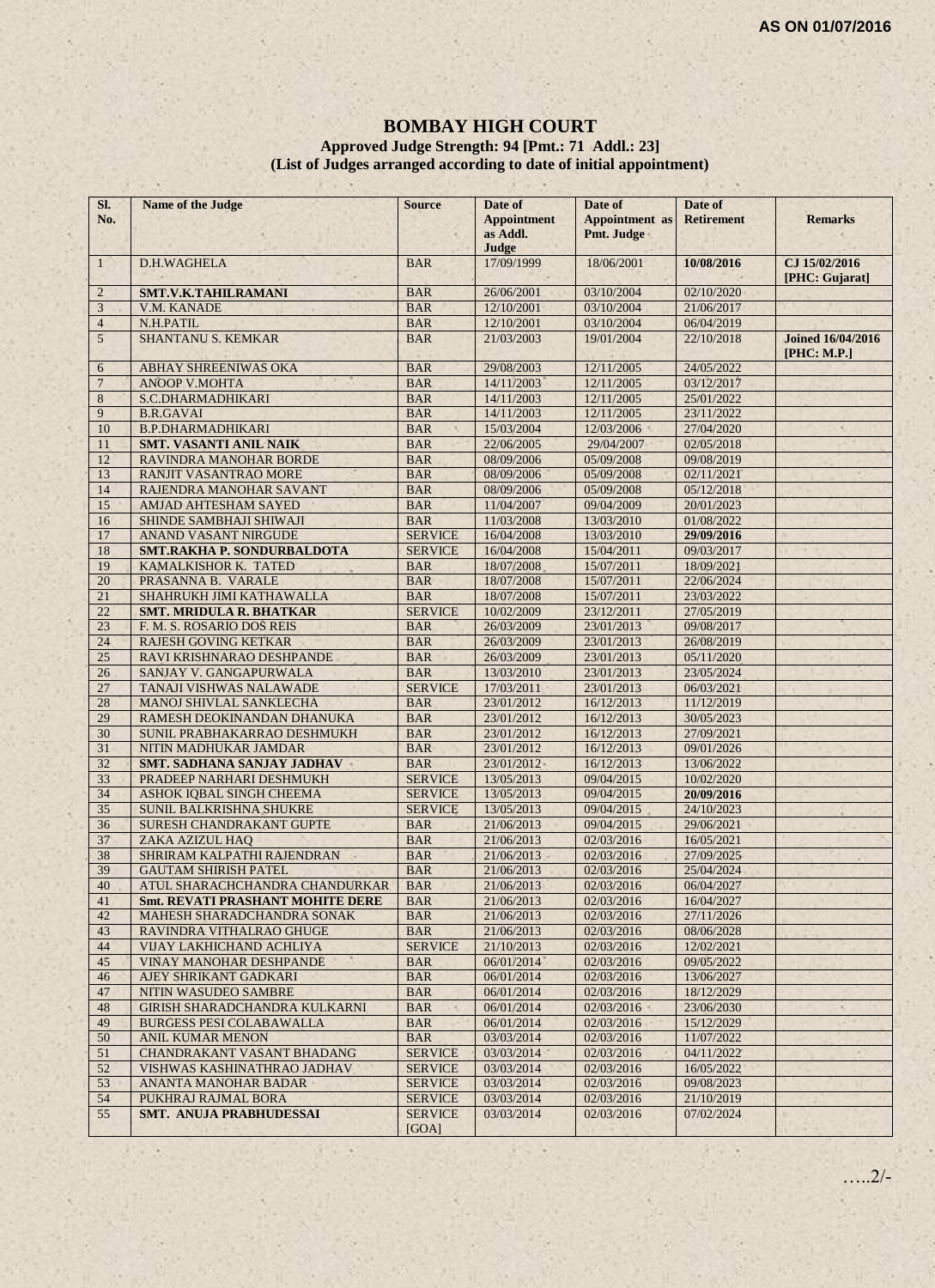# **2 :**

# **BOMBAY HIGH COURT…contd.**

# **Additional Judges**

| SI.             | Name of Additional Judge               | Date of      | Source         | Date of initial | Date of expiry  |
|-----------------|----------------------------------------|--------------|----------------|-----------------|-----------------|
| No.             |                                        | <b>Birth</b> |                | appointment     | of present term |
|                 | KALIDAS LAXMANRAO WADANE               | 12/01/1957   | <b>SERVICE</b> | 01/01/2015      | 31/12/2016      |
|                 | KUMARI INDIRA KANAHAIYALAL JAIN        | 20/12/1955   | <b>SERVICE</b> | 01/01/2015      | 31/12/2016      |
| 3               | DR. (SMT.) SHALINI SHASHANK PHANSALKAR | 06/02/1957   | <b>SERVICE</b> | 01/01/2015      | 31/12/2016      |
|                 | <b>JOSHI</b>                           |              |                |                 |                 |
| $\overline{4}$  | PRAKASH DEU NAIK                       | 30/04/1962   | <b>BAR</b>     | 17/03/2016      | 16/03/2018      |
| $5\overline{)}$ | <b>MAKARAND SUBHASH KARNIK</b>         | 10/02/1969   | <b>BAR</b>     | 17/03/2016      | 16/03/2018      |
| 6               | <b>SMT. SWAPNA SANJIV JOSHI</b>        | 26/08/1959   | <b>SERVICE</b> | 28/03/2016      | 27/03/2018      |
|                 | <b>KISHOR KALESH SONAWANE</b>          | 11/06/1958   | <b>SERVICE</b> | 28/03/2016      | 27/03/2018      |
| 8               | SANITRAO SHAMRAO PATIL                 | 16/10/1956   | <b>SERVICE</b> | 28/03/2016      | 27/03/2018      |
| 9               | <b>KUMARI NUTAN D. SARDESSAI</b>       | 19/08/1958   | <b>SERVICE</b> | 28/03/2016      | 27/03/2018      |
|                 |                                        |              | [GOA]          |                 |                 |

# **Judges transferred from the Bombay High Court**

| Sl. | Name of the Judge            | Source         | Apptt.as Addl. | Apptt. as Pmt. | <b>DOR</b> | Remarks                      |
|-----|------------------------------|----------------|----------------|----------------|------------|------------------------------|
|     |                              |                | Judge          | Judge          |            |                              |
|     | D.B.BHOSALE                  | <b>BAR</b>     | 22/01/2001     | 21/01/2003     | 23/10/2018 | Transferred to $T & A.P.$    |
|     | <b>S.J.VAZIFDAR</b>          | <b>BAR</b>     | 22/01/2001     | 21/01/2003     | 03/05/2018 | Transferred to P&H           |
|     | <b>SMT. N.N.MHATRE</b>       | <b>BAR</b>     | 28/03/2001     | 21/03/2003     | 19/09/2017 | <b>Transfer to Calcutta</b>  |
|     | ARUN BHAURAO CHAUDHARI       | <b>BAR</b>     | 08/09/2006     | 05/09/2008     | 31/03/2019 | Transfer to P & H            |
|     | <b>ABHAY MAHADEO THIPSAY</b> | <b>SERVICE</b> | 17/03/2011     | 16/12/2013     | 09/03/2017 | <b>Transfer to Allahabad</b> |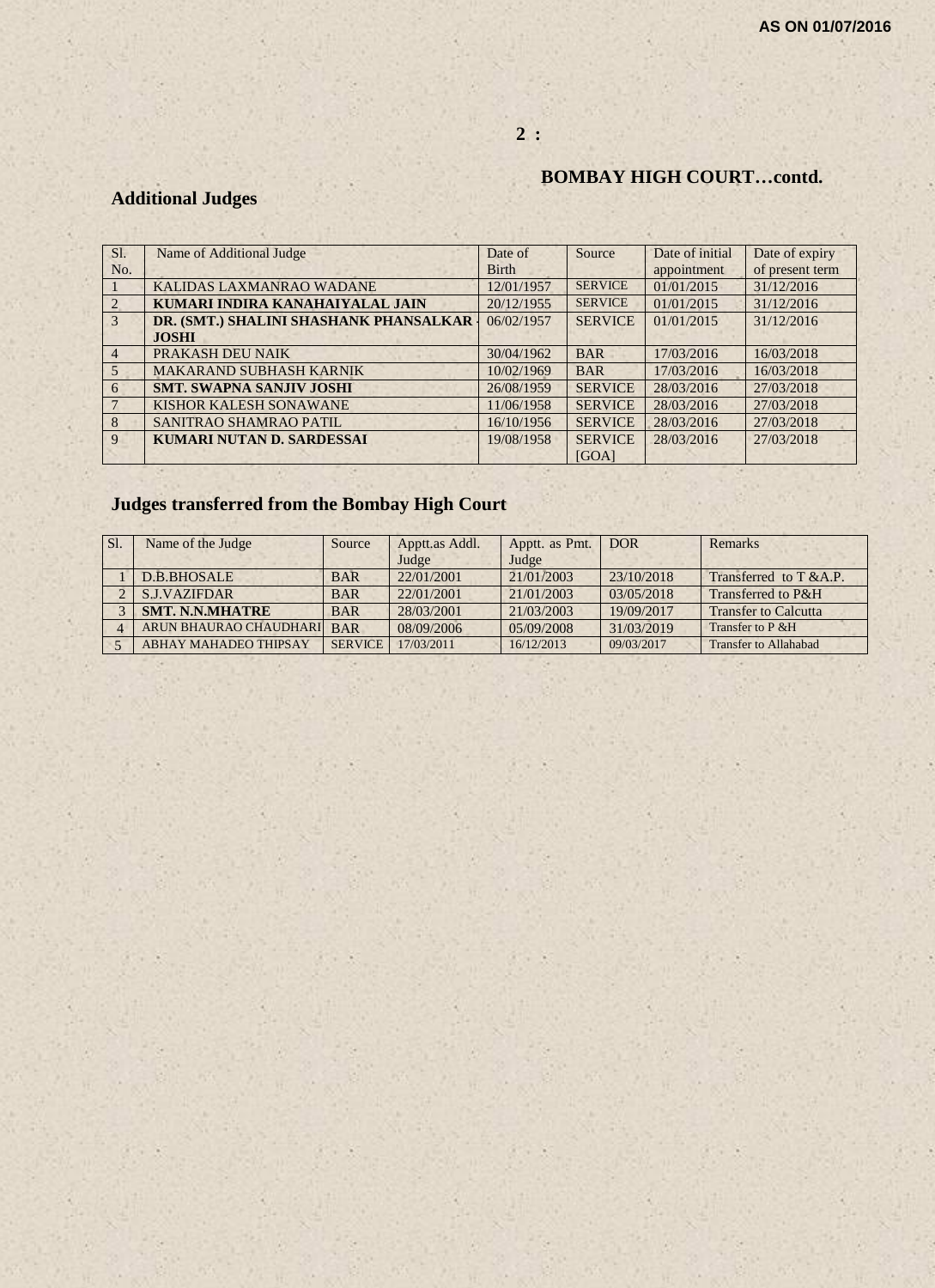#### **CALCUTTA HIGH COURT**

**Approved Judge Strength: 72 [Pmt.: 54 Addl: 18]** *(List of Judges arranged according to date of initial appointment)*

| SI.<br>No.      | <b>Name of the Judge</b>       | <b>Source of</b><br>Recruit-<br>ment | Date of<br><b>Appointment</b><br><b>as</b><br><b>Addl. Judge</b> | Date of<br><b>Appointment</b><br>as Pmt.Judge | Date of<br><b>Retirement</b> | <b>Remarks</b>                                  |
|-----------------|--------------------------------|--------------------------------------|------------------------------------------------------------------|-----------------------------------------------|------------------------------|-------------------------------------------------|
| $\mathbf{1}$    | <b>SMT.MANJULA CHELLUR</b>     | <b>SERVICE</b>                       | 21/02/2000                                                       | 17/08/2000                                    | 04/12/2017                   | CJ 05/08/2014<br>[PHC: Karnataka]               |
| $\overline{2}$  | G.C.GUPTA                      | <b>BAR</b>                           |                                                                  | 15/09/2000                                    | 30/11/2016                   |                                                 |
| $\overline{3}$  | <b>SMT. N.N.MHATRE</b>         | <b>BAR</b>                           | 28/03/2001                                                       | 21/03/2003                                    | 19/09/2017                   | <b>Joined 06/01/2012</b><br>[PHC: Bombay]       |
| $\overline{4}$  | <b>KUMARI INDIRA BANERJEE</b>  | <b>BAR</b>                           | $--$                                                             | 05/02/2002                                    | 23/09/2019                   |                                                 |
| 5               | <b>RAKESH TIWARI</b>           | <b>BAR</b>                           | $-$                                                              | 14/02/2002                                    | 24/10/2017                   | <b>Joined on 21/03/2016</b><br>[PHC: Allahabad] |
| 6               | JYOTIRMAY BHATTACHARYA         | <b>BAR</b>                           | $\overline{a}$                                                   | 03/12/2003                                    | 24/09/2018                   |                                                 |
| $\overline{7}$  | <b>SOUMITRA PAL</b>            | <b>BAR</b>                           | $-$                                                              | 19/01/2004                                    | 27/08/2016                   |                                                 |
| 8               | <b>ANIRUDDHA BOSE</b>          | <b>BAR</b>                           |                                                                  | 19/01/2004                                    | 10/04/2021                   |                                                 |
| 9               | <b>RAJIV SHARMA</b>            | <b>BAR</b>                           | 24/09/2004                                                       | 18/08/2005                                    | 24/09/2017                   | <b>Joined on 27/04/15</b><br>[PHC: Allahabad]   |
| 10              | <b>DEBASISH KA R GUPTA</b>     | <b>BAR</b>                           | $\overline{\phantom{a}}$                                         | 22/06/2006                                    | 31/12/2018                   |                                                 |
| 11              | <b>SMT. NADIRA PATHERYA</b>    | <b>BAR</b>                           | $\equiv$ $\equiv$                                                | 22/06/2006                                    | 18/11/2018                   |                                                 |
| 12              | <b>ASHIM KUMAR ROY</b>         | <b>BAR</b>                           | $\qquad \qquad -$                                                | 22/06/2006                                    | 29/08/2017                   |                                                 |
| 13              | <b>BISWANATH SOMADDER</b>      | <b>BAR</b>                           | $-$                                                              | 22/06/2006                                    | 14/12/2025                   |                                                 |
| 14              | <b>DIPANKAR DATTA</b>          | <b>BAR</b>                           | $-$                                                              | 22/06/2006                                    | 08/02/2027                   |                                                 |
| 15              | <b>SANJIB BANERJEE</b>         | <b>BAR</b>                           |                                                                  | 22/06/2006                                    | 01/11/2023                   |                                                 |
| 16              | C. S. KARNAN                   | <b>BAR</b>                           | 31/03/2009                                                       | 29/03/2011                                    | 11/06/2017                   | <b>JOINED ON 10/03/2016</b><br>[PHC: MADRAS]    |
| 17              | <b>INDRA PRASANNA MUKERJI</b>  | <b>BAR</b>                           |                                                                  | 18/05/2009                                    | 05/09/2025                   |                                                 |
| 18              | <b>HARISH TANDON</b>           | <b>BAR</b>                           | --                                                               | 13/04/2010                                    | 05/11/2026                   |                                                 |
| 19              | DR. SAMBUDDHA CHAKRABARTI      | <b>BAR</b>                           | $ +$                                                             | 13/09/2010                                    | 10/05/2020                   |                                                 |
| 20              | <b>SOUMEN SEN</b>              | <b>BAR</b>                           | $-$                                                              | 13/04/2011                                    | 26/07/2027                   |                                                 |
| 21              | <b>JOYMALYA BAGCHI</b>         | <b>BAR</b>                           |                                                                  | 27/06/2011                                    | 02/10/2028                   |                                                 |
| 22              | <b>INDRAJIT CHATTERJEE</b>     | <b>SERVICE</b>                       | 01/10/2013                                                       | 14/03/2016                                    | 02/02/2017                   |                                                 |
| 23              | <b>TAPASH MOOKHERJEE</b>       | <b>SERVICE</b>                       | 01/10/2013                                                       | 14/03/2016                                    | 15/07/2017                   |                                                 |
| 24              | <b>RANJIT KUMAR BAG</b>        | <b>SERVICE</b>                       | 01/10/2013                                                       | 14/03/2016                                    | 08/11/2017                   |                                                 |
| $\overline{25}$ | <b>ISHAN CHANDRA DAS</b>       | <b>SERVICE</b>                       | 01/10/2013                                                       | 14/03/2016                                    | 01/03/2017                   |                                                 |
| 26              | <b>SMT. SAMAPTI CHATTERJEE</b> | <b>BAR</b>                           | 30/10/2013                                                       | 14/03/2016                                    | 13/12/2020                   |                                                 |
| 27              | <b>SAHIDULLAH MUNSHI</b>       | <b>BAR</b>                           | 30/10/2013                                                       | 14/03/2016                                    | 29/09/2020                   |                                                 |
| 28              | <b>SUBRATA TALUKDAR</b>        | <b>BAR</b>                           | 30/10/2013                                                       | 14/03/2016                                    | 04/07/2023                   |                                                 |
| 29              | TAPABRATA CHAKRABORTY          | <b>BAR</b>                           | 30/10/2013                                                       | 14/03/2016                                    | 27/11/2028                   |                                                 |
| 30              | <b>ARINDAM SINHA</b>           | <b>BAR</b>                           | 30/10/2013                                                       | 14/03/2016                                    | 22/09/2027                   |                                                 |
| 31              | <b>ARIJIT BANERJEE</b>         | <b>BAR</b>                           | 30/10/2013                                                       | 14/03/2016                                    | 07/03/2029                   |                                                 |
| 32              | <b>DEBANGSU BASAK</b>          | <b>BAR</b>                           | 30/10/2013                                                       | 14/03/2016                                    | 19/06/2028                   |                                                 |

# **Additional Judges**

| Sl.            | Name of Additional Judge       | Date of Birth | Source         | Date of initial | Date of expiry  |
|----------------|--------------------------------|---------------|----------------|-----------------|-----------------|
| No.            |                                |               |                | appointment     | of present term |
|                | <b>ASHIS KUMAR CHAKRABORTY</b> | 12/12/1965    | <b>BAR</b>     | 22/10/2014      | 21/10/2016      |
| $\mathcal{D}$  | <b>MALAY MARUT BANERJEE</b>    | 01/04/1955    | <b>SERVICE</b> | 30/03/2015      | 29/03/2017      |
| $\mathcal{E}$  | <b>MD. MUMTAZ KHAN</b>         | 15/08/1957    | <b>SERVICE</b> | 30/03/2015      | 29/03/2017      |
| $\overline{4}$ | SANKAR ACHARYYA                | 24/08/1955    | <b>SERVICE</b> | 30/03/2015      | 29/03/2017      |
| $\overline{5}$ | <b>MIR DARA SHEKO</b>          | 11/02/1956    | <b>SERVICE</b> | 30/03/2015      | 29/03/2017      |
| 6              | <b>DEBI PROSAD DEY</b>         | 16/02/1956    | <b>SERVICE</b> | 30/03/2015      | 29/03/2017      |
|                | <b>MISS ASHA ARORA</b>         | 02/10/1957    | <b>SERVICE</b> | 30/03/2015      | 29/03/2017      |
| 8              | SIDDHARTHA CHATTOPADHYAY       | 08/02/1956    | <b>SERVICE</b> | 30/03/2015      | 29/03/2017      |
| $\mathbf{Q}$   | <b>SHIVAKANT PRASAD</b>        | 06/12/1959    | <b>SERVICE</b> | 30/03/2015      | 29/03/2017      |

#### **Judges transferred from the Calcutta High Court**

| Sl. | Name of the Judge | <b>Source</b> | Date of           | Date of       | Date of    | Remarks       |
|-----|-------------------|---------------|-------------------|---------------|------------|---------------|
| No. |                   |               | Appointment       | Appointment   | retirement |               |
|     |                   |               | Addl<br><b>as</b> | As Pmt. Judge |            |               |
|     |                   |               | Judge             |               |            |               |
|     |                   |               |                   |               |            |               |
|     | S.K.MUKHERJEE     | <b>BAR</b>    | $--$              | 15/09/2000    | 09/10/2017 | CJ, Karnataka |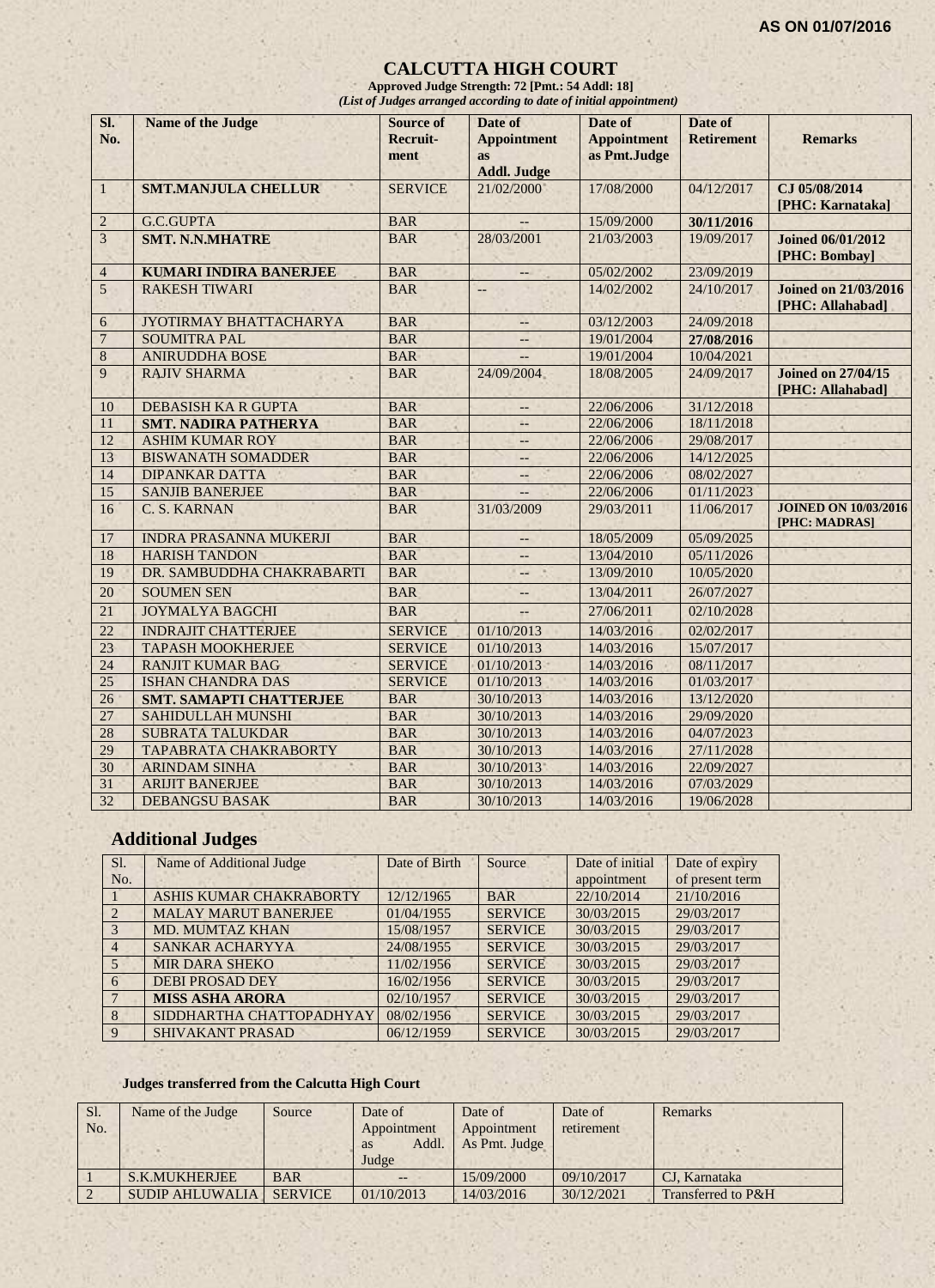#### **CHHATTISGARH HIGH COURT**

**Approved Judge Strength: 22 [Pmt.: 17 Addl.: 05] (List of Judges arranged according to date of initial appointment)**

| SI.<br>No.     | <b>Name of the Judge</b>                    | Source of<br>Recruit-<br>ment | Date of<br><b>Appointment</b><br>as Addl.<br>Judge | Date of<br><b>Appointment</b><br>as Pmt. Judge | Date of<br><b>Retirement</b> | <b>Remarks</b>               |
|----------------|---------------------------------------------|-------------------------------|----------------------------------------------------|------------------------------------------------|------------------------------|------------------------------|
|                | <b>DEEPAK GUPTA</b>                         | <b>BAR</b>                    |                                                    | 04/10/2004                                     | 06/05/2017                   | CJ 16/05/2016<br>[PHC: H.P.] |
| $\mathfrak{D}$ | PRITINKER DIWAKER                           | <b>BAR</b>                    | 31/03/2009                                         | 10/09/2013                                     | 21/11/2023                   |                              |
| 3              | PRASHANT KUMAR MISHRA                       | <b>BAR</b>                    | 10/12/2009                                         | 28/11/2014                                     | 28/08/2026                   |                              |
| $\overline{4}$ | <b>MANINDRA MOHAN</b><br><b>SHRIVASTAVA</b> | <b>BAR</b>                    | 10/12/2009                                         | 08/03/2016                                     | 05/03/2026                   |                              |
| $\overline{5}$ | <b>GOUTAM BHADURI</b>                       | <b>BAR</b>                    | 16/09/2013                                         | 08/03/2016                                     | 09/11/2024                   |                              |
| 6              | SANJAY KUMAR AGRAWAL                        | <b>BAR</b>                    | 16/09/2013                                         | 08/03/2016                                     | 14/07/2017                   |                              |
|                | PUTHICHIRA SAM KOSHY                        | <b>BAR</b>                    | 16/09/2013                                         | 08/03/2016                                     | 29/04/2019                   |                              |
| 8              | <b>CHANDRA BHUSHAN BAJPAI</b>               | <b>SERVICE</b>                | 27/01/2014                                         | 08/03/2016                                     | 13/10/2017                   |                              |

# **Additional Judges**

| Sl.<br>No. | Name of Additional Judge | Date of Birth | Source of<br>Recruitment | Date of initial<br>appointment | Date of expiry<br>of present term |
|------------|--------------------------|---------------|--------------------------|--------------------------------|-----------------------------------|
|            |                          | <b>NIL</b>    |                          |                                |                                   |

#### **Judges transferred from the Chhattisgarh High Court**

| Sl.<br>No. | Name of the Judge      | Source     | Date of<br>Appointment as Addl.<br>Judge | Date of<br>Appointment<br>As Pmt. Judge | Date of<br>retirement | Remarks               |
|------------|------------------------|------------|------------------------------------------|-----------------------------------------|-----------------------|-----------------------|
|            | SUNIL KUMAR SINHA      | <b>BAR</b> | $- -$                                    | 01/12/2004                              | 06/07/2016            | CJ. Sikkim            |
|            | SATISH KUMAR AGNIHOTRI | <b>BAR</b> | 05/05/2005                               | 03/05/2007                              | 30/07/2018            | Transferred to Sikkim |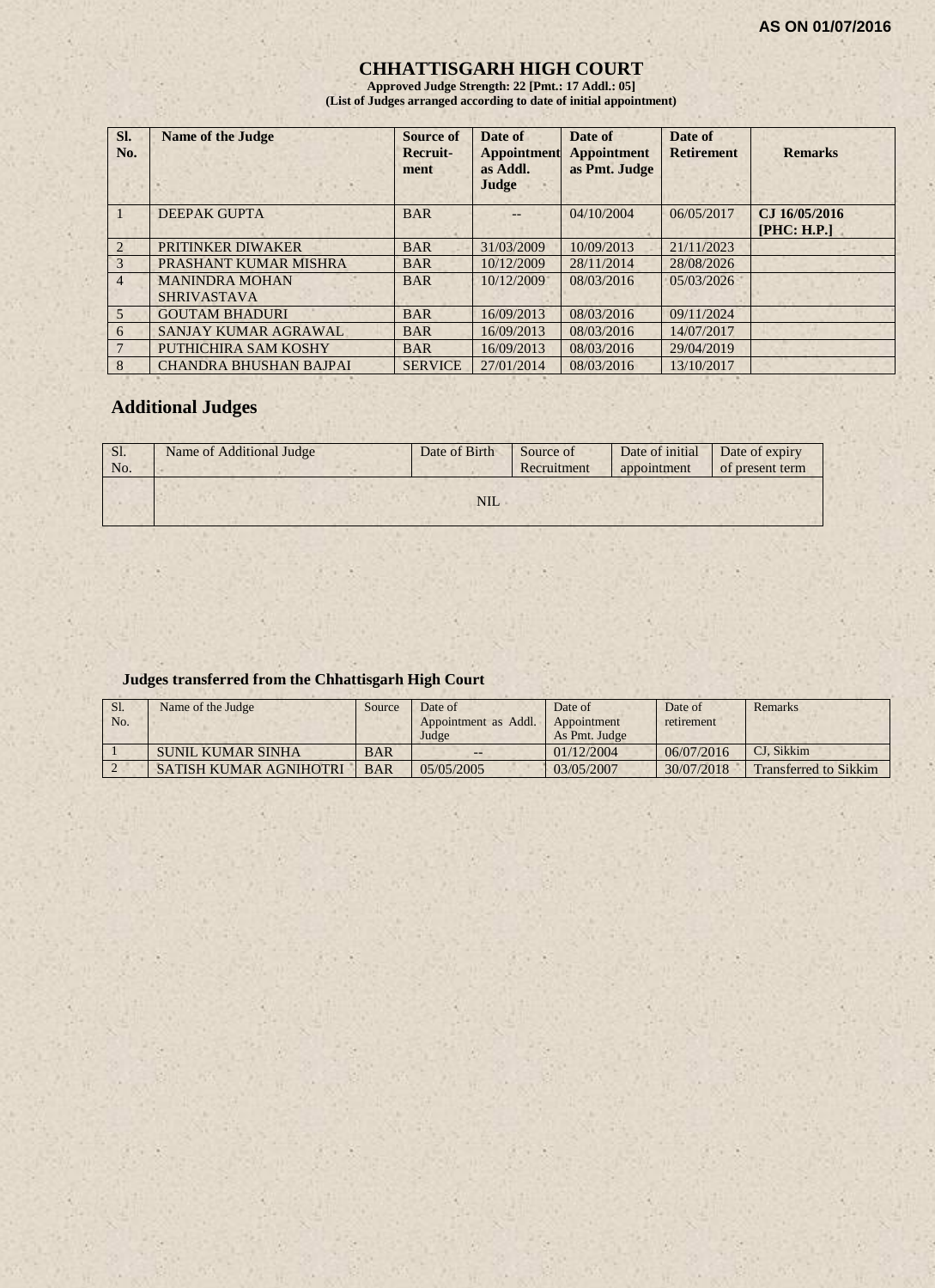#### **DELHI HIGH COURT**

**Approved Judge Strength: 60 [Pmt.: 45 Addl.: 15] (List of Judges arranged according to date of initial appointment)**

| Si.<br>No.      | <b>Name of the Judge</b>                     | <b>Source of</b><br>Recruit-<br>ment | Date of<br>Appoint-<br>ment as<br><b>Addl. Judge</b> | Date of<br><b>Appointment</b> as<br>Pmt. Judge | Date of<br><b>Retirement</b> | <b>Remarks</b>                            |
|-----------------|----------------------------------------------|--------------------------------------|------------------------------------------------------|------------------------------------------------|------------------------------|-------------------------------------------|
| $\mathbf{1}$    | <b>MS. GORLA ROHINI</b>                      | <b>BAR</b>                           | 25/06/2001                                           | 31/07/2002                                     | 13/04/2017                   | CJ 21/04/2014<br>[PHC: Andhra Pd.]        |
| $\overline{2}$  | <b>BADAR DURREZ AHMED</b>                    | <b>BAR</b>                           | 20/12/2002                                           | 21/01/2004                                     | 15/03/2018                   |                                           |
| 3               | PRADEEP NANDRAJOG                            | <b>BAR</b>                           | 20/12/2002                                           | 16/04/2004                                     | 23/02/2020                   |                                           |
| $\overline{4}$  | <b>KUMARI GITA MITTAL</b>                    | <b>BAR</b>                           | 16/07/2004                                           | 20/02/2006                                     | 08/12/2020                   |                                           |
| 5               | SHRIPATHI RAVINDRA BHAT                      | <b>BAR</b>                           | 16/07/2004                                           | 20/02/2006                                     | 20/10/2020                   |                                           |
| 6               | <b>SANJIV KHANNA</b>                         | <b>BAR</b>                           | 24/06/2005                                           | 20/02/2006                                     | 13/05/2022                   |                                           |
| $\overline{7}$  | <b>GURINDER SINGH SISTANI</b>                | <b>BAR</b>                           | 29/05/2006                                           | 29/08/2007                                     | 10/03/2020                   |                                           |
| 8               | <b>S.MURALIDHAR</b>                          | <b>BAR</b>                           | 29/05/2006                                           | 29/08/2007                                     | 07/08/2023                   |                                           |
| 9               | <b>KUMARI HIMA KOHLI</b>                     | <b>BAR</b>                           | 29/05/2006                                           | 29/08/2007                                     | 01/09/2021                   |                                           |
| 10              | <b>VIPIN SANGHI</b>                          | <b>BAR</b>                           | 29/05/2006                                           | 11/02/2008                                     | 26/10/2023                   |                                           |
| 11              | SUDERSHAN KUMAR MISRA                        | <b>BAR</b>                           | 04/07/2007                                           | 07/11/2008                                     | 06/09/2016                   |                                           |
| 12              | SIDDHARTH MRIDUL                             | <b>BAR</b>                           | 13/03/2008                                           | 26/05/2009                                     | 21/11/2024                   |                                           |
| 13              | <b>MANMOHAN</b>                              | <b>BAR</b>                           | 13/03/2008                                           | 17/12/2009                                     | 16/12/2024                   |                                           |
| 14              | <b>MANMOHAN SINGH</b>                        | <b>BAR</b>                           | 11/04/2008                                           | 06/07/2011                                     | 21/09/2016                   |                                           |
| 15              | <b>RAJIV SAHAI ENDLAW</b>                    | <b>BAR</b>                           | 11/04/2008                                           | 06/07/2011                                     | 12/08/2021                   |                                           |
| 16              | <b>JAG JIVAN RAM MIDHA</b>                   | <b>BAR</b>                           | 11/04/2008                                           | 06/07/2011                                     | 07/07/2021                   |                                           |
| 17              | <b>SUNIL GAUR</b>                            | <b>SERVICE</b>                       | 11/04/2008                                           | 11/04/2012                                     | 22/08/2019                   |                                           |
| 18              | VALMIKI J. MEHTA                             | <b>BAR</b>                           | 15/04/2009                                           | 12/04/2013                                     | 05/06/2021                   |                                           |
| 19              | <b>SMT.INDERMEET KAUR</b><br><b>KOCHHAR</b>  | <b>SERVICE</b>                       | 14/05/2009                                           | 12/04/2013                                     | 21/03/2018                   |                                           |
| 20              | <b>ANIL KUMAR PATHAK</b>                     | <b>SERVICE</b>                       | 14/05/2009                                           | 05/09/2013                                     | 10/07/2019                   |                                           |
| 21              | <b>MS. MUKTA GUPTA</b>                       | <b>BAR</b>                           | 23/10/2009                                           | 29/05/2014                                     | 27/06/2023                   |                                           |
| $\overline{22}$ | <b>SHRIMATI PRATIBHA RANI</b>                | <b>SERVICE</b>                       | 17/10/2011                                           | 16/10/2014                                     | 24/08/2018                   |                                           |
| 23              | <b>SAT PAUL GARG</b>                         | <b>SERVICE</b>                       | 17/10/2011                                           | 16/10/2014                                     | 14/06/2018                   |                                           |
| 24              | <b>JAYANT NATH</b>                           | <b>BAR</b>                           | 17/04/2013                                           | 18/03/2015                                     | 09/11/2021                   |                                           |
| 25              | NAJMUSSAHAR WAZIRI@NAJMI<br><b>WAZIRI</b>    | <b>BAR</b>                           | 17/04/2013                                           | 18/03/2015                                     | 14/07/2023                   |                                           |
| 26              | <b>SANJEEV SACHDVA</b>                       | <b>BAR</b>                           | 17/04/2013                                           | 18/03/2015                                     | 25/12/2026                   |                                           |
| 27              | <b>VIBHU BAKHRU</b>                          | <b>BAR</b>                           | 17/04/2013                                           | 18/03/2015                                     | 01/11/2028                   |                                           |
| 28              | <b>VALLURI KAMESWAR RAO</b>                  | <b>BAR</b>                           | 17/04/2013                                           | 18/03/2015                                     | 06/08/2027                   |                                           |
| 29              | <b>SMT. SUNITA GUPTA</b>                     | <b>SERVICE</b>                       | 17/04/2013                                           | 18/03/2015                                     | 13/12/2016                   |                                           |
| 30              | <b>SMT. DEEPA SHARMA</b>                     | <b>SERVICE</b>                       | 17/04/2013                                           | 18/03/2015                                     | 27/05/2018                   |                                           |
| 31              | <b>ASHUTOSH KUMAR</b>                        | <b>BAR</b>                           | 15/05/2014                                           | 21/04/2016                                     | 30/09/2028                   | <b>Joined on 7/1/2015</b><br>[PHC: Patna] |
| 32              | PARKASH SINGH TEJI                           | <b>SERVICE</b>                       | 15/12/2014                                           | 02/06/2016                                     | 13/08/2018                   |                                           |
| 33              | <b>INDER SINGH MEHTA</b>                     | <b>SERVICE</b>                       | 15/12/2014                                           | 02/06/2016                                     | 05/04/2020                   |                                           |
| 34              | RAVINDRA KUMAR GAUBA                         | <b>SERVICE</b>                       | 15/12/2014                                           | 02/06/2016                                     | 03/12/2019                   |                                           |
| 35              | <b>SMT. SANGITA DHINGRA</b><br><b>SEHGAL</b> | <b>SERVICE</b>                       | 15/12/2014                                           | 02/06/2016                                     | 19/06/2020                   |                                           |

# **Additional Judges**

| SI.<br>No. | <b>Name of Additional Judge</b> | Date of<br><b>Birth</b> | <b>Source of</b> | Date of initial<br>Recruitment appointment | Date of expiry<br>of present<br>term |  |
|------------|---------------------------------|-------------------------|------------------|--------------------------------------------|--------------------------------------|--|
|            |                                 | <b>NIL</b>              |                  |                                            |                                      |  |

#### **JUDGES TRANSFERRED FROM THE DELHI HIGH COURT**

| Sl.            | Name of the Judge        | Source         | Date of        | Date of                   | Date of    | <b>Remarks</b>                  |
|----------------|--------------------------|----------------|----------------|---------------------------|------------|---------------------------------|
| N <sub>0</sub> |                          |                | Appointment    | Retirement<br>Appointment |            |                                 |
|                |                          |                | as Addl. Judge | As Pmt. Judge             |            |                                 |
|                | SANJAY KISHAN KAUL       | <b>BAR</b>     | 03/05/2001     | 02/05/2003                | 25/12/2020 | CJ, Madras HC                   |
|                | <b>RAJIV SHAKDHER</b>    | <b>BAR</b>     | 11/04/2008     | 17/10/2011                | 18/10/2024 | <b>Transferred to Madras</b>    |
|                | <b>SURESH KUMAR KAIT</b> | <b>BAR</b>     | 05/09/2008     | 12/04/2013                | 23/05/2025 | Transferred to T &AP            |
|                | <b>VED PRAKASH VAISH</b> | <b>SERVICE</b> | 17/04/2013     | 18/03/2015                | 26/06/2021 | <b>Transferred to Meghalaya</b> |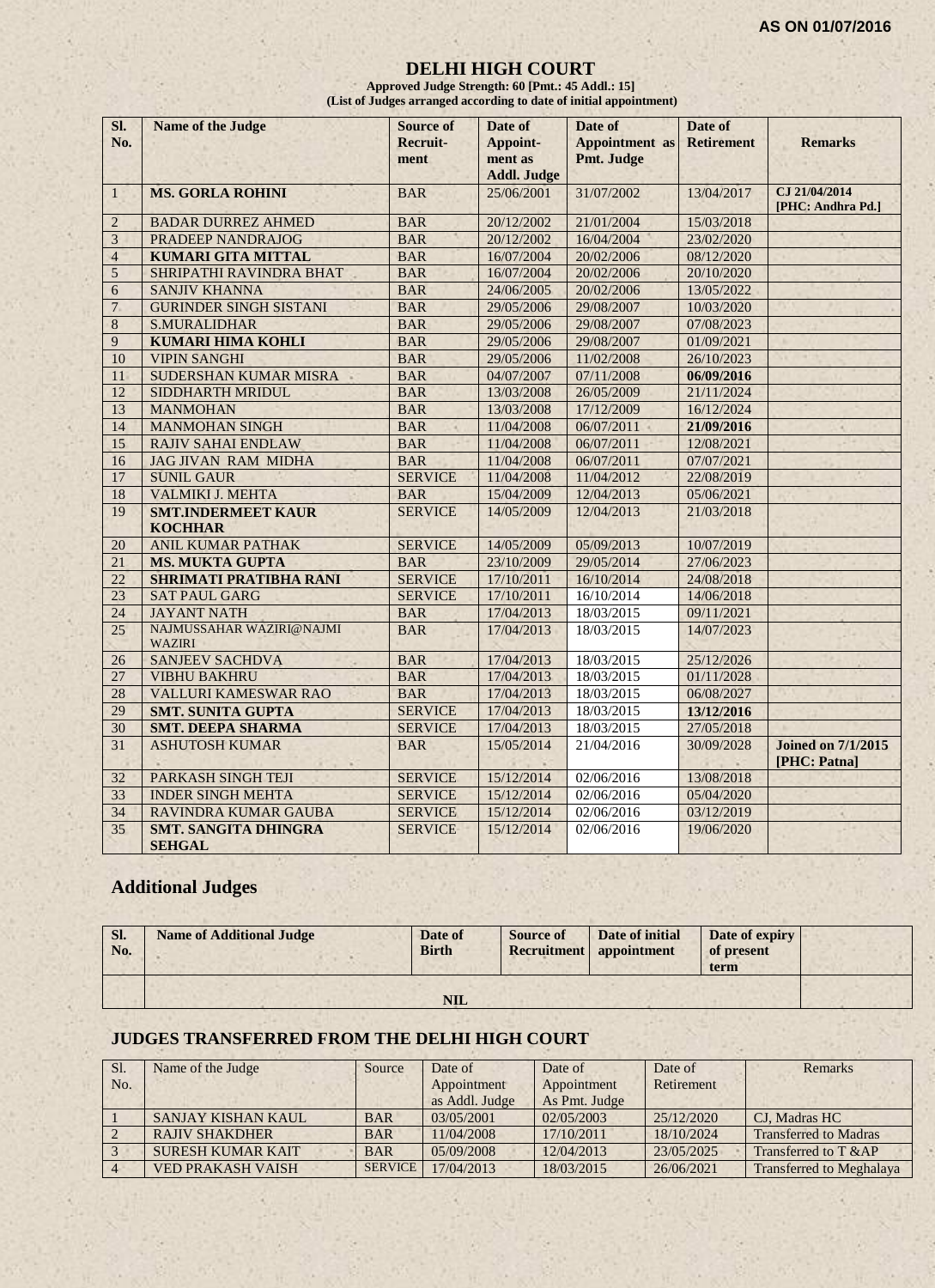$1.7.8$ 

# **GAUHATI HIGH COURT**

**Approved Judge Strength: 24 [Pmt.: 18 Addl.: 6 ] (List of Judges arranged according to date of initial appointment)**

| SI.<br>No.    | <b>Name of the Judge</b>  | Source of<br><b>Recruitment</b> | Date of<br><b>Appointment</b><br>as Addl. Judge | Date of<br><b>Appointment</b><br>as Pmt. Judge | Date of<br><b>Retirement</b> | <b>Remarks</b> |
|---------------|---------------------------|---------------------------------|-------------------------------------------------|------------------------------------------------|------------------------------|----------------|
|               | <b>AJIT SINGH</b>         | <b>BAR</b>                      | 01/04/2002                                      | 21/03/2003                                     | 05/09/2018                   | CJ 05/03/2016  |
|               |                           |                                 |                                                 |                                                |                              | [PHC: M.P.]    |
|               | <b>HRISHIKESH ROY</b>     | <b>BAR</b>                      | 12/10/2006                                      | 15/07/2008                                     | 31/05/2022                   |                |
| $\mathcal{R}$ | <b>ARUP KUMAR GOSWAMI</b> | <b>BAR</b>                      | 24/01/2011                                      | 07/11/2012                                     | 10/03/2023                   |                |
|               | <b>UJJAL BHUYAN</b>       | <b>BAR</b>                      | 17/10/2011                                      | 16/10/2013                                     | 01/08/2026                   |                |
|               | Dr.(Mrs.) INDIRA SHAH     | <b>SERVICE</b>                  | 02/03/2012                                      | 28/02/2014                                     | 16/08/2016                   |                |
| -6            | NISHITENDU CHAUDHURY      | <b>BAR</b>                      | 22/05/2013                                      | 20/02/2016                                     | 31/01/2023                   |                |

×

# **Additional Judges**

- 22

| Sl.<br>No.      | <b>Name of Additional Judge</b> | Date of<br><b>Birth</b> | Source of<br><b>Recruitment</b> | Date of initial<br>appointment | Date of expiry<br>of present<br>term |
|-----------------|---------------------------------|-------------------------|---------------------------------|--------------------------------|--------------------------------------|
|                 | <b>LANUSUNGKUM JAMIR</b>        | 01/03/1964              | <b>BAR</b>                      | 22/05/2013                     | 21/05/2017                           |
| 2.              | <b>MANASH RANJAN PATHAK</b>     | 28/08/1965              | <b>BAR</b>                      | 22/05/2013                     | 21/05/2017                           |
| 3               | <b>MANOJIT BHUYAN</b>           | 05/02/1959              | <b>BAR</b>                      | 07/01/2015                     | 06/01/2017                           |
| $\overline{4}$  | MICHAEL ZOTHANKHUMA             | 23/10/1965              | <b>BAR</b>                      | 07/01/2015                     | 06/01/2017                           |
|                 | <b>SUMAN SHYAM</b>              | 12/06/1969              | <b>BAR</b>                      | 07/01/2015                     | 06/01/2017                           |
| -6              | PARAN KUMAR PHUKAN              | 29/10/1955              | <b>SERVICE</b>                  | 07/01/2015                     | 06/01/2017                           |
| $7\phantom{.0}$ | <b>SMT. RUMI KUMARI PHUKAN</b>  | 01/07/1960              | <b>SERVICE</b>                  | 07/01/2015                     | 06/01/2017                           |

# **JUDGES TRANSFERRED FROM THE GAUHATI HIGH COURT**

| Sl.<br>No. | Name of the Judge           | Source<br>Of    | Date of<br>Appointment | Date of<br>Appointment | Date of<br>retirement | Remarks                       |
|------------|-----------------------------|-----------------|------------------------|------------------------|-----------------------|-------------------------------|
|            |                             | Recruit<br>ment | as Addl.<br>Judge      | As Pmt. Judge          |                       |                               |
|            | <b>IOBAL AHMED ANSARI</b>   | <b>SERVICE</b>  | 04/03/2002             | 04/11/2003             | 28/10/2016            | <b>Transferred to Patna</b>   |
|            | <b>TINLIANTHANG VAIPHEI</b> | <b>BAR</b>      | 17/07/2003             | 28/02/2005             | 28/02/2018            | <b>Transferred to Tripura</b> |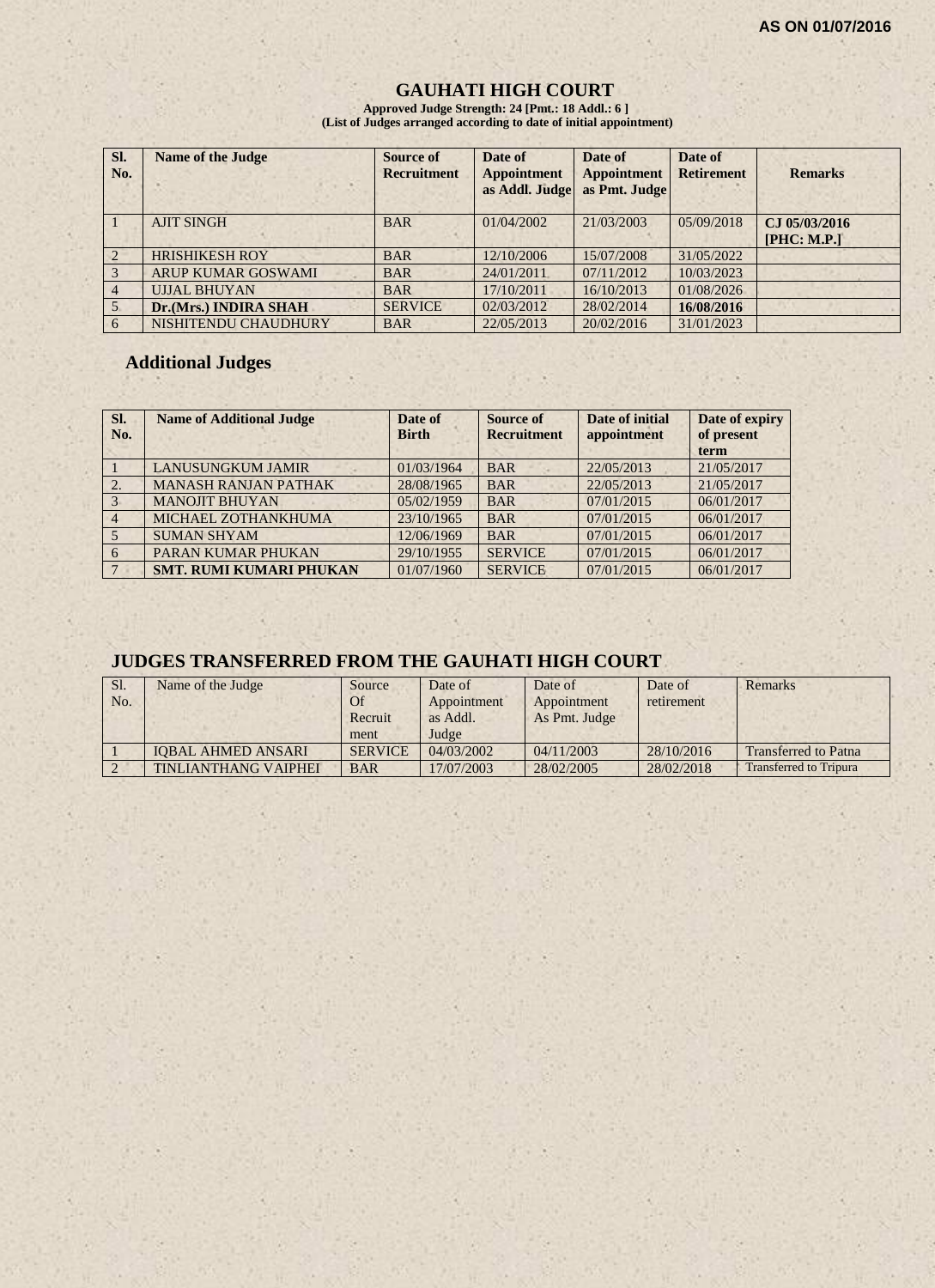# **GUJARAT HIGH COURT**

**Approved Judge Strength: 52 [Pmt.: 39 Addl.: 13] (List of Judges arranged according to date of initial appointment)**

| SI.<br>No.      | <b>Name of the Judge</b>                | <b>Source of</b><br><b>Recruit-</b> | Date of<br><b>Appointment as</b> | Date of<br><b>Appointment</b> | Date of<br><b>Retirement</b> | <b>Remarks</b>                              |
|-----------------|-----------------------------------------|-------------------------------------|----------------------------------|-------------------------------|------------------------------|---------------------------------------------|
|                 |                                         | ment                                | <b>Addl. Judge</b>               | <b>as</b><br>Pmt. Judge       |                              |                                             |
| $\mathbf{1}$    | <b>R. SUBHASH REDDY</b>                 | <b>BAR</b>                          | 02/12/2002                       | 24/06/2004                    | 04/01/2019                   | CJ w.e.f. 13/02/2016<br>[PHC: T & A.P.]     |
| $\sqrt{2}$      | M. R. SHAH                              | <b>BAR</b>                          | 07/03/2004                       | 22/06/2005                    | 15/05/2020                   |                                             |
| 3               | K. S. JHAVERI                           | <b>BAR</b>                          | 07/03/2004                       | 22/06/2005                    | 04/01/2020                   |                                             |
| $\overline{4}$  | <b>AKIL ABDULHAMID KURESHI</b>          | <b>BAR</b>                          | 07/03/2004                       | 12/08/2005                    | 06/03/2022                   |                                             |
| 5               | A.S. DAVE                               | <b>BAR</b>                          | 08/10/2004                       | 25/09/2006                    | 04/12/2019                   |                                             |
| $\mathbf{6}$    | S.R.BRAHMBHATT                          | <b>BAR</b>                          | 08/10/2004                       | 09/08/2007                    | 20/02/2020                   |                                             |
| $\overline{7}$  | <b>SMT.H.N.DEVANI</b>                   | <b>BAR</b>                          | 08/10/2004                       | 09/08/2007                    | 26/03/2020                   |                                             |
| 8               | <b>SMT.ABHILASHA KUMARI</b>             | <b>BAR</b>                          | 02/12/2005                       | 25/09/2006                    | 22/02/2018                   | <b>Joined 09/01/2006</b><br>[PHC: H.P.]     |
| 9               | <b>MOHINDER PAL [P]</b>                 | <b>SERVICE</b>                      | 08/10/2007                       | 14/05/2008                    | 29/12/2018                   | <b>Joined 30/12/2011</b><br>[PHC: $P & H$ ] |
| 10              | K. M. THAKER                            | <b>BAR</b>                          | 21/11/2007                       | 21/05/2009                    | 16/09/2019                   |                                             |
| 11              | Z. K. SAIYED                            | <b>SERVICE</b>                      | 21/11/2007                       | 21/05/2009                    | 12/04/2018                   |                                             |
| 12              | RAJESH HARIVADAN SHUKLA                 | <b>SERVICE</b>                      | 21/11/2007                       | 21/05/2009                    | 26/12/2018                   |                                             |
| 13              | RASHMIN MANHARBHAI CHHAYA               | <b>BAR</b>                          | 17/02/2011                       | 28/01/2013                    | 11/01/2023                   |                                             |
| $14 -$          | <b>JAMSHED BURJOR PARDIWALA</b>         | <b>BAR</b>                          | 17/02/2011                       | 28/01/2013                    | 11/08/2027                   |                                             |
| 15              | <b>GAUTAM BABUBHAI SHAH</b>             | <b>SERVICE</b>                      | 17/02/2011                       | 28/01/2013                    | 13/10/2016                   |                                             |
| 16              | MISS BELA MANDHURYA TRIVEDI             | Service                             | 17/02/2011                       | 06/02/2013                    | 09/06/2022                   |                                             |
| 17              | PRADIPKUMAR PREMSHANKER<br><b>BHATT</b> | Service                             | 17/02/2011                       | 31/01/2013                    | 05/09/2018                   |                                             |
| 18              | MISS SONIA GIRIDHAR GOKANI              | <b>SERVICE</b>                      | 17/02/2011                       | 28/01/2013                    | 25/02/2023                   |                                             |
| 19              | <b>CHANDRAKANT LALJIBHAI SONI</b>       | <b>BAR</b>                          | 21/11/2011                       | 06/09/2013                    | 16/03/2019                   |                                             |
| 20              | <b>ASHISH JITENDRA DESAI</b>            | <b>BAR</b>                          | 21/11/2011                       | 06/09/2013                    | 04/07/2024                   |                                             |
| 21              | NILAY VIPINCHANDRA ANJARIA              | <b>BAR</b>                          | 21/11/2011                       | 06/09/2013                    | 22/03/2027                   |                                             |
| $\overline{22}$ | PARESH RAVISHANKER UPADHYAY             | <b>BAR</b>                          | 21/11/2011                       | 06/09/2013                    | 13/12/2022                   |                                             |
| 23              | SUBODHKUMAR GUNVANTLAL SHAH             | <b>SERVICE</b>                      | 12/11/2012                       | 10/07/2014                    | 01/02/2019                   |                                             |
| 24              | <b>SATISH HEMCHANDRA VORA</b>           | <b>SERVICE</b>                      | 12/11/2012                       | 10/07/2014                    | 29/05/2023                   |                                             |
| 25              | <b>GHANSHYAM RAGHUMAL UDHWANI</b>       | <b>SERVICE</b>                      | 12/11/2012                       | 10/07/2014                    | 24/11/2023                   |                                             |
| 26              | ABDULLAH GULAMAHMED URAIZEE             | <b>SERVICE</b>                      | 04/05/2013                       | 01/04/2015                    | 22/04/2022                   |                                             |
| 27              | VIPUL MANUBHAI PANCHOLI                 | <b>BAR</b>                          | 01/10/2014                       | 00/06/2016                    | 27/05/2030                   |                                             |

#### **ADDITIONAL JUDGES**

| SI.<br>No.     | <b>Name of Additional Judge</b>          | Date of Birth | Source of<br><b>Recruitment</b> | Date of initial<br>appointment | Date of expiry<br>of present term |
|----------------|------------------------------------------|---------------|---------------------------------|--------------------------------|-----------------------------------|
|                | RATILAL PARSHOTTAMBHAI DHOLARIA          | 01/06/1959    | <b>SERVICE</b>                  | 04/05/2013                     | 03/05/2018                        |
| $\overline{2}$ | ASHUTOSH JAYANTILAL SHASTRI              | 14/01/1962    | <b>BAR</b>                      | 06/04/2016                     | 05/04/2018                        |
| $\overline{3}$ | <b>BIREN ANIRUDDH VAISHNAV</b>           | 22/05/1963    | <b>BAR</b>                      | 06/04/2016                     | 0.5/0.4/2018                      |
| $\vert$ 4      | ALPESH YESHVANT KOGJE                    | 16/07/1969    | <b>BAR</b>                      | 06/04/2016                     | 05/04/2018                        |
| 5              | <b>ARVINDSINGH</b><br><b>ISHWARSINGH</b> | 31/08/1969    | <b>BAR</b>                      | 06/04/2016                     | 05/04/2018                        |
|                | <b>SUPEHIA</b>                           |               |                                 |                                |                                   |
| 6              | BIPINKUMAR NAVALCHANDBHAI                | 26/05/1960    | <b>SERVICE</b>                  | 06/04/2016                     | 05/04/2018                        |
|                | <b>KARIA</b>                             |               |                                 |                                |                                   |

#### **JUDGES TRANSFERRED FROM THE GUJARAT HIGH COURT**

| Sl.            | Name of the Judge             | Source         | Date of     | Date of       | Date of         | <b>Remarks</b>                  |
|----------------|-------------------------------|----------------|-------------|---------------|-----------------|---------------------------------|
| No.            |                               | Of             | Appointment | Appointment   | Retirement/     |                                 |
|                |                               | Recruit        | as Addl.    | As Pmt. Judge | Expire of their |                                 |
|                |                               | ment           | Judge       |               | term            |                                 |
|                | D.H.WAGHELA                   | <b>BAR</b>     | 17/09/1999  | 18/06/2001    | 10/08/2016      | CJ. Bombay                      |
|                | <b>JAYANT MANGANLAL PATEL</b> | <b>BAR</b>     | 03/12/2001  | 09/08/2004    | 03/08/2018      | <b>Transferred to Karnataka</b> |
|                | <b>DHIRUBHAI N. PATEL</b>     | Bar            | 07/03/2004  | 25/01/2006    | 12/03/2022      | <b>Transfer to Jharkhand</b>    |
| $\overline{4}$ | KAUSHAL JAYENDRA THAKER       | <b>SERVICE</b> | 04/05/2013  | $  \,$        | 04/09/1961      | Transferred<br>AJ.<br>to        |
|                |                               |                |             |               |                 | Allahabad                       |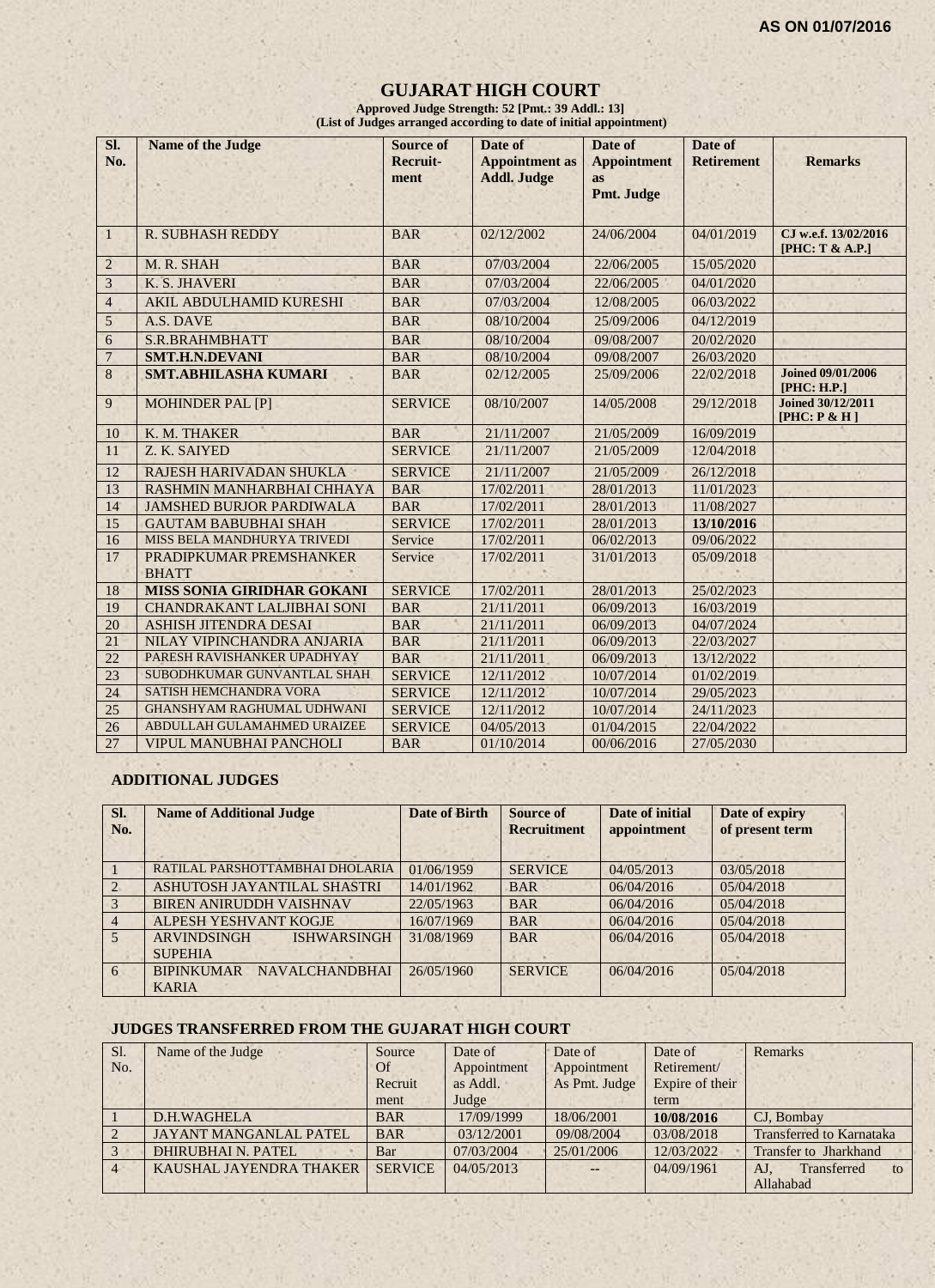#### **HIMACHAL PRADESH HIGH COURT**

**Approved Judge Strength: 13 [Pmt.:10 Addl.: 03 ] (List of Judges arranged according to date of initial appointment)**

| Sl.<br>No.     | <b>Name of the Judge</b>    | <b>Source of</b><br><b>Recruit-ment</b> | Date of<br><b>Appointment</b><br>as Addl. Judge | Date of<br><b>Appointment</b> as<br>Pmt. Judge | Date of<br><b>Retirement</b> | <b>Remarks</b>              |
|----------------|-----------------------------|-----------------------------------------|-------------------------------------------------|------------------------------------------------|------------------------------|-----------------------------|
|                | <b>MANSOOR AHMAD MIR</b>    | <b>SERVICE</b>                          | 31/01/2005                                      | 06/07/2007                                     | 24/04/2017                   | CJ 18/06/2014<br>[PHC: J&K] |
| 2              | <b>SANJAY KAROL</b>         | <b>BAR</b>                              | $- -$                                           | 08/03/2007                                     | 22/08/2023                   |                             |
| 3              | <b>RAJEEV SHARMA</b>        | <b>BAR</b>                              | 03/04/2007                                      | 31/03/2013                                     | 07/10/2020                   |                             |
| $\overline{4}$ | DHARAM CHAND CHAUDHARY      | <b>SERVICE</b>                          | 21/01/2012                                      | 17/01/2014                                     | 11/03/2020                   |                             |
| 5              | <b>TARLOK SINGH CHAUHAN</b> | <b>BAR</b>                              | 23/02/2014                                      | 30/11/2014                                     | 08/01/2026                   |                             |
| 6              | <b>PIAR SINGH RANA</b>      | <b>SERVICE</b>                          | 05/05/2014                                      | 30/11/2014                                     | 12/08/2017                   |                             |
|                | <b>SURESHWAR THAKUR</b>     | <b>SERVICE</b>                          | 05/05/2014                                      | 30/11/2014                                     | 17/05/2025                   |                             |
| 8              | VIVEK SINGH THAKUR          | <b>BAR</b>                              | --                                              | 12/04/2016                                     | 16/04/2028                   |                             |
| 9              | <b>AJAY MOHAN GOEL</b>      | <b>BAR</b>                              | $\qquad \qquad -$                               | 12/04/2016                                     | 10/01/2031                   |                             |

#### **ADDITIONAL JUDGES**

| SI.<br>No. | <b>Name of Additional Judge</b> | Date of Birth | <b>Source of</b><br><b>Recruitment</b> | Date of initial<br>appointment | Date of expiry<br>of present term |
|------------|---------------------------------|---------------|----------------------------------------|--------------------------------|-----------------------------------|
|            | <b>SANDEEP SHARMA</b>           | 20/07/1968    | Bar                                    | 12/04/2016                     | 11/04/2018                        |
|            | <b>CHANDER BHUSAN</b>           | 15/03/1961    | Service                                | 12/04/2016                     | 11/04/2018                        |

# **JUDGES TRANSFERRED FROM THE HIMACHAL PRADESH HIGH COURT**

| Sl.<br>No. | Name of the Judge           | Source     | Date of<br>Appointment as<br>Addl.<br>Judge | Date of<br>Appointment<br>As Pmt. Judge | Date of<br>retirement | Remarks                    |
|------------|-----------------------------|------------|---------------------------------------------|-----------------------------------------|-----------------------|----------------------------|
|            | <b>DEEPAK GUPTA</b>         | <b>BAR</b> |                                             | 04/10/2004                              | 06/05/2017            | CJ, Chhattisgarh HC        |
|            | <b>SMT.ABHILASHA KUMARI</b> | <b>BAR</b> | 02/12/2005                                  | 02/12/2007                              | 22/02/2018            | <b>Transfer to Guiarat</b> |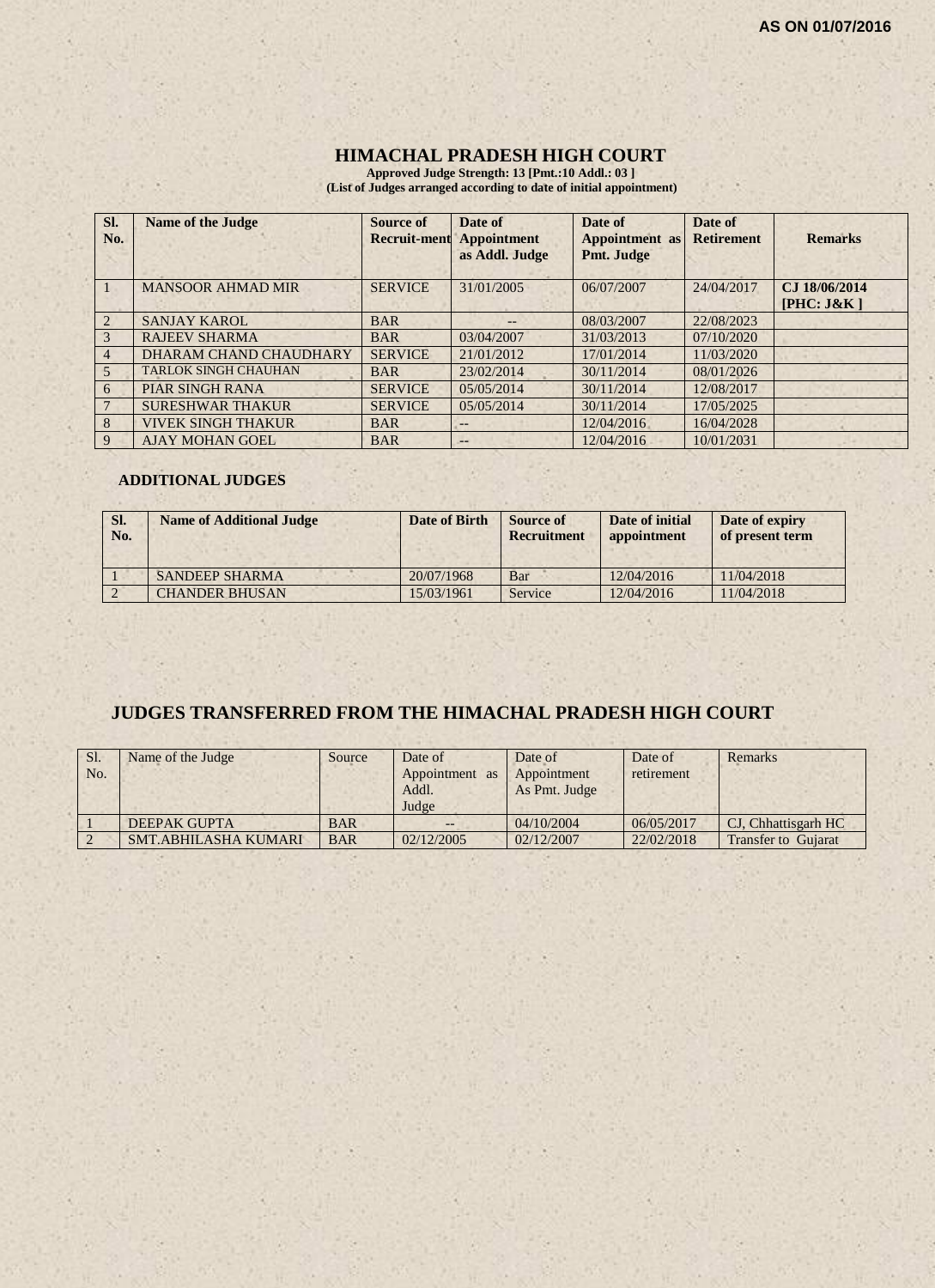# **JAMMU & KASHMIR HIGH COURT**

**Approved Judge Strength: 17 [Pmt.:13 Addl: 04] (List of Judges arranged according to date of initial appointment)**

| Sl.<br>No.     | <b>Name of the Judge</b>       | <b>Source</b><br>of<br>Recruit-<br>ment | Date of<br><b>Appointment</b><br>as Addl. Judge | Date of<br><b>Appointment</b><br>as Pmt. Judge | Date of<br><b>Retirement</b> | <b>Remarks</b>                               |
|----------------|--------------------------------|-----------------------------------------|-------------------------------------------------|------------------------------------------------|------------------------------|----------------------------------------------|
|                | N.N.PAUL VASANTHAKUMAR         | <b>BAR</b>                              | 10/12/2005                                      | 20/04/2007                                     | 14/03/2017                   | CJ 02/02/2015<br>[PHC: MADRAS]               |
| $\overline{2}$ | <b>RAMALINGAM SUDHAKAR</b>     | <b>BAR</b>                              | 10/12/2005                                      | 20/04/2007                                     | 13/02/2021                   | <b>JOINED ON 18/04/2016</b><br>[PHC: MADRAS] |
| 3 <sub>1</sub> | <b>MOHAMMAD YAQOOB MIR</b>     | <b>SERVICE</b>                          | 23/11/2007                                      | 01/10/2009                                     | 27/05/2019                   |                                              |
| $\overline{4}$ | <b>MUZAFFRAR HUSSAIN ATTAR</b> | <b>BAR</b>                              | 05/11/2008                                      | 05/03/2010                                     | 29/01/2017                   |                                              |
| $\overline{5}$ | <b>ALI MOHD MAGREY</b>         | <b>BAR</b>                              |                                                 | 08/03/2013                                     | 07/12/2022                   |                                              |
| 6              | <b>DHIRAJ SINGH THAKUR</b>     | <b>BAR</b>                              | $--$                                            | 08/03/2013                                     | 24/04/2026                   |                                              |
|                | <b>TASHI RABSTAN</b>           | <b>BAR</b>                              | 08/03/2013                                      | 16/05/2014                                     | 09/04/2025                   |                                              |
| 8              | <b>JANAK RAJ KOTWAL</b>        | <b>SERVICE</b>                          | 08/03/2013                                      | 04/03/2015                                     | 28/08/2018                   |                                              |
| 9              | <b>BAWA SINGH WALIA [P]</b>    | <b>BAR</b>                              | 25/09/2014                                      |                                                | 27/08/2023                   | <b>Joined on 12/02/2015</b><br>$[PHC: P\&H]$ |

#### **ADDITIONAL JUDGES**

| SI.<br>No. | <b>Name of Additional Judge</b> | Date of Birth Source of | <b>Recruitment</b> | Date of initial<br>appointment | Date of<br>expiry of<br>present term | <b>Remarks</b> |
|------------|---------------------------------|-------------------------|--------------------|--------------------------------|--------------------------------------|----------------|
|            |                                 |                         | <b>NIL</b>         |                                |                                      |                |

# **JUDGES TRANSFERRED FROM THE JAMMU & KASHMIR HIGH COURT**

| Sl.<br>No. | Name of the Judge        | Source         | Date of<br>Appointment<br><b>as</b><br>Addl.<br>Judge | Date of<br>Appointment<br>As Pmt. Judge | Date of<br>retirement | Remarks      |
|------------|--------------------------|----------------|-------------------------------------------------------|-----------------------------------------|-----------------------|--------------|
|            | <b>MANSOOR AHMAD MIR</b> | <b>SERVICE</b> | 31/01/2005                                            | 06/07/2007                              | 24/04/2017            | CI. H.P. H C |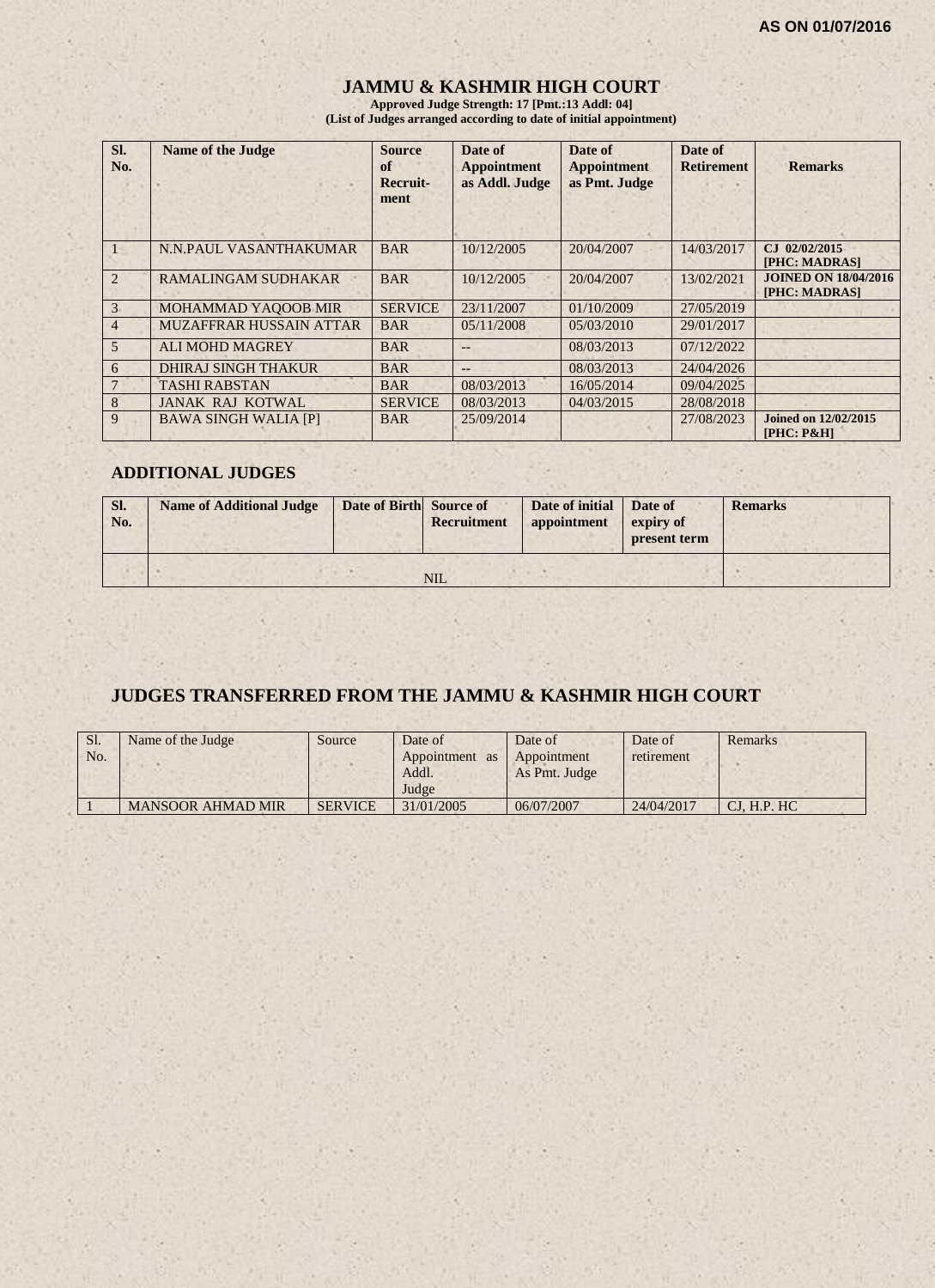### **JHARKHAND HIGH COURT**

**Approved Judge Strength: 25 [Pmt.: 19 Addl.: 06] (List of Judges arranged according to date of initial appointment)**

| Sl.<br>No.     | <b>Name of the Judge</b>     | Source of<br><b>Recruitment</b> | Date of<br><b>Appointment</b><br>as Addl. Judge | Date of<br><b>Appointment</b><br>as Pmt.<br>Judge | Date of<br><b>Retirement</b> | <b>Remarks</b>                                |
|----------------|------------------------------|---------------------------------|-------------------------------------------------|---------------------------------------------------|------------------------------|-----------------------------------------------|
|                | <b>VIRENDER SINGH [H]</b>    | <b>BAR</b>                      |                                                 | 02/07/2002                                        | 06/10/2016                   | CJ 01/11/2014<br>$[PHC: P\&H]$                |
| $\overline{2}$ | PRADIP KUMAR MOHANTY         | <b>BAR</b>                      | 07/03/2002                                      | 06/03/2004                                        | 09/06/2017                   | Joined on 11/04/2016<br>[PHC: Orissa]         |
| 3              | <b>DHIRUBHAI N. PATEL</b>    | <b>BAR</b>                      | 07/03/2004                                      | 25/01/2006                                        | 12/03/2022                   | <b>Joined on 03/02/2009</b><br>[PHC: Gujarat] |
| $\overline{4}$ | <b>HARISH CHANDRA MISHRA</b> | <b>SERVICE</b>                  | 27/04/2011                                      | 31/01/2013                                        | 26/03/2021                   |                                               |
| 5              | DHRUV NARAYAN UPADHYAY       | <b>SERVICE</b>                  | 27/04/2011                                      | 31/01/2013                                        | 09/08/2016                   |                                               |
| 6              | <b>APARESH KUMAR SINGH</b>   | <b>BAR</b>                      | 24/01/2012                                      | 16/01/2014                                        | 06/07/2027                   |                                               |
|                | <b>SHREE CHANDRASHEKHAR</b>  | <b>BAR</b>                      | 17/01/2013                                      | 27/06/2014                                        | 24/05/2027                   |                                               |
| 8              | <b>AMITAV KUMAR GUPTA</b>    | <b>SERVICE</b>                  | 18/09/2013                                      | 03/02/2016                                        | 30/05/2021                   |                                               |
| 9              | PRAMATH PATNAIK              | <b>BAR</b>                      | 24/09/2014                                      |                                                   | 13/06/2021                   | Joined 22.12.2014<br>[PHC: Orissa]            |

# **ADDITIONAL JUDGES**

| SI.<br>No. | <b>Name of Additional Judge</b> | <b>Date of Birth</b> | Source of<br><b>Recruitment</b> | Date of initial<br>appointment | Date of<br>expiry of<br>present term | <b>Remarks</b> |
|------------|---------------------------------|----------------------|---------------------------------|--------------------------------|--------------------------------------|----------------|
|            | RONGON MUKHOPADHYAY             | 29/12/1967           | <b>BAR</b>                      | 26/09/2014                     | 25/09/2016                           |                |
|            | <b>RAVI NATH VERMA</b>          | 10/12/1956           | <b>SERVICE</b>                  | 26/09/2014                     | 25/09/2016                           |                |
|            | <b>RATNAKER BHENGRA</b>         | 05/10/1962           | <b>BAR</b>                      | 17/04/2015                     | 16/04/2017                           |                |
|            | <b>ANANDA SEN</b>               | 15/08/1969           | <b>BAR</b>                      | 08/04/2016                     | 07/04/2018                           |                |
|            | <b>ANANT BIJAY SINGH</b>        | 13/01/1959           | <b>SERVICE</b>                  | 08/04/2016                     | 07/04/2018                           |                |

# **JUDGES TRANSFERRED FROM THE JHARKHAND HIGH COURT**

| Sl.<br>No.    | Name of the Judge           | Source<br>Of<br>Recruitment | Date of<br>Appointment<br>as<br>Addl.<br>Judge | Date of<br>Appointment<br>As Pmt.<br>Judge | Date of<br>Retirement | Remarks                                |
|---------------|-----------------------------|-----------------------------|------------------------------------------------|--------------------------------------------|-----------------------|----------------------------------------|
|               | <b>RAKESH RANJAN PRASAD</b> | <b>SERVICE</b>              |                                                | 27/02/2006                                 | 30/06/2017            | <b>Transferred to Manipur</b>          |
| $\sqrt{2}$    | PRASHANT KUMAR              | <b>SERVICE</b>              | 21/01/2009                                     | 17/01/2013                                 | 30/06/2020            | <b>Transferred to Allahabad</b>        |
| $\mathcal{Z}$ | <b>SUJIT NARAYAN PRASAD</b> | <b>BAR</b>                  | 26/09/2014                                     |                                            |                       | Addl.Judge transferred to<br>Orissa HC |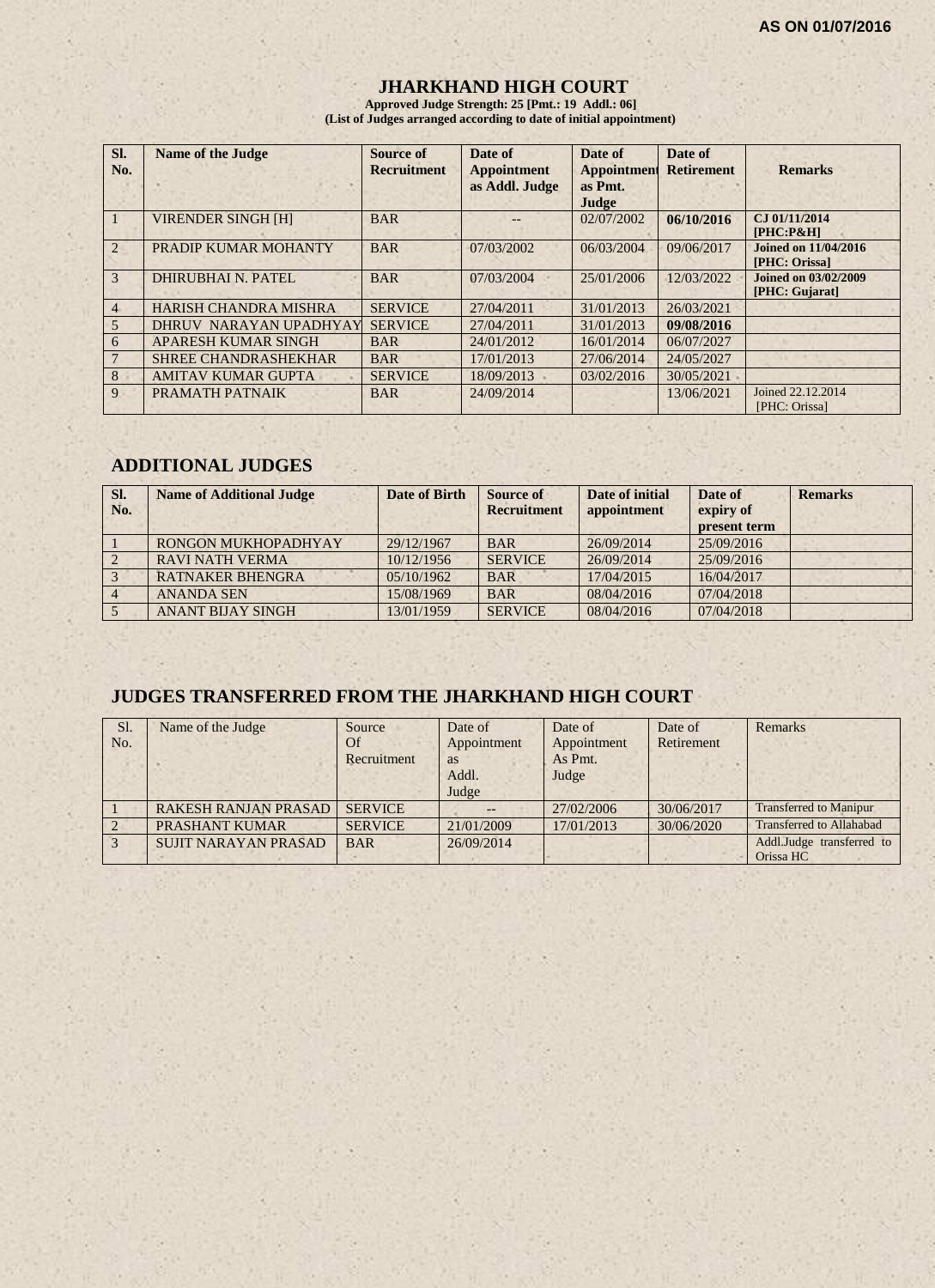# **KARNATAKA HIGH COURT**

**Approved Judge Strength: 62 [Pmt.: 47 Addl.: 15 ] (List of Judges arranged according to date of initial appointment)**

| Sl.<br>N <sub>o</sub> | <b>Name of the Judge</b>                         | Source of<br><b>Recruitment</b> | Date of<br><b>Appointment</b><br>as | Date of<br><b>Appointment</b><br>as | Date of<br><b>Retirement</b> | <b>Remarks</b>                                  |
|-----------------------|--------------------------------------------------|---------------------------------|-------------------------------------|-------------------------------------|------------------------------|-------------------------------------------------|
|                       |                                                  |                                 | <b>Addl. Judge</b>                  | Pmt. Judge                          |                              |                                                 |
| $\mathbf{1}$          | <b>S.K.MUKHERJEE</b>                             | <b>BAR</b>                      |                                     | 15/09/2000                          | 09/10/2017                   | CJ 23/02/2016<br>[PHC: Calcutta]                |
| $\overline{2}$        | <b>JAYANT MANGANLAL PATEL</b>                    | <b>BAR</b>                      | 03/12/2001                          | 09/08/2004                          | 03/08/2018                   | <b>Joined on 13/02/2016</b><br>[PHC: Gujarat]   |
| 3                     | S.M.MALLIKARJUNAGOUDA                            | <b>BAR</b>                      | 12/05/2003                          | 24/09/2004                          | 04/05/2020                   |                                                 |
| $\overline{4}$        | <b>H.G. RAMESH</b>                               | <b>BAR</b>                      | 12/05/2003                          | 24/09/2004                          | 15/01/2019                   |                                                 |
| 5                     | <b>S.ABDUL NAZEER</b>                            | <b>BAR</b>                      | 12/05/2003                          | 24/09/2004                          | 04/01/2020                   |                                                 |
| 6                     | <b>HANUMAPPA BILLAPPA</b>                        | <b>BAR</b>                      | 08/09/2003                          | 24/09/2004                          | 07/10/2016                   |                                                 |
| $7\phantom{.0}$       | P.B.SANGANAGOUDA                                 | <b>BAR</b>                      | $-$                                 | 21/10/2004                          | 31/05/2018                   |                                                 |
| $\bf 8$               | <b>ANAND BYRAREDDY</b>                           | <b>BAR</b>                      |                                     | 07/03/2005                          | 30/04/2017                   |                                                 |
| 9                     | <b>ASHOK B.HINCHIGERI</b>                        | <b>BAR</b>                      | 07/03/2005                          | 01/03/2007                          | 23/08/2017                   |                                                 |
| 10                    | RAGHVENDRA SINGH CHAUHAN                         | <b>BAR</b>                      | 13/06/2005                          | 24/01/2008                          | 23/12/2021                   | <b>Joined on 10/03/2015</b><br>[PHC: Rajasthan] |
| 11                    | <b>VINEET KOTHARI</b>                            | <b>BAR</b>                      | 13/06/2005                          | 24/01/2008                          | 01/09/2021                   | <b>Joined on 18/04/2016</b><br>[PHC: Rajasthan] |
| 12                    | A.S. BOPPANNA                                    | <b>BAR</b>                      | 06/01/2006                          | 01/03/2007                          | 19/05/2021                   |                                                 |
| 13                    | A. N. VENUGOPALA GOWDA                           | <b>BAR</b>                      | 04/07/2007                          | 17/04/2009                          | 15/06/2017                   |                                                 |
| 14                    | LINGAPPA NARAYANA SWAMY                          | <b>BAR</b>                      | 04/07/2007                          | 17/04/2009                          | 30/06/2021                   |                                                 |
| 15                    | RAVI VIJAYKUMAR MALIMATH                         | <b>BAR</b>                      | 18/02/2008                          | 17/02/2010                          | 24/05/2024                   |                                                 |
| 16                    | <b>SMT. B. VENKATARAMIAH NAGARATHNA</b>          | <b>BAR</b>                      | 18/02/2008                          | 17/02/2010                          | 29/10/2024                   |                                                 |
| 17                    | <b>BOREGOWDA SREENIVASE GOWDA</b>                | <b>BAR</b>                      | 02/06/2008                          | 05/09/2011                          | 15/06/2018                   |                                                 |
| 18                    | S. N. SATYANARAYANA                              | <b>BAR</b>                      | 09/06/2008                          | 08/06/2012                          | 14/01/2021                   |                                                 |
| 19                    | <b>ARAVIND KUMAR</b>                             | <b>BAR</b>                      | 26/06/2009                          | 07/12/2012                          | 13/07/2024                   |                                                 |
| 20                    | <b>BIJOOR MANOHAR</b>                            | <b>BAR</b>                      | 12/03/2010                          | 18/11/2013                          | 19/07/2017                   |                                                 |
| 21                    | <b>SMT. RATHNAKALA</b>                           | <b>SERVICE</b>                  | 24/10/2013                          | 04/03/2016                          | 26/01/2018                   |                                                 |
| 22                    | <b>BUDHIHAL RUDRAPPA BHIMAPPA</b>                | <b>SERVICE</b>                  | 24/10/2013                          | 04/03/2016                          | 30/09/2018                   |                                                 |
| 23                    | KORATAGERE NARASIMHA MURTHY<br><b>PHANEENDRA</b> | <b>SERVICE</b>                  | 24/10/2013                          | 04/03/2016                          | 19/05/2020                   |                                                 |

#### **ADDITIONAL JUDGES**

| SI.<br>No. | <b>Name of Additional Judge</b>                   | <b>Date of Birth</b> | <b>Source of</b><br><b>Recruitment</b> | Date of<br>initial<br>appointment | Date of<br>expiry of<br>present<br>term | <b>Remarks</b> |
|------------|---------------------------------------------------|----------------------|----------------------------------------|-----------------------------------|-----------------------------------------|----------------|
|            | <b>SMT. SHIVANNA SUJATHA</b>                      | 20/05/1960           | <b>BAR</b>                             | 02/01/2015                        | 01/01/2017                              |                |
|            | <b>BYRAREDDY VEERAPPA</b>                         | 01/06/1961           | <b>BAR</b>                             | 02/01/2015                        | 01/01/2017                              |                |
|            | <b>GUHANATHAN NARENDAR</b>                        | 10/01/1964           | <b>BAR</b>                             | 02/01/2015                        | 01/01/2017                              |                |
|            | PRATINIDHI SRINIVASACHARYA<br><b>DINESH KUMAR</b> | 25/02/1962           | <b>BAR</b>                             | 02/01/2015                        | 01/01/2017                              |                |

#### **JUDGES TRANSFERRED FROM THE KARNATAKA HIGH COURT**

| Sl. | Name of the Judge          | Source         | Date of           | Date of       | Date of    | Remarks                      |
|-----|----------------------------|----------------|-------------------|---------------|------------|------------------------------|
| No. |                            |                | Appointment<br>as | Appointment   | retirement |                              |
|     |                            |                | Addl. Judge       | As Pmt. Judge |            |                              |
|     | <b>SMT.MANJULA CHELLUR</b> | <b>SERVICE</b> | 21/02/2000        | 17/08/2000    | 04/12/2017 | CJ. Calcutta                 |
|     | <b>HULUVADI G.RAMESH</b>   | <b>SERVICE</b> | 08/09/2003        | 24/09/2004    | 19/05/2019 | <b>Transferred to Madras</b> |
|     | PAVANKUMAR BHIMAPPA        | <b>BAR</b>     | 02/01/2015        | 01/01/2017    |            | AJ. Transferred to P&H       |
|     | <b>BAJANTHRI</b>           |                |                   |               |            |                              |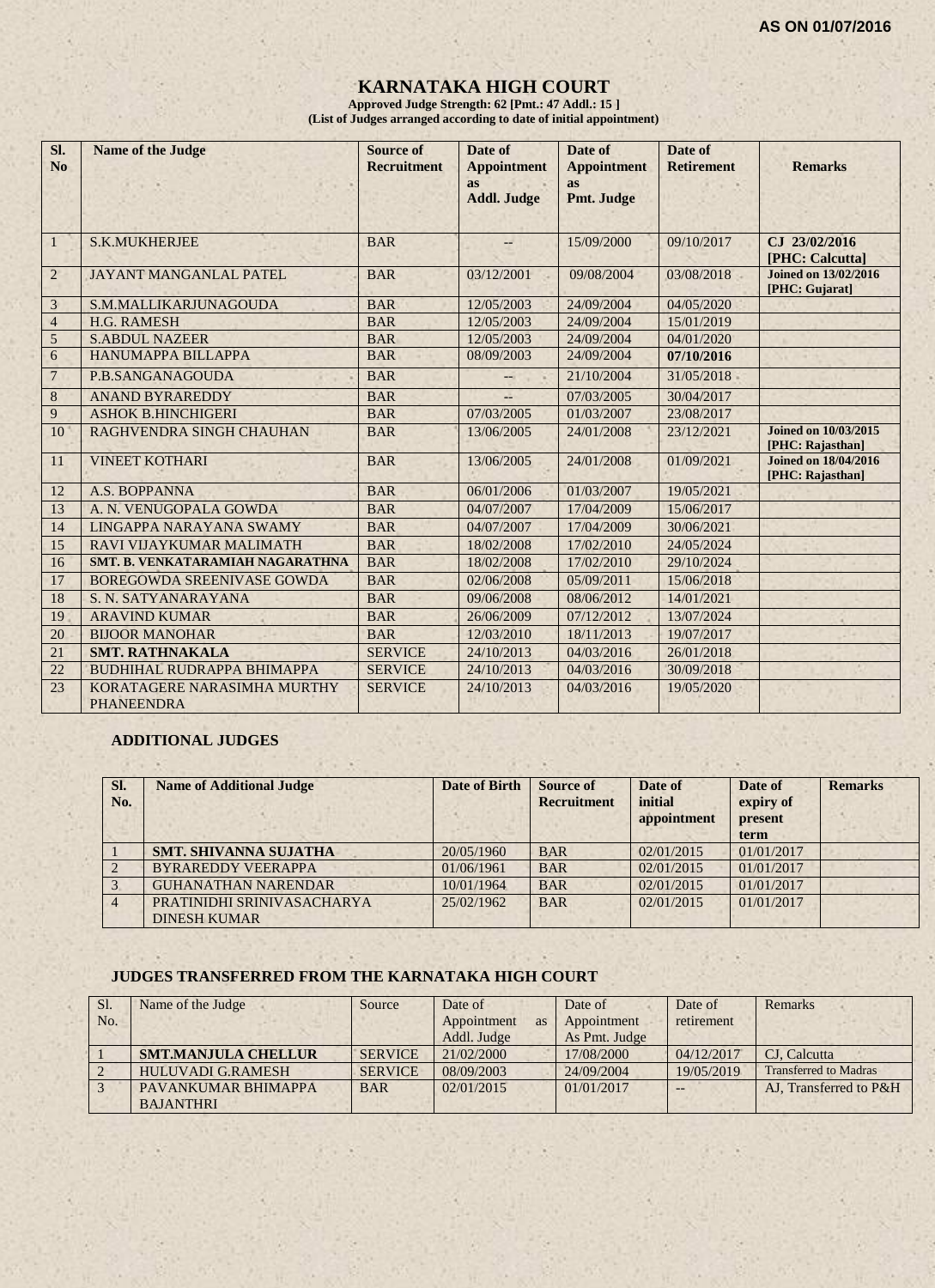#### **KERALA HIGH COURT**

**Approved Judge Strength: 47 [Pmt.: 35 Addl.: 12 ] (List of Judges arranged according to date of initial appointment)**

| SI               | <b>Name of the Judge</b>         | <b>Source</b>  | Date of        | Date of        | Date of    |                             |
|------------------|----------------------------------|----------------|----------------|----------------|------------|-----------------------------|
| N <sub>o</sub>   |                                  | <b>Of</b>      | <b>Appoint</b> | <b>Appoint</b> | retirement | <b>Remarks</b>              |
|                  |                                  | <b>Recruit</b> | ment           | ment           |            |                             |
|                  |                                  | ment           | as Addl.       | As Pmt.        |            |                             |
|                  |                                  |                | Judge          | Judge          |            |                             |
| $\mathbf{1}$     | <b>T.B.RADHAKRISHNAN</b>         | <b>BAR</b>     |                | 14/10/2004     | 28/04/2021 | ACJ 13/05/2016              |
| $\overline{2}$   | SANKARAN KALLANMAR THODIYIL      | <b>BAR</b>     | 02/02/2005     | 22/11/2006     | 24/12/2016 |                             |
| 3                | <b>ANTONIC DOMINIC</b>           | <b>BAR</b>     | 30/01/2007     | 02/12/2009     | 29/05/2018 |                             |
| $\overline{4}$   | P. N. RAVINDRAN                  | <b>BAR</b>     | 13/12/2007     | 09/12/2009     | 28/05/2018 |                             |
| 5                | SURENDRA MOHAN KURIAKOSE         | <b>BAR</b>     | 05/01/2009     | 15/12/2010     | 28/02/2019 |                             |
| $\boldsymbol{6}$ | P. R. RAMACHANDRA MENON          | <b>BAR</b>     | 05/01/2009     | 15/12/2010     | 31/05/2021 |                             |
| $\overline{7}$   | C. V. K. ABDUL REHIM             | <b>BAR</b>     | 05/01/2009     | 15/12/2010     | 01/05/2020 |                             |
| 8                | CHUDALAYIL THEVAN RAVIKUMAR      | <b>BAR</b>     | 05/01/2009     | 15/12/2010     | 05/01/2022 |                             |
| 9                | VAIDYANATHAN CHITAMBARESH        | <b>BAR</b>     | 08/11/2011     | 07/12/2012     | 06/11/2019 |                             |
| 10               | ABDUL MOHAMMED SHAFFIQUE         | <b>BAR</b>     | 08/11/2011     | 07/12/2012     | 12/02/2021 |                             |
| 11               | KUNJUPILLAI HARILAL              | <b>BAR</b>     | 08/11/2011     | 24/06/2013     | 27/05/2020 |                             |
| 12               | KRISHNAN VINOD CHANDRAN          | <b>BAR</b>     | 08/11/2011     | 24/06/2013     | 24/04/2025 |                             |
| 13               | <b>BABU MATHEW P. JOSEPH</b>     | <b>SERVICE</b> | 18/01/2012     | 16/01/2014     | 28/07/2016 |                             |
| 14               | PANNIPUZHAYIL DIVAKARAN RAJAN    | <b>SERVICE</b> | 28/01/2013     | 16/01/2014     | 07/05/2019 |                             |
| 15               | <b>KRISHNAIYER RAMAKRISHNAN</b>  | <b>SERVICE</b> | 28/01/2013     | 30/06/2014     | 08/10/2017 |                             |
| 16               | <b>BATHISHA KEMAL PASHA</b>      | <b>SERVICE</b> | 28/01/2013     | 30/06/2014     | 24/05/2018 |                             |
| 17               | <b>ATHRASSERY HARIPRASAD</b>     | <b>SERVICE</b> | 28/01/2013     | 30/06/2014     | 18/05/2021 |                             |
| 18               | <b>DAMA SESHADRI NAIDU</b>       | <b>BAR</b>     | 21/09/2013     | 03/03/2016     | 18/06/2024 | <b>Joined on 30/06/2014</b> |
|                  |                                  |                |                |                |            | [PHC: T & AP]               |
| 19               | PUTTEKADAN UBAID                 | <b>SERVICE</b> | 01/01/2014     | 10/03/2016     | 18/09/2019 |                             |
| 20               | KANDATHIL ABRAHAM MATHEW         | <b>SERVICE</b> | 01/01/2014     | 10/03/2016     | 17/01/2019 |                             |
| 21               | <b>ALEXANDER THOMAS</b>          | <b>BAR</b>     | 23/01/2014     | 10/03/2016     | 03/09/2023 |                             |
| 22               | MUHAMED MUSTAQUE                 | <b>BAR</b>     | 23/01/2014     | 10/03/2016     | 31/05/2029 |                             |
|                  | <b>AYUMANTAKATH</b>              |                |                |                |            |                             |
| 23               | ALA KUNNIL JAYASANKARAN          | <b>BAR</b>     | 23/01/2014     | 10/03/2016     | 26/01/2028 |                             |
|                  | <b>NAMBIAR</b>                   |                |                |                |            |                             |
| 24               | ANIL KALAVAMPARA NARENDRAN       | <b>BAR</b>     | 23/01/2014     | 10/03/2016     | 04/05/2029 |                             |
| 25               | <b>SMT. POKKATH VIJAYAN ASHA</b> | <b>BAR</b>     | 21/05/2014     | 20/05/2016     | 30/05/2021 |                             |
| 26               | PADMARAJ BALAKRISHNANNAIR        | <b>BAR</b>     | 21/05/2014     | 20/05/2016     | 29/06/2025 |                             |
|                  | <b>SURESH KUMAR</b>              |                |                |                |            |                             |

#### **ADDITIONAL JUDGES**

| Sl.             | Name of Additional Judge         | Date of      | Source         | Date of initial | Date of expiry |  |
|-----------------|----------------------------------|--------------|----------------|-----------------|----------------|--|
| No.             |                                  | <b>Birth</b> |                | appointment     | of present     |  |
|                 |                                  |              |                |                 | term           |  |
| $\mathbf{1}$ .  | <b>SUNIL THOMAS</b>              | 10/05/1960   | <b>SERVICE</b> | 10/04/2015      | 10/04/2017     |  |
| 2.              | <b>SHAJI PAUL CHALY</b>          | 29/05/1961   | <b>BAR</b>     | 10/04/2015      | 10/04/2017     |  |
| 3.              | <b>SMT. ANU SIVARAMAN</b>        | 25/05/1966   | <b>BAR</b>     | 10/04/2015      | 10/04/2017     |  |
| $\overline{4}$  | RAJA VIJAYARAGHAVAN VALSALA      | 28/05/1967   | <b>BAR</b>     | 10/04/2015      | 10/04/2017     |  |
| $5\overline{5}$ | BHASKARAN PILLAI SUDHEENDRA      | 31/05/1959   | <b>SERVICE</b> | 10/04/2015      | 10/04/2017     |  |
|                 | <b>KUMAR</b>                     |              |                |                 |                |  |
| 6               | KELOTH PUTHENPURA JYOTHINDRANATH | 01/11/1956   | <b>SERVICE</b> | 10/04/2015      | 10/04/2017     |  |
|                 | <b>SMT. MARY JOSEPH</b>          | 02/06/1962   | <b>SERVICE</b> | 10/04/2015      | 10/04/2017     |  |

# **JUDGES TRANSFERRED FROM THE KERALA HIGH COURT**

| Sl. | Name of the Judge      | Source     | Date of                    | Date of       | Date of    | Remarks         |
|-----|------------------------|------------|----------------------------|---------------|------------|-----------------|
| No. |                        | Of Recruit | Appointment as Appointment |               | retirement |                 |
|     |                        | ment       | Addl. Judge                | As Pmt. Judge |            |                 |
|     | KUTTIYIL MATHEW JOSEPH | <b>BAR</b> | $- -$                      | 14/10/2004    | 16/06/2020 | CJ. Uttarakhand |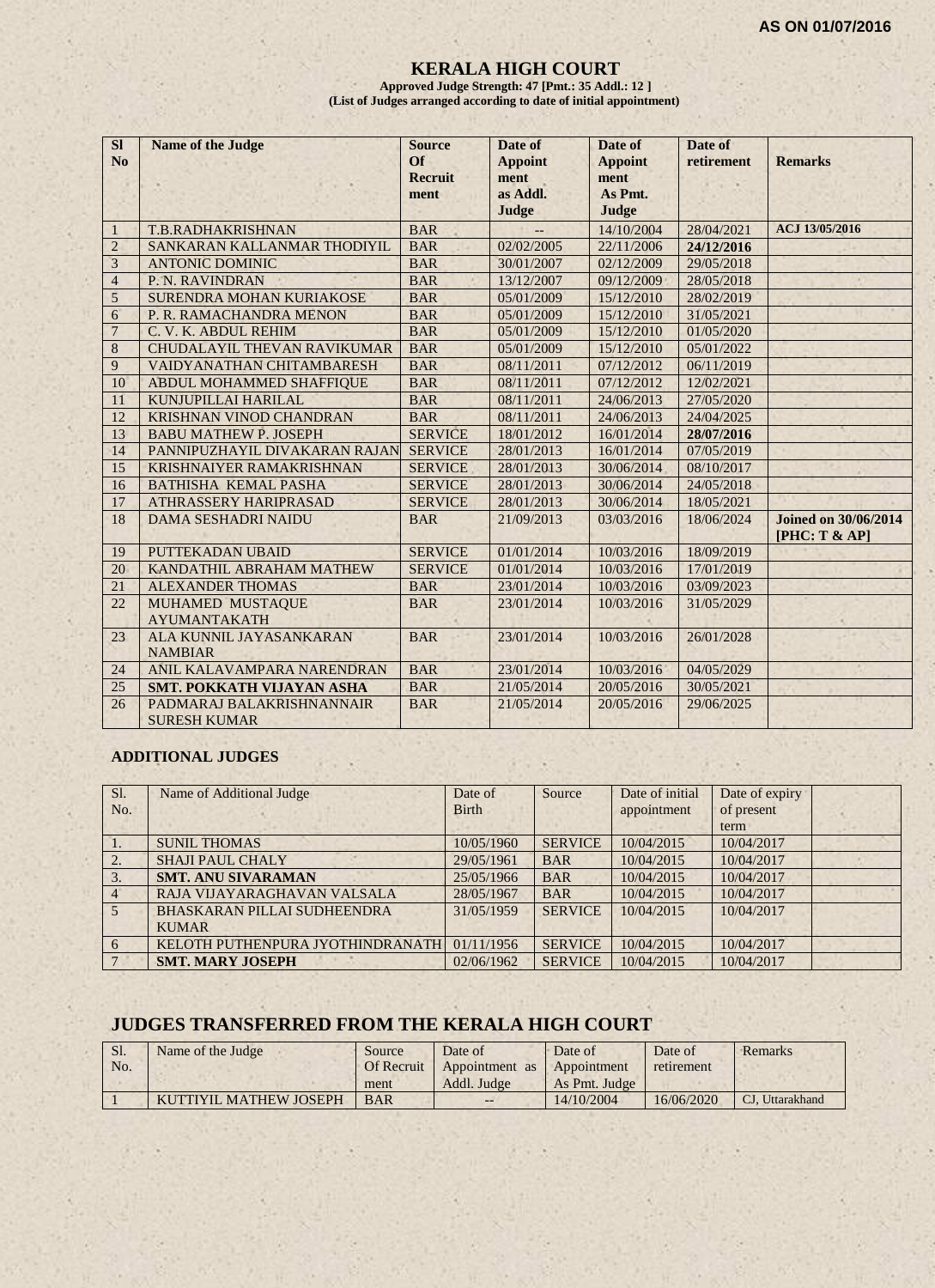#### **Madhya Pradesh High Court**

Approved Judge Strength: 53 [Pmt.: 40 Addl.: 13 ] **(List of Judges arranged according to date of initial appointment)**

| SI.            | <b>Name of the Judge</b>         | <b>Source</b>  | Date of            | Date of            | Date of    | <b>Remarks</b> |
|----------------|----------------------------------|----------------|--------------------|--------------------|------------|----------------|
| No.            |                                  |                | <b>Appointment</b> | <b>Appointment</b> | retirement |                |
|                |                                  |                | as Addl. Judge     | as Pmt. Judge      |            |                |
| 1              | <b>RAJENDRA MENON</b>            | <b>BAR</b>     | 01/04/2002         | 21/03/2003         | 06/06/2019 | ACJ 13/05/2016 |
| $\overline{2}$ | <b>SANJAY KUMAR SETH</b>         | <b>BAR</b>     | 21/03/2003         | 19/01/2004         | 09/06/2019 |                |
| 3              | <b>U.K.G.MAHESHWARI</b>          | <b>BAR</b>     |                    | 11/10/2004         | 01/11/2017 |                |
| $\overline{4}$ | SURENDRA KUMAR GANGELE           | <b>BAR</b>     | $-$                | 11/10/2004         | 25/07/2018 |                |
| 5              | PANKAJ KUMAR JAISWAL             | <b>BAR</b>     | $--$               | 11/10/2004         | 23/09/2020 |                |
| 6              | <b>RAVI SHANKER JHA</b>          | <b>BAR</b>     | 18/10/2005         | 02/02/2007         | 13/10/2023 |                |
| $\overline{7}$ | <b>JITENDRA KUMAR MAHESHWARI</b> | <b>BAR</b>     | 25/11/2005         | 25/11/2008         | 28/06/2023 |                |
| 8              | <b>SANJAY YADAV</b>              | <b>BAR</b>     | 02/03/2007         | 15/01/2010         | 05/06/2021 |                |
| 9              | SATISH CHANDRA SHARMA            | <b>BAR</b>     | 18/01/2008         | 15/01/2010         | 29/11/2023 |                |
| 10             | PRAKASH SHRIVASTAVA              | <b>BAR</b>     | 18/01/2008         | 15/01/2010         | 30/03/2023 |                |
| 11             | <b>ALOK ARADHE</b>               | <b>BAR</b>     | 29/12/2009         | 15/02/2011         | 12/04/2026 |                |
| 12             | <b>NARESH KUMAR GUPTA</b>        | <b>SERVICE</b> | 03/05/2010         | 24/09/2011         | 30/06/2017 |                |
| 13             | <b>SHEEL NAGU</b>                | <b>BAR</b>     | 27/05/2011         | 23/05/2013         | 31/12/2026 |                |
| 14             | <b>SUJOY PAUL</b>                | <b>BAR</b>     | 27/05/2011         | 14/04/2014         | 20/06/2026 |                |
| 15             | <b>SUBHASH RAOSAHEB KAKADE</b>   | <b>SERVICE</b> | 01/04/2013         | 06/09/2014         | 22/01/2017 |                |
| 16             | <b>MAHENDRA KUMAR MUDGAL</b>     | <b>SERVICE</b> | 01/04/2013         | 06/09/2014         | 27/08/2016 |                |
| 17             | DHARMDHWAJ KUMAR PALIWAL         | <b>SERVICE</b> | 01/04/2013         | 06/09/2014         | 15/03/2017 |                |
| 18             | <b>ROHIT ARYA</b>                | <b>BAR</b>     | 12/09/2013         | 26/03/2015         | 27/04/2024 |                |
| 19             | <b>JARAT KUMAR JAIN</b>          | <b>SERVICE</b> | 28/02/2014         | 27/02/2016         | 22/01/2017 |                |
| 20             | SUSHIL KUMAR PALO                | <b>SERVICE</b> | 15/04/2014         | 27/02/2016         | 01/11/2018 |                |
| 21             | <b>MISS VANDANA KASREKAR</b>     | <b>BAR</b>     | 25/10/2014         | 27/02/2016         | 09/07/2022 |                |
| 22             | <b>RAJENDRA MAHAJAN</b>          | <b>SERVICE</b> | 25/10/2014         | 27/02/2016         | 06/03/2018 |                |
| 23             | <b>CHANDRAHAS SIRPURKAR</b>      | <b>SERVICE</b> | 25/10/2014         | 27/02/2016         | 03/03/2019 |                |

# **Additional Judges**

| SI.<br>No.     | <b>Name of Additional Judge</b> | Date of Birth | <b>Source of</b><br><b>Recruitment</b> | Date of initial<br>appointment | Date of expiry<br>of present term |
|----------------|---------------------------------|---------------|----------------------------------------|--------------------------------|-----------------------------------|
|                | <b>ALOK VERMA</b>               | 28/11/1955    | <b>SERVICE</b>                         | 30/06/2014                     | 27/11/2017                        |
| 2              | <b>ATUL SREEDHARAN</b>          | 25/05/1966    | <b>BAR</b>                             | 07/04/2016                     | 06/04/2018                        |
| 3              | SUSHRUT ARVIND DHARMADHIKARI    | 08/07/1966    | <b>BAR</b>                             | 07/04/2016                     | 06/04/2018                        |
| $\overline{4}$ | <b>VIVEK RUSIA</b>              | 02/08/1969    | <b>BAR</b>                             | 07/04/2016                     | 06/04/2018                        |
| 5              | <b>ANAND PATHAK</b>             | 18/07/1968    | <b>BAR</b>                             | 07/04/2016                     | 06/04/2018                        |
| 6              | <b>VED PRAKASH SHARMA</b>       | 02/01/1956    | <b>SERVICE</b>                         | 07/04/2016                     | 01/01/2018                        |
|                | <b>JAGDISH PRASAD GUPTA</b>     | 21/03/1959    | <b>SERVICE</b>                         | 07/04/2016                     | 06/04/2018                        |
| 8              | ANURAG KUMAR SHRIVASTAVA        | 11/04/1956    | <b>SERVICE</b>                         | 07/04/2016                     | 06/04/2018                        |
| 9              | <b>HOUSLA PRASAD SINGH</b>      | 01/07/1956    | <b>SERVICE</b>                         | 07/04/2016                     | 06/04/2018                        |
| 10             | <b>ASHOK KUMAR JOSHI</b>        | 11/11/1956    | <b>SERVICE</b>                         | 07/04/2016                     | 06/04/2018                        |
| 11             | <b>VIVEK AGARWAL</b>            | 28/06/1967    | <b>BAR</b>                             | 07/04/2016                     | 06/04/2018                        |
| 12             | <b>SMT. NANDITA DUBEY</b>       | 17/09/1961    | <b>BAR</b>                             | 07/04/2016                     | 06/04/2018                        |

# **JUDGES TRANSFERRED FROM THE MADHYA PRADESH HIGH COURT**

| Sl.<br>No. | Name of the Judge         | Source of<br>Recruitment | Date of<br>Appointment<br>Addl.<br><b>as</b><br>Judge | Date of<br>Appointment<br>As Pmt. Judge | Date of<br>retirement | Remarks                      |
|------------|---------------------------|--------------------------|-------------------------------------------------------|-----------------------------------------|-----------------------|------------------------------|
|            | <b>AJIT SINGH</b>         | <b>BAR</b>               | 01/04/2002                                            | 21/03/2003                              | 05/09/2018            | CJ. Gauhati                  |
|            | <b>SHANTANU S. KEMKAR</b> | <b>BAR</b>               | 21/03/2003                                            | 19/01/2004                              | 22/10/2018            | <b>Transferred to Bombay</b> |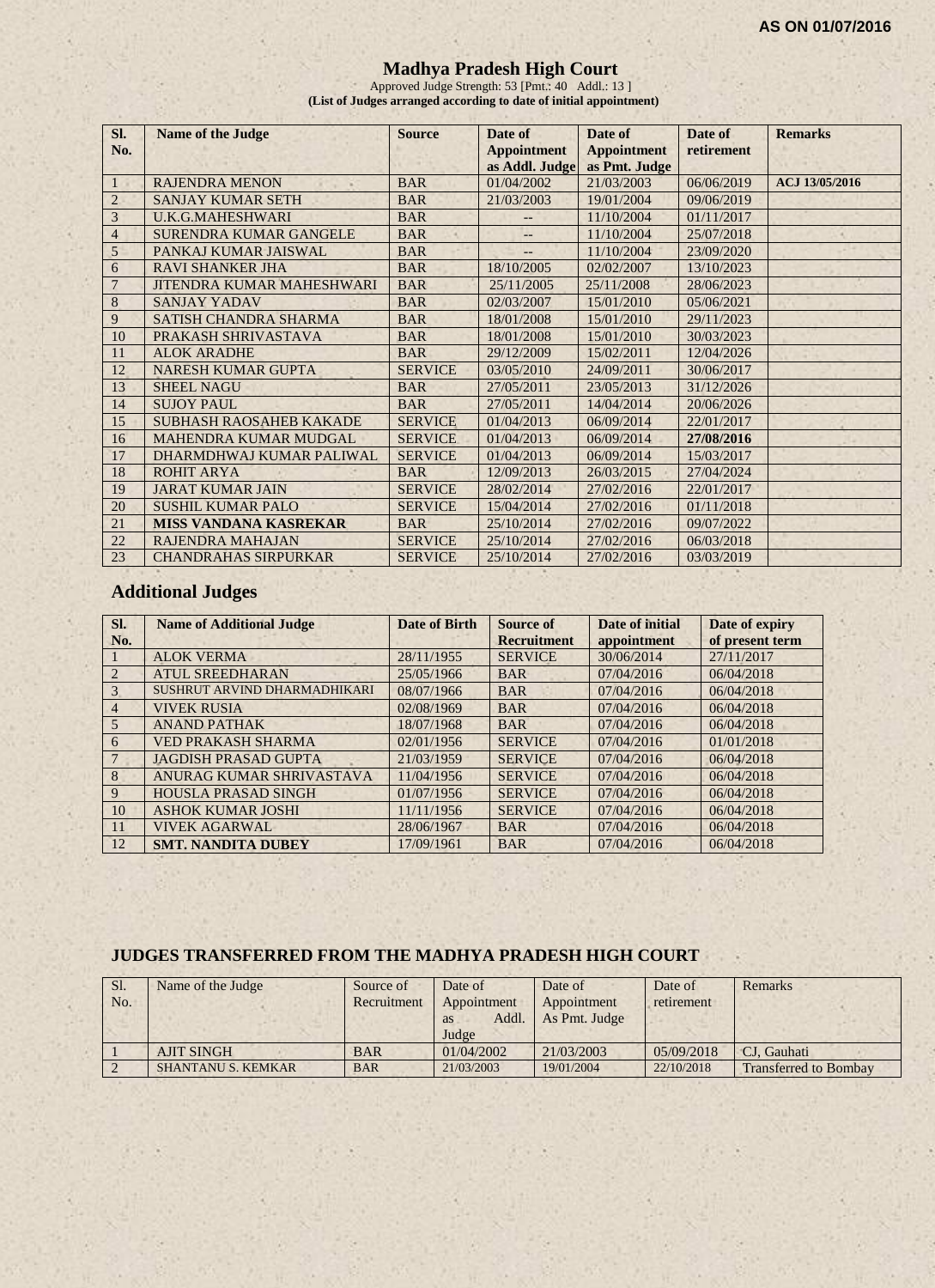#### **MADRAS HIGH COURT**

**Approved Judge Strength: 75 [Pmt.: 56 Addl.: 19 ] (List of Judges arranged according to date of initial appointment)**

| SI.<br>No.     | Name of the Judge             | <b>Source</b>  | Date of<br><b>Appointment</b><br>as Addl. Judge | Date of<br><b>Appointment</b><br>As Pmt. Judge | Date of<br>retirement | <b>Remarks</b>                                  |
|----------------|-------------------------------|----------------|-------------------------------------------------|------------------------------------------------|-----------------------|-------------------------------------------------|
| $\mathbf{1}$   | <b>SANJAY KISHAN KAUL</b>     | <b>BAR</b>     | 03/05/2001                                      | 02/05/2003                                     | 25/12/2020            | CJ w.e.f.26/07/2014<br>[PHC: Delhi]             |
| $\overline{2}$ | <b>HULUVADI G.RAMESH</b>      | <b>SERVICE</b> | 08/09/2003                                      | 24/09/2004                                     | 19/05/2019            | <b>Joined on 16/02/2015</b><br>[PHC: Karnataka] |
| $\mathfrak{Z}$ | <b>M.JAICHANDRAN</b>          | <b>BAR</b>     | 10/12/2005                                      | 20/04/2007                                     | 23/02/2017            |                                                 |
| $\overline{4}$ | <b>S. MANI KUMAR</b>          | <b>BAR</b>     | 31/07/2006                                      | 09/11/2009                                     | 23/04/2023            |                                                 |
| 5              | A. SELVAM                     | <b>SERVICE</b> | 31/07/2006                                      | 09/11/2009                                     | 04/04/2018            |                                                 |
| 6              | NOOTY RAMA MOHANA RAO         | <b>BAR</b>     | 11/09/2006                                      | 10/04/2008                                     | 13/08/2017            | <b>Joined on 18/04/2016</b><br>[PHC: T & A      |
| $\overline{7}$ | SAMINATHAN NAGAMATHU          | <b>BAR</b>     | 22/03/2007                                      | 09/11/2009                                     | 30/05/2017            |                                                 |
| $\overline{8}$ | SHUNMUGAVEL PALANIVELU        | <b>SERVICE</b> | 22/03/2007                                      | 09/11/2009                                     | 10/05/2017            |                                                 |
| 9              | K. K. SASIDHARAN              | <b>BAR</b>     | 12/11/2007                                      | 09/11/2009                                     | 27/10/2019            |                                                 |
| 10             | M. VENUGOPAL                  | <b>SERVICE</b> | 12/11/2007                                      | 09/11/2009                                     | 06/05/2019            |                                                 |
| 11             | <b>R. SUBBIAH</b>             | <b>BAR</b>     | 24/03/2008                                      | 09/11/2009                                     | 20/06/2021            |                                                 |
| 12             | <b>RAJIV SHAKDHER</b>         | <b>BAR</b>     | 11/04/2008                                      | 17/10/2011                                     | 18/10/2024            | <b>Joined on 11/04/2016</b><br>[PHC: DELHI]     |
| 13             | M. SATHYANARAYANAN            | <b>BAR</b>     | 23/04/2008                                      | 09/11/2009                                     | 09/06/2021            |                                                 |
| 14             | <b>BALASUNDARAM RAJENDRAN</b> | <b>BAR</b>     | 31/03/2009                                      | 29/03/2011                                     | 31/03/2017            |                                                 |
| 15             | <b>CYRIL THAMARAI SELVAM</b>  | <b>BAR</b>     | 31/03/2009                                      | 29/03/2011                                     | 08/02/2019            |                                                 |
| 16             | NADESA GOUNDER KIRUBAKARAN    | <b>BAR</b>     | 31/03/2009                                      | 29/03/2011                                     | 20/08/2021            |                                                 |
| 17             | M.M. SUNDRESH                 | <b>BAR</b>     | 31/03/2009                                      | 29/03/2011                                     | 20/07/2024            |                                                 |
| 18             | T.S. SIVAGNANAM               | <b>BAR</b>     | 31/03/2009                                      | 29/03/2011                                     | 15/09/2025            |                                                 |
| 19             | M. DURAISWAMY                 | <b>BAR</b>     | 31/03/2009                                      | 29/03/2011                                     | 21/09/2022            |                                                 |
| 20             | T. RAJA                       | <b>BAR</b>     | 31/03/2009                                      | 03/01/2012                                     | 24/05/2023            |                                                 |
| 21             | <b>KUMARI R. MALA</b>         | <b>SERVICE</b> | 31/03/2009                                      | 07/12/2012                                     | 14/03/2017            |                                                 |
| 22             | <b>T. MATHIVANAN</b>          | <b>SERVICE</b> | 17/02/2010                                      | 26/09/2013                                     | 27/05/2017            |                                                 |
| 23             | KANDASAMI RAVICHANDRA BAABU   | <b>BAR</b>     | 20/12/2011                                      | 26/09/2013                                     | 13/10/2020            |                                                 |
| 24             | <b>P.DEVADASS</b>             | <b>SERVICE</b> | 20/12/2011                                      | 26/09/2013                                     | 14/05/2017            |                                                 |
| 25             | <b>SMT. S. VIMALA</b>         | <b>SERVICE</b> | 20/12/2011                                      | 21/10/2013                                     | 10/01/2019            |                                                 |
| 26             | PAZHAYANUR NARAYANAN PRAKASH  | <b>BAR</b>     | 25/10/2013                                      | 14/04/2015                                     | 11/01/2023            |                                                 |
| 27             | SMT. PUSHPA SATHYANARAYANA    | <b>BAR</b>     | 25/10/2013                                      | 14/04/2015                                     | 27/02/2022            |                                                 |
| 28             | KANDASAMY KALYANASUNDARAM     | <b>BAR</b>     | 25/10/2013                                      | 14/04/2015                                     | 26/05/2022            |                                                 |
| 29             | <b>S. VAIDYANATHAN</b>        | <b>BAR</b>     | 25/10/2013                                      | 14/04/2015                                     | 16/08/2024            |                                                 |
| 30             | R. MAHADEVAN                  | <b>BAR</b>     | 25/10/2013                                      | 14/04/2015                                     | 09/06/2025            |                                                 |
| 31             | GOPALAKRISHNAN CHOCKALINGAM   | <b>SERVICE</b> | 25/10/2013                                      | 14/04/2015                                     | 31/03/2017            |                                                 |
| 32             | <b>MISS V.M. VELUMANI</b>     | <b>BAR</b>     | 20/12/2013                                      | 14/04/2015                                     | 05/04/2024            |                                                 |
| 33             | V. BHARATHIDASAN              | <b>BAR</b>     | ÷                                               | 07/04/2016                                     | 06/05/2022            |                                                 |
| 34             | <b>D. KRISHNAKUMAR</b>        | <b>BAR</b>     | --                                              | 07/04/2016                                     | 21/05/2025            |                                                 |
| 35             | <b>S.S. SUNDAR</b>            | <b>BAR</b>     | $\overline{\phantom{a}}$                        | 07/04/2016                                     | 02/05/2025            |                                                 |
| 36             | <b>M.V. MURALIDARAN</b>       | <b>BAR</b>     | $\overline{\phantom{a}}$                        | 07/04/2016                                     | 15/04/2024            |                                                 |
| 37             | PONNUSAMY KALAIYARASAN        | <b>SERVICE</b> |                                                 | 07/04/2016                                     | 30/04/2018            |                                                 |
| 38             | <b>B. GOKULDAS</b><br>S.      | <b>SERVICE</b> | $\mathcal{L}_{\mathcal{A}}$                     | 07/04/2016                                     | 06/06/2017            |                                                 |

# **Additional Judges**

| SI.<br>No. | <b>Name of Additional Judge</b> | Date of Birth | Source of<br>Recruitment | Date of initial<br><b>appointment</b> | Date of expiry<br>of present term |
|------------|---------------------------------|---------------|--------------------------|---------------------------------------|-----------------------------------|
|            |                                 | -NIL-         |                          |                                       |                                   |

#### **JUDGES TRANSFERRED FROM THE MADRAS HIGH COURT**

| S <sub>1</sub> | Name of the Judge          | Source     | Appointment    | Appointment   | Date of    | Remarks                        |
|----------------|----------------------------|------------|----------------|---------------|------------|--------------------------------|
| No.            |                            |            | as Addl. Judge | As Pmt. Judge | retirement |                                |
|                | N.N.PAUL VASANTHAKUMAR     | <b>BAR</b> | 10/12/2005     | 20/04/2007    | 13/04/2017 | $CJ.$ J&K                      |
| $\overline{2}$ | <b>RAMALINGAM SUDHAKAR</b> | <b>BAR</b> | 10/12/2005     | 20/04/2007    | 13/02/2021 | <b>TRANSFER TO J&amp;K</b>     |
| $\mathcal{R}$  | MUTTACLIEYAPAUL            | Service    | 10/12/2005     | 07/12/2007    | 20/07/2017 | TRANSFER TO P & H              |
|                | <b>V. RAMASUBRAMANIAN</b>  | <b>BAR</b> | 31/07/2006     | 09/11/2009    | 29/06/2020 | <b>TRANSFER TO T&amp;AP</b>    |
|                | <b>RAJA ELANGO</b>         | Bar        | 31/03/2009     | 30/03/2011    | 22/09/2017 | Transferred to A.P.            |
|                | C. S. KARNAN               | <b>BAR</b> | 31/03/2009     | 29/03/2011    | 11/06/2017 | <b>TRANSFERRED TO CALCUTTA</b> |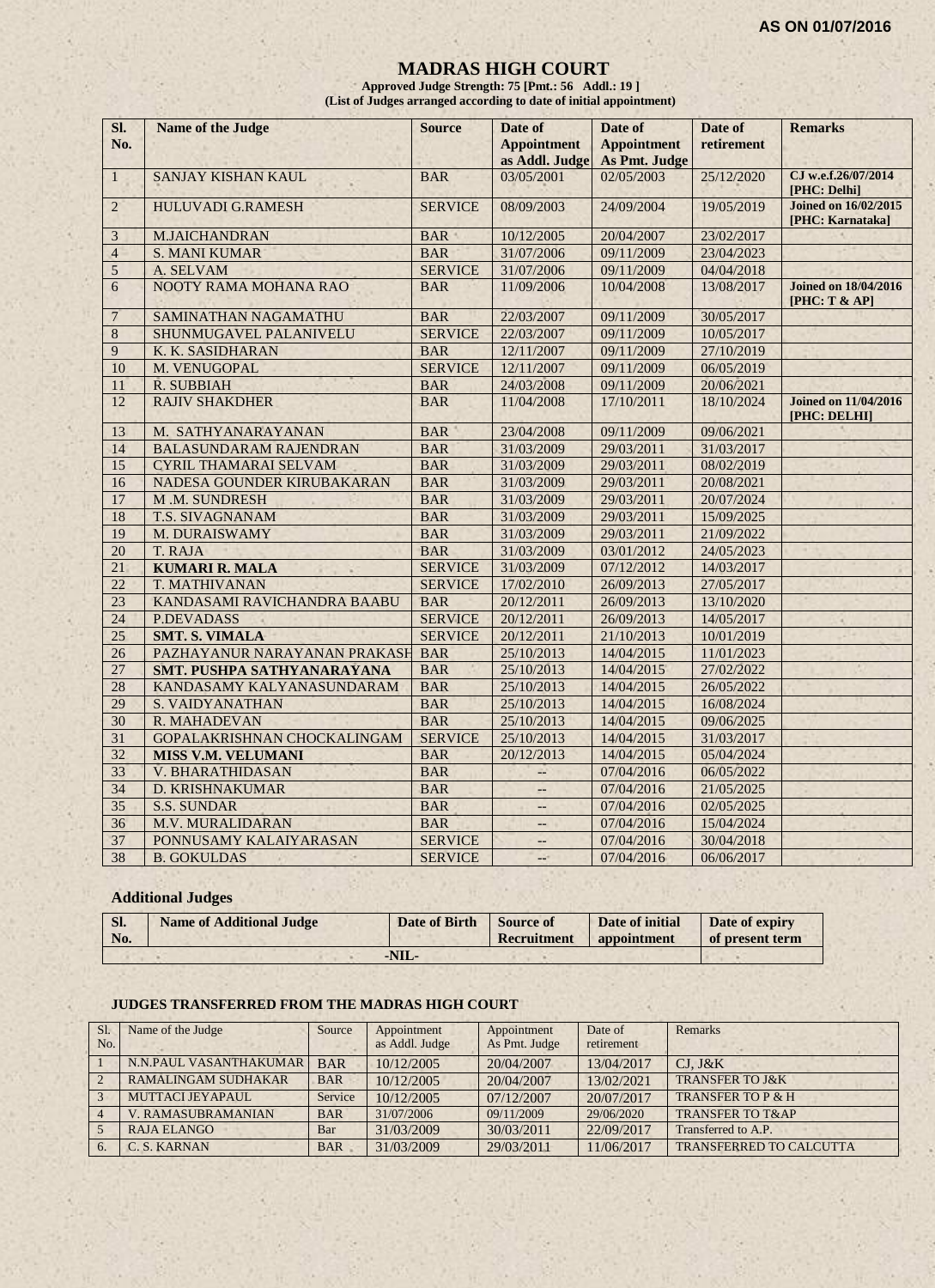#### **MANIPUR HIGH COURT**

**Approved Judge Strength: 05 [ Pmt.: 04 Addl.: 01 ] (List of Judges arranged according to date of initial appointment)**

| Sl.<br>No. | <b>Name of the Judge</b>              | Source of<br><b>Recruitment</b> | Date of<br><b>Appointment</b><br>as Addl.Judge | Date of<br><b>Appointment</b><br>As Pmt. Judge | Date of<br>retirement | <b>Remarks</b>                                  |
|------------|---------------------------------------|---------------------------------|------------------------------------------------|------------------------------------------------|-----------------------|-------------------------------------------------|
|            | <b>RAKESH RANJAN PRASAD</b>           | <b>SERVICE</b>                  |                                                | 27/02/2006                                     | 30/06/2017            | <b>Joined on 15/02/2016</b><br>[PHC: Jharkhand] |
|            | NONGMEIKAPAM KOTISWAR<br><b>SINGH</b> | <b>BAR</b>                      | 17/10/2011                                     | 07/11/2012                                     | 28/02/2025            |                                                 |
|            | KHWAIRAKPAM NOBIN SINGH               | <b>BAR</b>                      |                                                | 26/11/2014                                     | 31/12/2021            |                                                 |

# **Additional Judges**

| SI.<br>No. | <b>Name of Additional Judge</b> | Date of<br><b>Birth</b> | <b>Source</b><br>of<br><b>Recruitm</b><br>ent | Date of initial<br>appointment   | Date of expiry<br>of present<br>term | <b>Remarks</b> |
|------------|---------------------------------|-------------------------|-----------------------------------------------|----------------------------------|--------------------------------------|----------------|
|            | <b>SONGKHUPCHUNG SERTO</b>      | 01/03/1961              |                                               | $\mid$ SERVICE $\mid$ 14/03/2016 | 13/03/2018                           |                |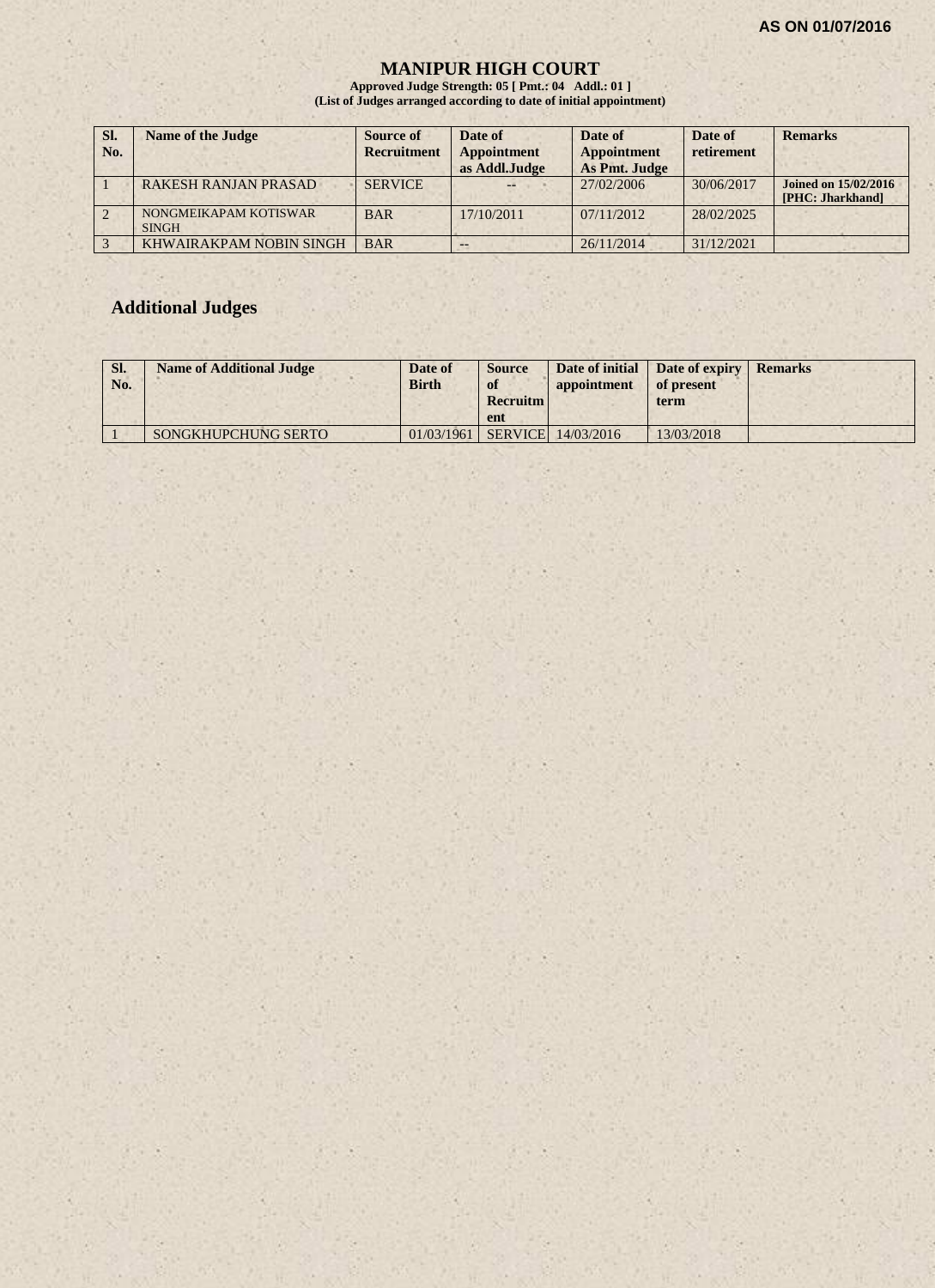#### **MEGHALAYA HIGH COURT**

**Approved Judge Strength: 04 [ Pmt.: 03 Addl.: 01 ] (List of Judges arranged according to date of initial appointment)**

| SI.<br>No. | <b>Name of the Judge</b> | Source of<br><b>Recruitment</b> | Date of<br><b>Appointment</b><br>as Addl.Judge | Date of<br><b>Appointment</b><br>As Pmt. Judge | Date of<br>retirement | <b>Remarks</b>                              |
|------------|--------------------------|---------------------------------|------------------------------------------------|------------------------------------------------|-----------------------|---------------------------------------------|
|            | <b>DINESH MAHESHWARI</b> | <b>BAR</b>                      | 02/09/2004                                     | 29/05/2006                                     | 14/05/2020            | CJ 24/02/2016<br>[PHC: Rajasthan]           |
|            | <b>SUDIP RANJAN SEN</b>  | <b>SERVICE</b>                  | 06/02/2012                                     | 07/01/2014                                     | 08/03/2019            |                                             |
|            | <b>VED PRAKASH VAISH</b> | <b>SERVICE</b>                  | 17/04/2013                                     | 18/03/2015                                     | 26/06/2021            | <b>Joined on 23/05/2016</b><br>[PHC: Delhi] |

# **Additional Judges**

| SI.<br>No. | <b>Name of Additional Judge</b> | Date of Birth | <b>Source of</b><br>Recruitment | Date of initial<br>appointment | Date of expiry<br>of present term |
|------------|---------------------------------|---------------|---------------------------------|--------------------------------|-----------------------------------|
|            |                                 |               |                                 |                                |                                   |
|            |                                 | $-NIL-$       |                                 |                                |                                   |
|            |                                 |               |                                 |                                |                                   |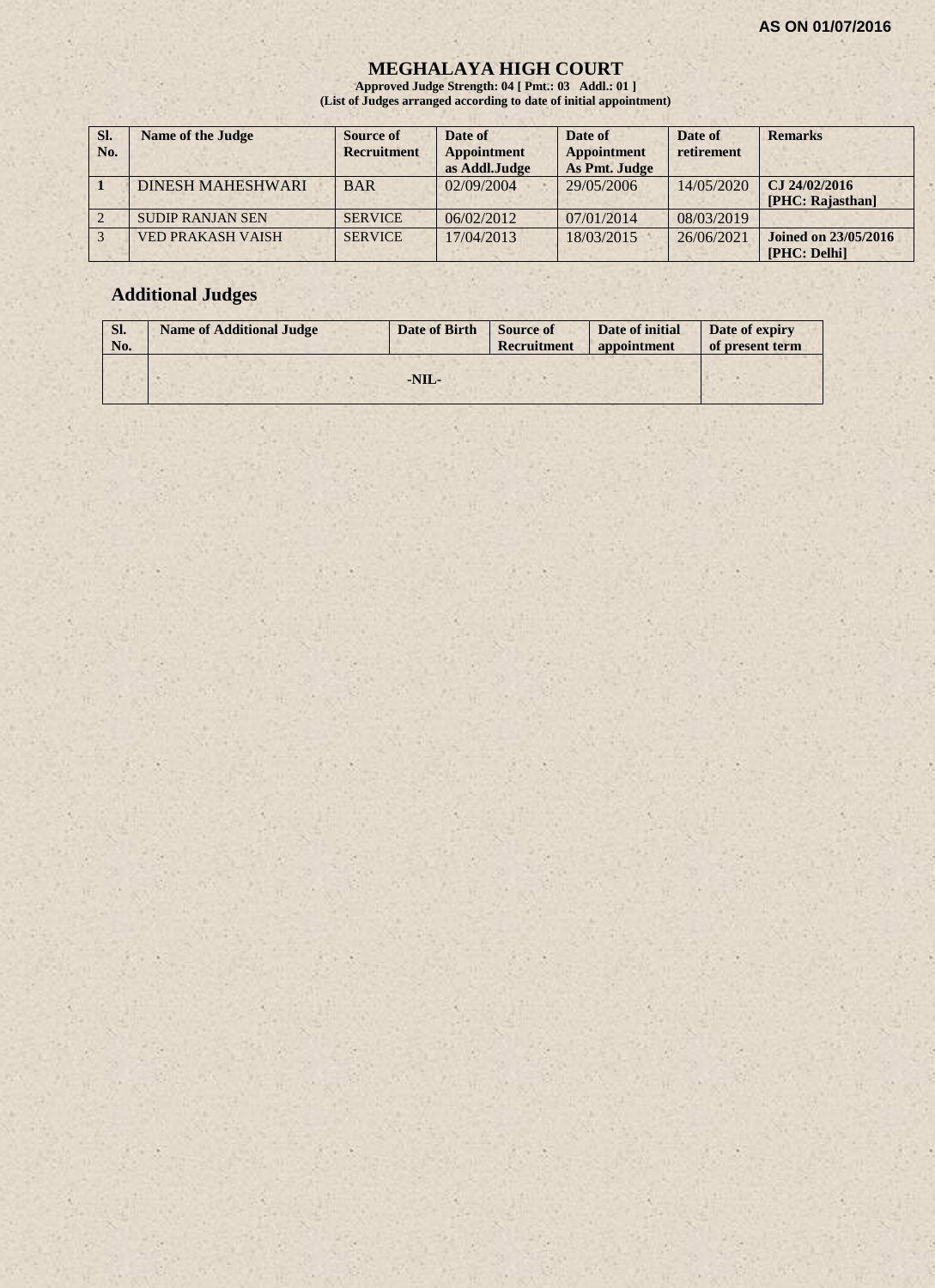#### **ORISSA HIGH COURT**

**Approved Judge Strength: 27 [ Pmt.: 20 Addl.: 07 ] (List of Judges arranged according to date of initial appointment)**

| <b>SI</b>      | <b>Name of the Judge</b>    | Source of          | Date of            | Date of            | Date of    | <b>Remarks</b>                                  |
|----------------|-----------------------------|--------------------|--------------------|--------------------|------------|-------------------------------------------------|
| N <sub>0</sub> |                             | <b>Recruitment</b> | <b>Appointment</b> | <b>Appointment</b> | retirement |                                                 |
|                |                             |                    | as Addl. Judge     | As Pmt. Judge      |            |                                                 |
| -1             | <b>VINEET SARAN</b>         | <b>BAR</b>         | $-$                | 14/02/2002         | 10/05/2019 | CJ w.e.f. 26/02/2016<br>[PHC: Allahabad]        |
| 2              | <b>VINOD PRASAD</b>         | <b>BAR</b>         | 05/10/2005         | 10/08/2007         | 27/11/2016 | <b>Joined on 02/07/2014</b><br>[PHC: Allahabad] |
| 3              | <b>INDRAJIT MAHANTY</b>     | <b>BAR</b>         | 31/03/2006         | 23/03/2007         | 10/11/2022 |                                                 |
| 4              | <b>KUMARI SANJU PANDA</b>   | <b>BAR</b>         | 01/03/2007         | 11/02/2009         | 09/07/2021 |                                                 |
| 5              | SUBHASH CHANDRA PARIJA      | <b>BAR</b>         | 07/11/2007         | 11/02/2009         | 30/06/2018 |                                                 |
| 6              | <b>BIJAYA KUMAR NAYAK</b>   | <b>SERVICE</b>     | 07/10/2009         | 22/06/2011         | 01/02/2018 |                                                 |
| $7 -$          | <b>SANJAYA KUMAR MISHRA</b> | <b>SERVICE</b>     | 07/10/2009         | 22/06/2011         | 28/12/2023 |                                                 |
| 8              | <b>CHITTA RANJAN DASH</b>   | <b>SERVICE</b>     | 07/10/2009         | 22/06/2011         | 20/05/2024 |                                                 |
| 9              | Dr. AKSHAYA KUMAR RATH      | <b>BAR</b>         | --                 | 20/06/2013         | 12/11/2019 |                                                 |
| 10             | <b>BISWAJIT MOHANTY</b>     | <b>BAR</b>         | --                 | 20/06/2013         | 21/10/2022 |                                                 |
| 11             | DR. BIDYUT RANJAN SARANGI   | <b>BAR</b>         | --                 | 20/06/2013         | 19/07/2024 |                                                 |
| 12             | <b>DEBABRATA DASH</b>       | <b>SERVICE</b>     | $-$                | 29/11/2013         | 11/10/2024 |                                                 |
| 13             | <b>SATURGHANA PUJAHARI</b>  | <b>SERVICE</b>     | 29/11/2013         | 16/10/2014         | 23/09/2022 |                                                 |
| 14             | <b>BISWANATH RATH</b>       | <b>BAR</b>         | 02/07/2014         | 01/07/2016         | 06/09/2023 |                                                 |
| 15             | <b>SANGAM KUMAR SAHOO</b>   | <b>BAR</b>         | 02/07/2014         | 01/07/2016         | 04/06/2026 |                                                 |

# **Additional Judge**

| SI.<br>N <sub>0</sub> | <b>Name of Additional Judge</b> | Date of<br><b>Birth</b> | <b>Source</b><br>of<br><b>Recruitm</b><br>ent | Date of initial<br>appointment | Date of expiry<br>of present<br>term | <b>Remarks</b>                                  |
|-----------------------|---------------------------------|-------------------------|-----------------------------------------------|--------------------------------|--------------------------------------|-------------------------------------------------|
|                       | <b>SUJIT NARAYAN PRASAD</b>     | 20/06/1967              | <b>BAR</b>                                    | 26/09/2014                     | 25/09/2016                           | <b>Joined on 12/03/2015</b><br>[PHC: Jharkhand] |
|                       | KRUSHNA RAM MOHAPATRA           | 18/04/1965              | <b>BAR</b>                                    | 17/04/2015                     | 16/04/2017                           |                                                 |
|                       | <b>JATINDRA PRASAD DAS</b>      | 19/05/1957              | <b>SERVICE</b>                                | 17/04/2015                     | 16/04/2017                           |                                                 |
|                       | DR. DURGA PRASANNA CHOUDHURY    | 03/07/1956              | <b>SERVICE</b>                                | 17/04/2015                     | 16/04/2017                           |                                                 |

# **JUDGES TRANSFERRED FROM THE ORISSA HIGH COURT**

| <sub>S1</sub>  | Name of the Judge    | Source     | Date of        | Date of       | Date of    | <b>Remarks</b>               |
|----------------|----------------------|------------|----------------|---------------|------------|------------------------------|
| N <sub>o</sub> |                      | Of         | Appointment as | Appointment   | retirement |                              |
|                |                      | Recruitmen | Addl.          | As Pmt. Judge |            |                              |
|                |                      |            | Judge          |               |            |                              |
|                | PRADIP KUMAR MOHANTY | <b>BAR</b> | 07/03/2002     | 06/03/2004    | 09/06/2017 | <b>Transfer to Jharkhand</b> |
|                | PRAMATH PATNAIK      | <b>BAR</b> | 24/09/2014     | $ -$          |            | transfer<br>to               |
|                |                      |            |                |               |            | Jharkhand                    |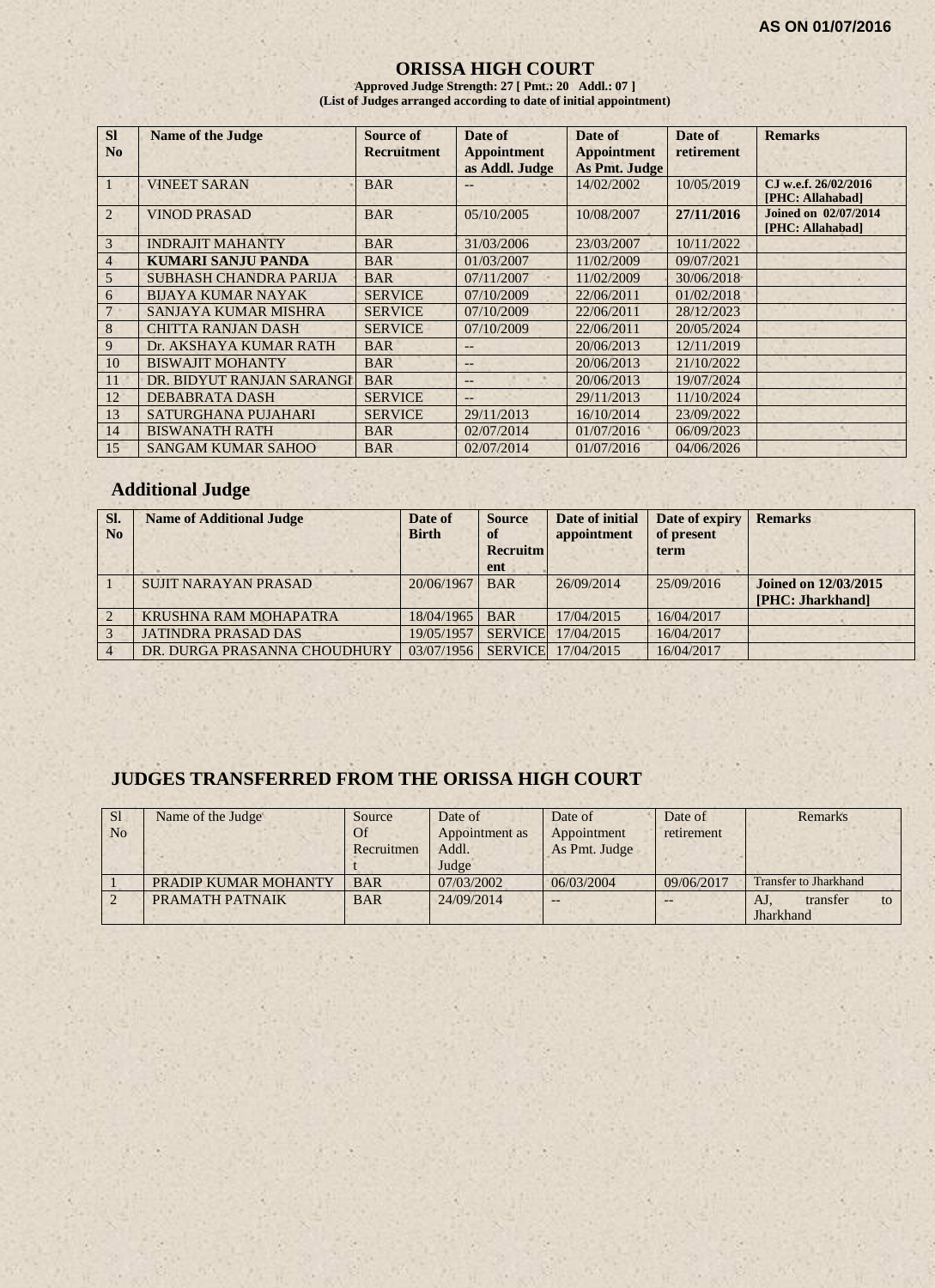#### **PATNA HIGH COURT**

**Approved Judge Strength: 53 [Pmt.: 40 Addl.: 13 ] (List of Judges arranged according to date of initial appointment)**

| <b>SI</b><br>N <sub>o</sub> | <b>Name of the Judge</b>        | <b>Source of</b><br><b>Recruitment</b> | Date of<br><b>Appointment</b> as | Date of<br><b>Appointment</b> | Date of<br>retirement | <b>Remarks</b>                                                        |
|-----------------------------|---------------------------------|----------------------------------------|----------------------------------|-------------------------------|-----------------------|-----------------------------------------------------------------------|
|                             |                                 |                                        | <b>Addl. Judge</b>               | As Pmt. Judge                 |                       |                                                                       |
| $\mathbf{1}$                | <b>IOBAL AHMED ANSARI</b>       | <b>SERVICE</b>                         | 04/03/2002                       | 04/11/2003                    | 28/10/2016            | ACJ w.e.f.01/08/2015<br><b>Joined on 11/11/2013</b><br>[PHC: Gauhati] |
| 2                           | <b>HEMANT GUPTA [H]</b>         | <b>BAR</b>                             |                                  | 02/07/2002                    | 16/10/2019            | <b>Joined on 08/02/2016</b><br>[PHC: P& H]                            |
| 3                           | <b>NAVANITI PRASAD SINGH</b>    | <b>BAR</b>                             | --                               | 06/03/2006                    | 05/11/2017            |                                                                       |
| $\overline{4}$              | <b>RAMESH KUMAR DATTA</b>       | <b>BAR</b>                             | $-$                              | 06/03/2006                    | 31/12/2016            |                                                                       |
| 5                           | SAMARENDRA PRATAP SINGH         | <b>BAR</b>                             |                                  | 09/10/2006                    | 31/07/2017            |                                                                       |
| 6                           | <b>AJAY KUMAR TRIPATHI</b>      | <b>BAR</b>                             | 09/10/2006                       | 21/11/2007                    | 11/11/2019            |                                                                       |
| $\overline{7}$              | <b>KISHORE KUMAR MANDAL</b>     | <b>BAR</b>                             | 10/07/2007                       | 07/07/2009                    | 21/01/2018            |                                                                       |
| $\,8\,$                     | DR. RAVI RANJAN                 | <b>BAR</b>                             | 14/07/2008                       | 16/01/2010                    | 19/12/2022            |                                                                       |
| 9                           | <b>SMT.ANJANA PRAKASH</b>       | <b>BAR</b>                             | 13/06/2009                       | 06/12/2010                    | 16/07/2016            |                                                                       |
| 10                          | <b>JYOTI SARAN</b>              | <b>BAR</b>                             | 13/06/2009                       | 06/12/2010                    | 18/08/2019            |                                                                       |
| 11                          | <b>RAKESH KUMAR</b>             | <b>BAR</b>                             | 25/12/2009                       | 24/10/2011                    | 31/12/2020            |                                                                       |
| 12                          | <b>BIRENDRA PRASAD VERMA</b>    | <b>BAR</b>                             | 18/02/2010                       | 24/10/2011                    | 16/01/2017            |                                                                       |
| 13                          | <b>DINESH KUMAR SINGH</b>       | <b>BAR</b>                             | 18/02/2010                       | 24/10/2011                    | 02/10/2020            |                                                                       |
| 14                          | <b>GOPAL PRASAD</b>             | <b>SERVICE</b>                         | 15/03/2010                       | 10/08/2012                    | 05/07/2016            |                                                                       |
| 15                          | <b>MUNGESHWAR SAHOO</b>         | <b>SERVICE</b>                         | 15/03/2010                       | 24/10/2011                    | 31/10/2017            |                                                                       |
| 16                          | HEMANT KR. SRIVASTAVA           | <b>SERVICE</b>                         | 12/08/2010                       | 10/08/2012                    | 01/02/2021            |                                                                       |
| 17                          | <b>VIJAYENDRA NATH</b>          | <b>BAR</b>                             | 20/06/2011                       | 19/06/2013                    | 12/08/2017            |                                                                       |
| 18                          | <b>SHIVAJI PANDEY</b>           | <b>BAR</b>                             | 20/06/2011                       | 19/06/2013                    | 07/05/2021            |                                                                       |
| 19                          | <b>ASHWANI KUMAR SINGH</b>      | <b>BAR</b>                             | 20/06/2011                       | 19/06/2013                    | 31/10/2022            |                                                                       |
| 20                          | <b>VIKASH JAIN</b>              | <b>BAR</b>                             | 20/06/2011                       | 15/05/2014                    | 17/02/2022            |                                                                       |
| 21                          | AHSANUDDIN AMANULLAH            | <b>BAR</b>                             | 20/06/2011                       | 15/05/2014                    | 10/05/2025            |                                                                       |
| 22                          | ADITYA KUMAR TRIVEDI            | <b>SERVICE</b>                         | 20/06/2011                       | 15/05/2014                    | 10/08/2020            |                                                                       |
| 23                          | RAJENDRA KUMAR MISHRA           | <b>SERVICE</b>                         | 20/06/2011                       | 07/07/2014                    | 01/10/2021            |                                                                       |
| 24                          | <b>CHAKRADHARI SHARAN SINGH</b> | <b>BAR</b>                             | 05/04/2012                       | 02/03/2016                    | 19/01/2025            |                                                                       |
| 25                          | PRABHAT KUMAR JHA               | <b>SERVICE</b>                         | 21/04/2014                       | 20/04/2016                    | 15/07/2021            |                                                                       |
| 26                          | <b>JITENDRA MOHAN SHARMA</b>    | <b>SERVICE</b>                         | 21/04/2014                       | 20/04/2016                    | 01/07/2018            |                                                                       |
| 27                          | <b>SMT. ANJANA MISHRA</b>       | <b>BAR</b>                             | 15/05/2014                       | 20/04/2016                    | 29/02/2020            |                                                                       |
| 28                          | <b>SMT. NILU AGRAWAL</b>        | <b>BAR</b>                             | 15/04/2015                       | 20/04/2016                    | 21/06/2019            |                                                                       |
| 29                          | <b>SUDHIR SINGH</b>             | <b>BAR</b>                             | 15/04/2015                       | 20/04/2016                    | 10/12/2027            |                                                                       |

# **Additional Judges**

| SI.<br>No. | <b>Name of Additional Judge</b> | Date of<br><b>Birth</b> | <b>Source of</b><br><b>Recruitment</b> | Date of initial<br>appointment | Date of expiry<br>of present term |
|------------|---------------------------------|-------------------------|----------------------------------------|--------------------------------|-----------------------------------|
|            |                                 | NIL.                    |                                        |                                |                                   |
|            |                                 |                         |                                        |                                |                                   |

# **Judges transferred from the Patna High Court**

| Sl.<br>No. | Name of the Judge     | Source<br>Of<br>Recruitment | Date of<br>Appointment<br>as Addl.<br>Judge | Date of<br>Appointment<br>As Pmt. Judge | Date of<br>retirement | Remarks                     |
|------------|-----------------------|-----------------------------|---------------------------------------------|-----------------------------------------|-----------------------|-----------------------------|
|            | <b>NAVIN SINHA</b>    | <b>BAR</b>                  |                                             | 11/02/2004                              | 18/08/2018            | CJ, Rajasthan HC            |
|            | <b>ASHUTOSH KUMAR</b> | <b>BAR</b>                  | 15/05/2014                                  | 21/04/2016                              | 30/09/2028            | <b>Transferred to Delhi</b> |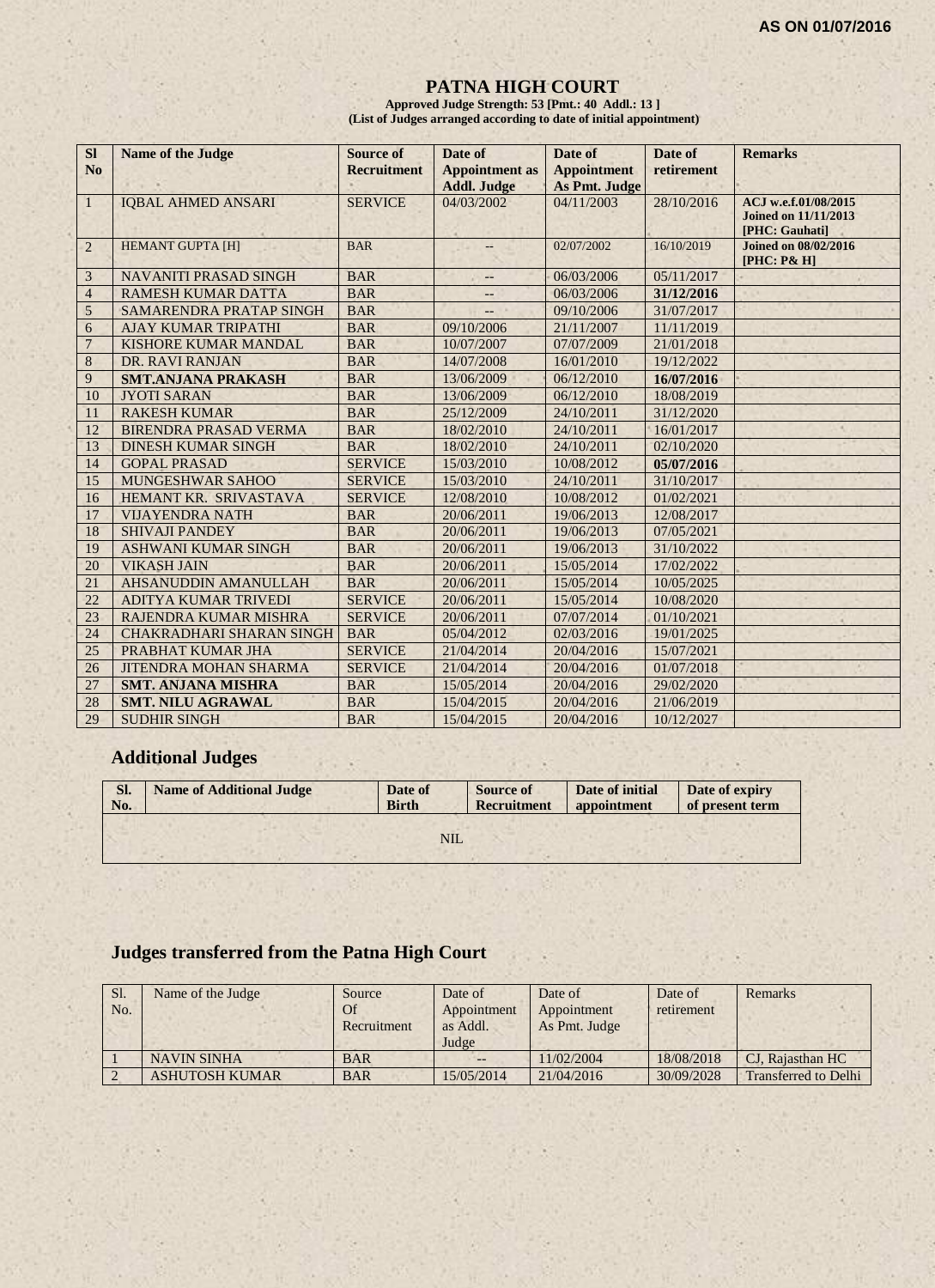#### **PUNJAB & HARYANA HIGH COURT**

**Approved Judge Strength: 85 [ Pmt.: 64 Addl.: 21 ] (List of Judges arranged according to date of initial appointment)**

| SI<br>N <sub>o</sub> | Name of the Judge                    | <b>Source of</b><br><b>Recruitment</b> | Date of<br><b>Appointment</b> as<br><b>Addl.Judge</b> | Date of<br><b>Appointment</b><br>As Pmt. Judge | Date of<br>retirement | <b>Remarks</b>                                 |
|----------------------|--------------------------------------|----------------------------------------|-------------------------------------------------------|------------------------------------------------|-----------------------|------------------------------------------------|
| $\mathbf{1}$         | <b>S.J.VAZIFDAR</b>                  | <b>BAR</b>                             | 22/01/2001                                            | 21/01/2003                                     | 03/05/2018            | ACJ w.e.f.15/12/2014<br>[PHC: Bombay]          |
| $\overline{c}$       | <b>SURINDER SINGH SARON [P]</b>      | <b>BAR</b>                             | $\overline{a}$                                        | 02/07/2002                                     | 03/09/2017            |                                                |
| 3                    | <b>AJAY KUMAR MITTAL [H]</b>         | <b>BAR</b>                             | $\cdots$                                              | 09/01/2004                                     | 29/09/2020            |                                                |
| $\overline{4}$       | <b>SURYA KANT [H]</b>                | <b>BAR</b>                             | $\overline{\phantom{a}}$                              | 09/01/2004                                     | 09/02/2024            |                                                |
| 5 <sup>1</sup>       | MUTTACI JEYAPAUL                     | <b>SERVICE</b>                         | 10/12/2005                                            | 07/12/2007                                     | 21/07/2017            | <b>Joined 28/10/2010</b><br>[PHC: Madras]      |
| 6                    | TEJ PRATAP SINGH MANN [P]            | <b>BAR</b>                             | $\overline{\phantom{a}}$                              | 22/03/2006                                     | 31/12/2018            |                                                |
| $\overline{7}$       | <b>MAHESH GROVER [H]</b>             | <b>BAR</b>                             |                                                       | 22/03/2006                                     | 03/06/2019            |                                                |
| $\,8\,$              | <b>RAJESH BINDAL [H]</b>             | <b>BAR</b>                             |                                                       | 22/03/2006                                     | 15/04/2023            |                                                |
| 9                    | M.M.S. BEDI [P]                      | <b>SERVICE</b>                         | 01/04/2006                                            | 05/11/2007                                     | 08/10/2018            |                                                |
| 10                   | ARUN BHAURAO CHAUDHARI               | <b>BAR</b>                             | 08/09/2006                                            | 05/09/2008                                     | 31/03/2019            | <b>Joined on 11/04/2016</b><br>[PHC: Bombay]   |
| 11                   | <b>RAKESH KUMAR JAIN [H]</b>         | <b>BAR</b>                             | 05/12/2007                                            | 26/11/2008                                     | 30/09/2020            |                                                |
| 12                   | <b>JASWANT SINGH [H]</b>             | <b>BAR</b>                             | 05/12/2007                                            | 28/11/2009                                     | 22/02/2023            |                                                |
| 13                   | <b>SMT. DAYA CHAUDHARY [H]</b>       | <b>BAR</b>                             | 05/12/2007                                            | 28/11/2009                                     | 09/01/2021            |                                                |
| 14                   | <b>RAJAN GUPTA [P]</b>               | <b>BAR</b>                             | 10/07/2008                                            | 14/01/2011                                     | 13/09/2022            |                                                |
| 15                   | <b>AJAY TEWARI [P]</b>               | <b>BAR</b>                             | 10/07/2008                                            | 14/01/2011                                     | 05/04/2022            |                                                |
| 16                   | <b>JITENDRA KUMAR CHAUHAN [H]</b>    | <b>BAR</b>                             | 10/07/2008                                            | 14/01/2011                                     | 05/06/2021            |                                                |
| 17                   | <b>AUGUSTINE GEORGE MASIH [P]</b>    | <b>BAR</b>                             | 10/07/2008                                            | 14/01/2011                                     | 11/03/2025            |                                                |
| 18                   | <b>KUMARI RITU BAHRI [H]</b>         | <b>BAR</b>                             | 16/08/2010                                            | 23/02/2012                                     | 10/10/2024            |                                                |
| 19                   | PARAMJEET SINGH [P]                  | <b>BAR</b>                             | 30/09/2011                                            | 13/06/2013                                     | 24/07/2016            |                                                |
| 20                   | <b>RAMESHWAR SINGH MALIK [H]</b>     | <b>BAR</b>                             | 30/09/2011                                            | 13/06/2013                                     | 17/10/2017            |                                                |
| 21                   | <b>RAJIV NARAIN RAINA [P]</b>        | <b>BAR</b>                             | 30/09/2011                                            | 24/01/2014                                     | 04/07/2020            |                                                |
| 22                   | <b>TAJINDER SINGH DHINDSA [P]</b>    | <b>BAR</b>                             | 30/09/2011                                            | 24/01/2014                                     | 05/03/2023            |                                                |
| 23                   | <b>GURMEET SINGH SANDHAWALIA [P]</b> | <b>BAR</b>                             | 30/09/2011                                            | 24/01/2014                                     | 31/10/2027            |                                                |
| 24                   | <b>MRS. REKHA MITTAL [P]</b>         | <b>SERVICE</b>                         | 15/06/2012                                            | 19/12/2014                                     | 16/01/2021            |                                                |
| 25                   | <b>INDERJIT SINGH [P]</b>            | <b>SERVICE</b>                         | 15/06/2012<br>×                                       | 19/12/2014                                     | 23/10/2019            |                                                |
| 26                   | <b>AMOL RATTAN SINGH [P]</b>         | <b>BAR</b>                             | 21/12/2012                                            | 19/12/2014                                     | 18/08/2022            |                                                |
| 27                   | <b>SHRIMATI ANITA CHAUDHRY [H]</b>   | <b>SERVICE</b>                         | 20/06/2013                                            | 19/12/2014                                     | 30/12/2018            |                                                |
| 28                   | <b>FATEH DEEP SINGH [P]</b><br>a.    | <b>SERVICE</b>                         | 20/06/2013                                            | 19/12/2014                                     | 07/07/2022            | $\alpha$                                       |
| 29                   | <b>JASPAL SINGH [P]</b>              | <b>SERVICE</b>                         | 20/06/2013                                            | 19/12/2014                                     | 09/10/2018            |                                                |
| 30                   | <b>SURINDER GUPTA [P]</b>            | <b>SERVICE</b>                         | 20/06/2013                                            | 19/12/2014                                     | 29/03/2020            |                                                |
| 31                   | <b>SUDIP AHLUWALIA</b>               | <b>SERVICE</b>                         | 01/10/2013                                            | 14/03/2016                                     | 30/12/2021            | <b>Joined on 23/05/2016</b><br>[PHC: Calcutta] |
| 32                   | <b>HARINDER SINGH SIDHU [P]</b>      | <b>BAR</b>                             | 28/12/2013                                            | 19/12/2014                                     | 16/05/2023            |                                                |
| 33                   | <b>ARUN PALLI [P]</b>                | <b>BAR</b>                             | 28/12/2013                                            | 19/12/2014                                     | 17/09/2026            |                                                |
| 34                   | <b>KULDIP SINGH [P]</b>              | <b>SERVICE</b>                         | 10/01/2014                                            | 19/12/2014                                     | 15/08/2019            |                                                |
| 35                   | <b>SMT. LISA GILL [P]</b>            | <b>BAR</b>                             | 31/03/2014                                            | 19/12/2014                                     | 16/11/2028            |                                                |
| 36                   | <b>RAJ MOHAN SINGH [H]</b>           | <b>BAR</b>                             | 25/09/2014                                            | 00/05/2016                                     | 18/08/1962            |                                                |
| 37                   | <b>AMIT RAWAL [P]</b>                | <b>BAR</b>                             | 25/09/2014                                            | 00/05/2016                                     | 21/09/1963            |                                                |
| 38                   | <b>DEEPAK SIBAL [P]</b>              | <b>BAR</b>                             | 25/09/2014                                            | 00/05/2016                                     | 03/09/1967            |                                                |
| 39                   | <b>HARI PAL VERMA [P]</b>            | <b>BAR</b>                             | 25/09/2014                                            | 00/05/2016                                     | 06/04/1959            |                                                |
| 40                   | <b>SMT. RAJ RAHUL GARG[H]</b>        | <b>SERVICE</b>                         | 25/09/2014                                            | 00/05/2016                                     | 05/07/1954            |                                                |
| 41                   | <b>GURMIT RAM [P]</b>                | <b>SERVICE</b>                         | 25/09/2014                                            | 00/05/2016                                     | 07/02/1955            |                                                |
| 42                   | <b>SMT. SNEH PRASHAR [H]</b>         | <b>SERVICE</b>                         | 25/09/2014                                            | 00/05/2016                                     | 21/07/1955            |                                                |
| 43                   | <b>DARSHAN SINGH [H]</b>             | <b>SERVICE</b>                         | 25/09/2014                                            | 00/05/2016                                     | 07/07/1955            |                                                |
| 44                   | DR. SHEKHER KUMAR DHAWAN [H]         | <b>SERVICE</b>                         | 25/09/2014                                            | 00/05/2016                                     | 05/12/1957            |                                                |

# **Additional Judges**

| SI.<br>No. | <b>Name of Additional Judge</b> | Date of Birth | <b>Source</b>  | Date of initial<br>appointment | Date of expiry<br>of present term | <b>Remarks</b>                           |
|------------|---------------------------------|---------------|----------------|--------------------------------|-----------------------------------|------------------------------------------|
|            | PAVANKUMAR BHIMAPPA BAJANTHRI   | 23/10/1963    | <b>BAR</b>     | 02/01/2015                     | 01/01/2017                        | Joined on 16/03/2015<br>[PHC: Karnataka] |
|            | <b>RAMENDRA JAIN [H]</b>        | 26/08/1958    | <b>SERVICE</b> | 20/04/2015                     | 19/04/2017                        |                                          |

#### **JUDGES TRANSFERRED FROM THE PUNJAB & HARYANA HIGH COURT**

| Sl.            | Name of the Judge                 | Source Of      | Date of        | Date of       | Date of    | <b>Remarks</b>               |
|----------------|-----------------------------------|----------------|----------------|---------------|------------|------------------------------|
| No.            |                                   | Recruit-       | Appointment    | Appointment   | Retirement |                              |
|                |                                   | ment           | as Addl. Judge | As Pmt. Judge |            |                              |
|                | <b>VIRENDER SINGH [H]</b>         | Bar            |                | 02/07/2002    | 06/10/2016 | CJ, Jharkhand                |
|                | <b>HEMANT GUPTA [H]</b>           | <b>BAR</b>     |                | 02/07/2002    | 16/10/2019 | <b>Transfer to Patna</b>     |
| 3              | AJAI LAMBA [H]                    | <b>BAR</b>     | $- -$          | 22/03/2006    | 20/09/2020 | <b>Transfer to Allahabad</b> |
| $\overline{4}$ | <b>MOHINDER PAL [P]</b>           | <b>SERVICE</b> | 08/10/2007     | 14/05/2008    | 29/12/2018 | <b>Transfer to Gujarat</b>   |
|                | KANWALJIT SINGH AHLUWALIA [P]     | <b>BAR</b>     | 05/12/2007     | 01/07/2009    | 30/05/2019 | <b>Transfer to Rajasthan</b> |
| -6             | <b>SMT. SABINA [P]</b>            | <b>SERVICE</b> | 12/03/2008     | 23/02/2010    | 19/04/2023 | <b>Transfer to Rajasthan</b> |
|                | <b>NIRMALJIT KAUR [P]</b>         | <b>BAR</b>     | 10/07/2008     | 29/06/2012    | 27/01/2021 | <b>Transfer to Rajasthan</b> |
| 8              | <b>BAWA SINGH WALIA [P]</b>       | <b>BAR</b>     | 25/09/2014     |               | 28/08/2023 | Transfer to J& K             |
| 9              | <b>MISS JAISHREE THAKUR [P]</b>   | <b>BAR</b>     | 25/09/2014     | 20/05/2016    | 23/07/2023 | <b>Transfer to Rajasthan</b> |
| 10             | <b>ANUPINDER SINGH GREWAL [P]</b> | <b>BAR</b>     | 25/09/2014     | 20/05/2016    | 09/03/2026 | <b>Transfer to Rajasthan</b> |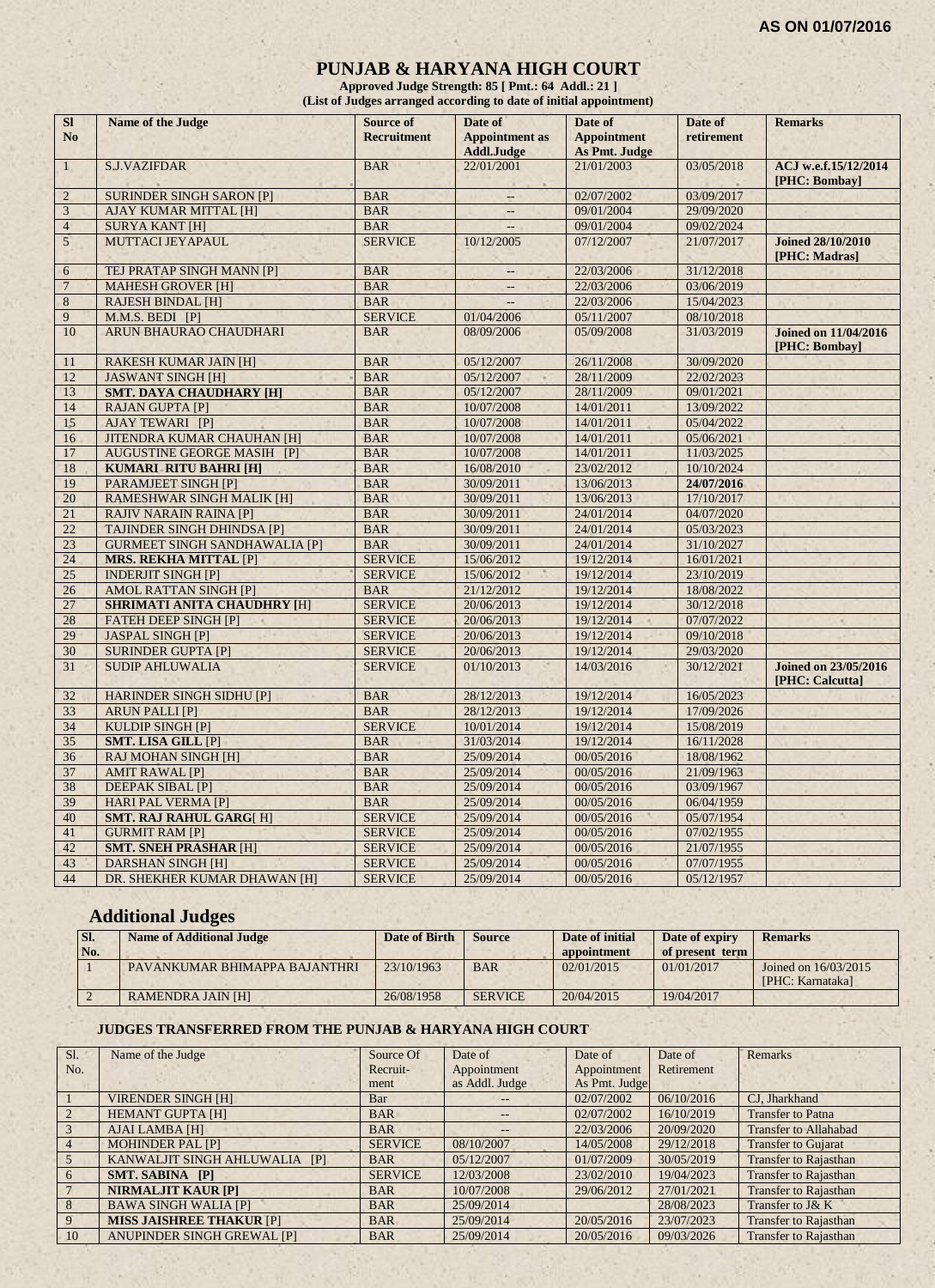#### **RAJASTHAN HIGH COURT**

**Approved Judge Strength: 50 [ Pmt.: 38 Addl.: 12 ] (List of Judges arranged according to date of initial appointment)**

| SI.<br>No.     | <b>Name of the Judge</b>        | <b>Source</b>  | Date of<br><b>Appointment</b><br>as Addl.Judge | Date of<br><b>Appointment</b><br>as Pmt. | Date of<br>retirement | <b>Remarks</b>                               |
|----------------|---------------------------------|----------------|------------------------------------------------|------------------------------------------|-----------------------|----------------------------------------------|
| $\mathbf{1}$   | <b>NAVIN SINHA</b>              | <b>BAR</b>     |                                                | Judge<br>11/02/2004                      | 18/08/2018            | CJ 14/05/2016<br>[PHC: Patna]                |
| $\overline{2}$ | <b>AJAY RASTOGI</b>             | <b>BAR</b>     | 02/09/2004                                     | 29/05/2006                               | 17/06/2020            |                                              |
| $\overline{3}$ | <b>GOVIND MATHUR</b>            | <b>BAR</b>     | 02/09/2004                                     | 29/05/2006                               | 13/04/2021            |                                              |
| $\overline{4}$ | <b>GOPAL KRISHAN VYAS</b>       | <b>BAR</b>     | 13/06/2005                                     | 24/01/2008                               | 08/07/2018            |                                              |
| $\mathfrak{S}$ | <b>MOHAMMAD RAFIQ</b>           | <b>BAR</b>     | 15/05/2006                                     | 14/05/2008                               | 24/05/2022            |                                              |
| 6              | <b>MAHESH CHANDRA SHARMA</b>    | <b>BAR</b>     | 05/07/2007                                     | 04/11/2008                               | 31/05/2017            |                                              |
| $\overline{7}$ | <b>SANGEET RAJ LODHA</b>        | <b>BAR</b>     | 05/07/2007                                     | 04/11/2008                               | 12/10/2021            |                                              |
| 8              | MUNISHWAR NATH BHANDARI         | <b>BAR</b>     | 05/07/2007                                     | 04/11/2008                               | 11/09/2022            |                                              |
| 9              | KANWALJIT SINGH AHLUWALIA [I    | <b>BAR</b>     | 05/12/2007                                     | 01/07/2009                               | 30/05/2019            | <b>Joined 18/04/2013</b><br>$[PHC: P\&H]$    |
| 10             | <b>SMT. SABINA [P]</b>          | <b>SERVICE</b> | 12/03/2008                                     | 23/02/2010                               | 19/04/2023            | <b>Joined on 11/04/2016</b><br>[PHC: P & H]  |
| 11             | <b>NIRMALJIT KAUR [P]</b>       | <b>BAR</b>     | 10/07/2008                                     | 29/06/2012                               | 27/01/2021            | <b>Joined on 09/07/2012</b><br>[PHC: P & H]  |
| 12             | PRASHANT KUMAR AGARWAL          | <b>SERVICE</b> | 28/04/2011                                     | 06/02/2013                               | 17/05/2017            |                                              |
| 13             | <b>ALOK SHARMA</b>              | <b>BAR</b>     | 30/05/2011                                     | 06/02/2013                               | 23/10/2019            |                                              |
| 14             | <b>SANDEEP MEHTA</b>            | <b>BAR</b>     | 30/05/2011                                     | 06/02/2013                               | 10/01/2025            |                                              |
| 15             | <b>JAINENDRA KUMAR RANKA</b>    | <b>BAR</b>     | 08/01/2013                                     | 07/01/2015                               | 02/08/2017            |                                              |
| 16             | PRATAP KRISHNA LOHRA            | <b>BAR</b>     | 08/01/2013                                     | 07/01/2015                               | 03/09/2019            |                                              |
| 17             | VEERENDRA SINGH SIRADHANA       | <b>BAR</b>     | 08/01/2013                                     | 07/01/2015                               | 22/07/2019            |                                              |
| 18             | <b>VIJAY BISHNOI</b>            | <b>BAR</b>     | 08/01/2013                                     | 07/01/2015                               | 25/03/2026            |                                              |
| 19             | <b>ARUN BHANSALI</b>            | <b>BAR</b>     | 08/01/2013                                     | 07/01/2015                               | 14/10/2029            |                                              |
| 20             | MAHENDRA KUMAR MAHESHWA         | <b>SERVICE</b> | 21/01/2013                                     | 07/01/2015                               | 30/03/2020            |                                              |
| 21             | <b>BANWARI LAL SHARMA</b>       | <b>SERVICE</b> | 21/01/2013                                     | 07/01/2015                               | 08/05/2019            |                                              |
| 22             | <b>MISS JAISHREE THAKUR [P]</b> | <b>BAR</b>     | 25/09/2014                                     | 20/05/2016                               | 23/07/2023            | <b>JOINED ON 05/01/2015</b><br>[PHC:P&H]     |
| 23             | ANUPINDER SINGH GREWAL [P]      | <b>BAR</b>     | 25/09/2014                                     | 20/05/2016                               | 09/03/2026            | <b>Joined on 19/12/2014</b><br>$[PHC: P\&H]$ |
| 24             | PRAKASH GUPTA                   | <b>SERVICE</b> | 15/10/2014                                     | 20/05/2016                               | 11/11/1960            |                                              |

# **ADDITIONAL JUDGES**

| SI.<br>No. | <b>Name of Additional Judge</b> | Date of Birth Source of | <b>Recruitment</b> | Date of initial<br>appointment | Date of<br>expiry of<br>present term | <b>Remarks</b> |
|------------|---------------------------------|-------------------------|--------------------|--------------------------------|--------------------------------------|----------------|
|            | <b>GANGA RAM MOOLCHANDANI</b>   | 12/04/1958              | <b>SERVICE</b>     | 11/04/2016                     | 10/04/2018                           |                |
|            | DEEPAK MAHESHWARI               | 28/07/1956              | <b>SERVICE</b>     | 11/04/2016                     | 10/04/2018                           |                |
|            | <b>VIJAY KUMAR VYAS</b>         | 29/08/1956              | <b>SERVICE</b>     | 11/04/2016                     | 10/04/2018                           |                |
|            | KAILASH CHANDRA SHARMA          | 01/01/1956              | <b>SERVICE</b>     | 11/04/2016                     | 31/12/2017                           |                |
|            | <b>GOVERDHAN BARDHAR</b>        | 01/11/1959              | <b>SERVICE</b>     | 11/04/2016                     | 10/04/2018                           |                |
| 6          | PANKAJ BHANDARI                 | 23/01/1963              | <b>SERVICE</b>     | 11/04/2016                     | 10/04/2018                           |                |
|            | DINESH CHANDRA SOMANI           | 01/11/1956              | <b>SERVICE</b>     | 11/04/2016                     | 10/04/2018                           |                |

#### **JUDGES TRANSFERRED FROM RAJASTHAN HIGH COURT**

| Sl. | Name of the Judge        | Source Of  | Date of     | Date of       | Date of    | Remarks                      |
|-----|--------------------------|------------|-------------|---------------|------------|------------------------------|
| No. |                          | Recruit-   | Appointment | Appointment   | retirement |                              |
|     |                          | ment       | as Addl.    | As Pmt. Judge |            |                              |
|     |                          |            | Judge       |               |            |                              |
|     | <b>DINESH MAHESHWARI</b> | <b>BAR</b> | 02/09/2004  | 29/05/2006    | 14/05/2020 | CJ, Meghalaya                |
|     | RAGHVENDRA SINGH CHAUHAN | <b>BAR</b> | 13/06/2005  | 24/01/2008    | 23/12/2021 | Transferred to Karnataka     |
|     | <b>VINEET KOTHARI</b>    | <b>BAR</b> | 13/06/2005  | 24/01/2008    | 01/09/2021 | <b>Transfer to Karnataka</b> |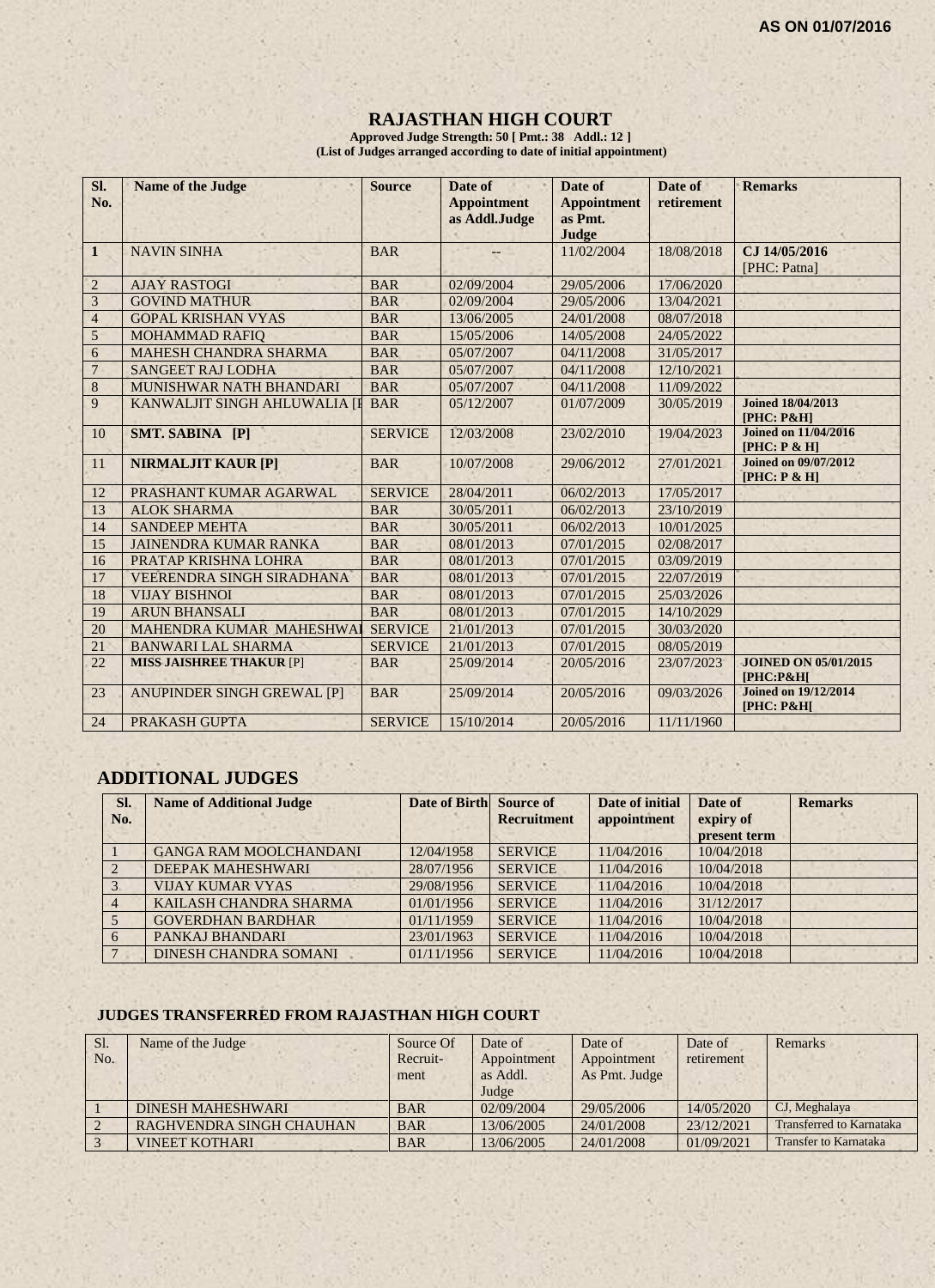#### **SIKKIM HIGH COURT**

**Approved Judge Strength: 3 [ Pmt.: 3 Addl.: 0 ] (List of Judges arranged according to date of initial appointment)**

| SI. | <b>Name of the Judge</b>        | Source of          | Date of        | Date of            | Date of    | <b>Remarks</b>                           |
|-----|---------------------------------|--------------------|----------------|--------------------|------------|------------------------------------------|
| No. |                                 | <b>Recruitment</b> | Appointment    | <b>Appointment</b> | retirement |                                          |
|     |                                 |                    | as Addl. Judge | As Pmt. Judge      |            |                                          |
|     | <b>SUNIL KUMAR SINHA</b>        | <b>BAR</b>         |                | 01/12/2004         | 06/07/2016 | CJ 30/03/2015<br>[PHC: Chhattisgarh]     |
|     | SATISH KUMAR AGNIHOTRI          | <b>BAR</b>         | 05/05/2005     | 03/05/2007         | 30/06/2018 | Joined 23/05/2016<br>[PHC: Chhattisgarh] |
|     | <b>Smt. MEENAKSHI MADAN RAI</b> | <b>SERVICE</b>     | --             | 15/04/2015         | 11/07/2026 |                                          |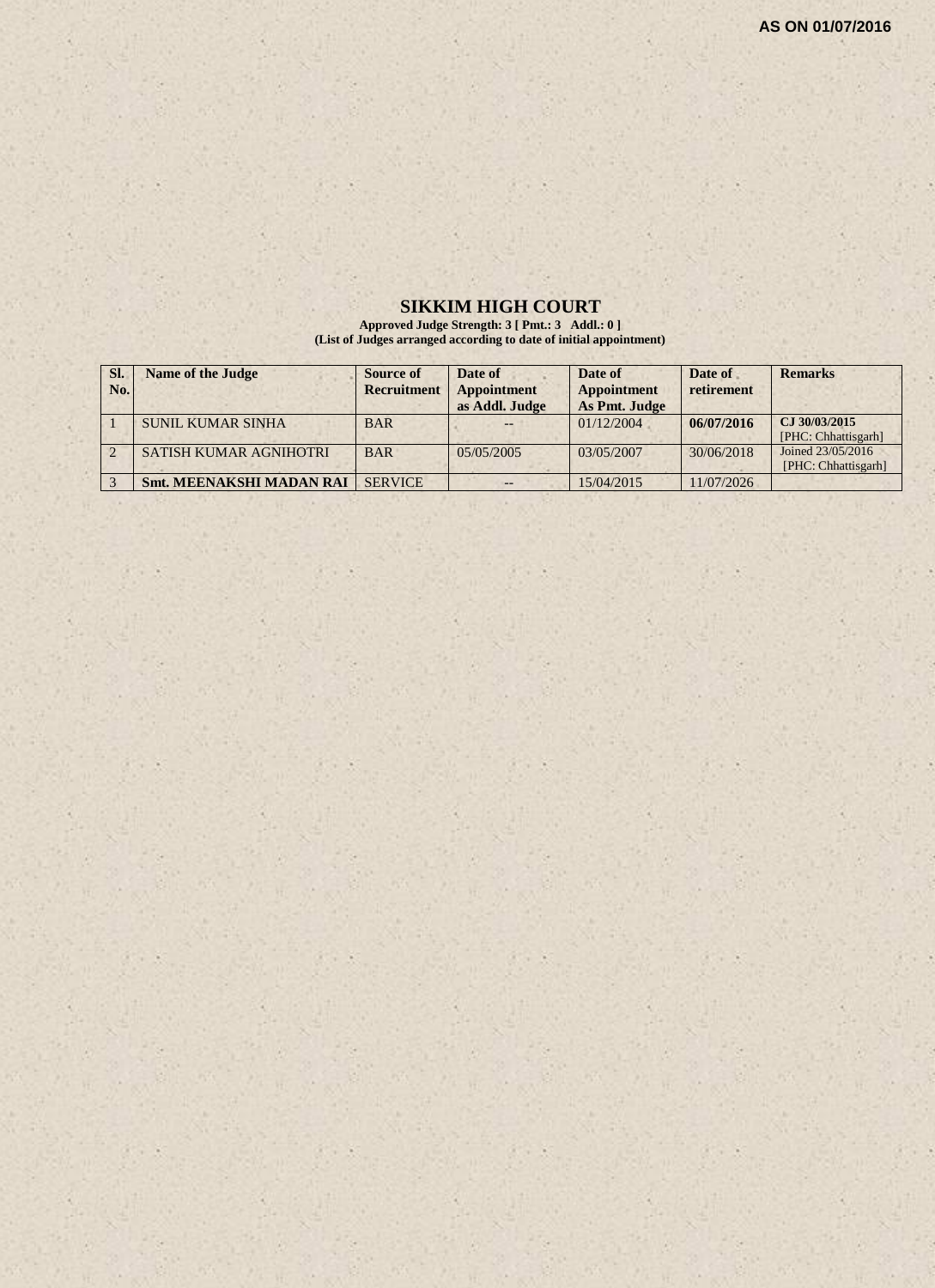# **TRIPURA HIGH COURT**

**Approved Judge Strength: 4 [ Pmt.: 4 Addl.: 0 ] (List of Judges arranged according to date of initial appointment)**

| SI.<br>No. | <b>Name of the Judge</b>    | Source of<br><b>Recruitment</b> | Date of<br><b>Appointment</b><br>as Addl. Judge | Date of<br>Appointment<br>As Pmt. Judge | Date of<br>retirement | <b>Remarks</b>                     |
|------------|-----------------------------|---------------------------------|-------------------------------------------------|-----------------------------------------|-----------------------|------------------------------------|
|            | <b>TINLIANTHANG VAIPHEI</b> | <b>BAR</b>                      | 17/07/2003                                      | 28/02/2005                              | 28/02/2018            | Joined 16/05/2016<br>[PHC:Gauhati] |
|            | UTPALENDU BIKAS SAHA        | <b>BAR</b>                      | 12/10/2006                                      | 15/07/2008                              | 24/08/2016            |                                    |
|            | <b>SWAPAN CHANDRA DAS</b>   | <b>SERVICE</b>                  | 17/10/2011                                      | 13/09/2013                              | 15/03/2017            |                                    |
|            | <b>SUBHASIS TALAPATRA</b>   | <b>BAR</b>                      | 15/11/2011                                      | 13/09/2013                              | 03/10/2023            |                                    |